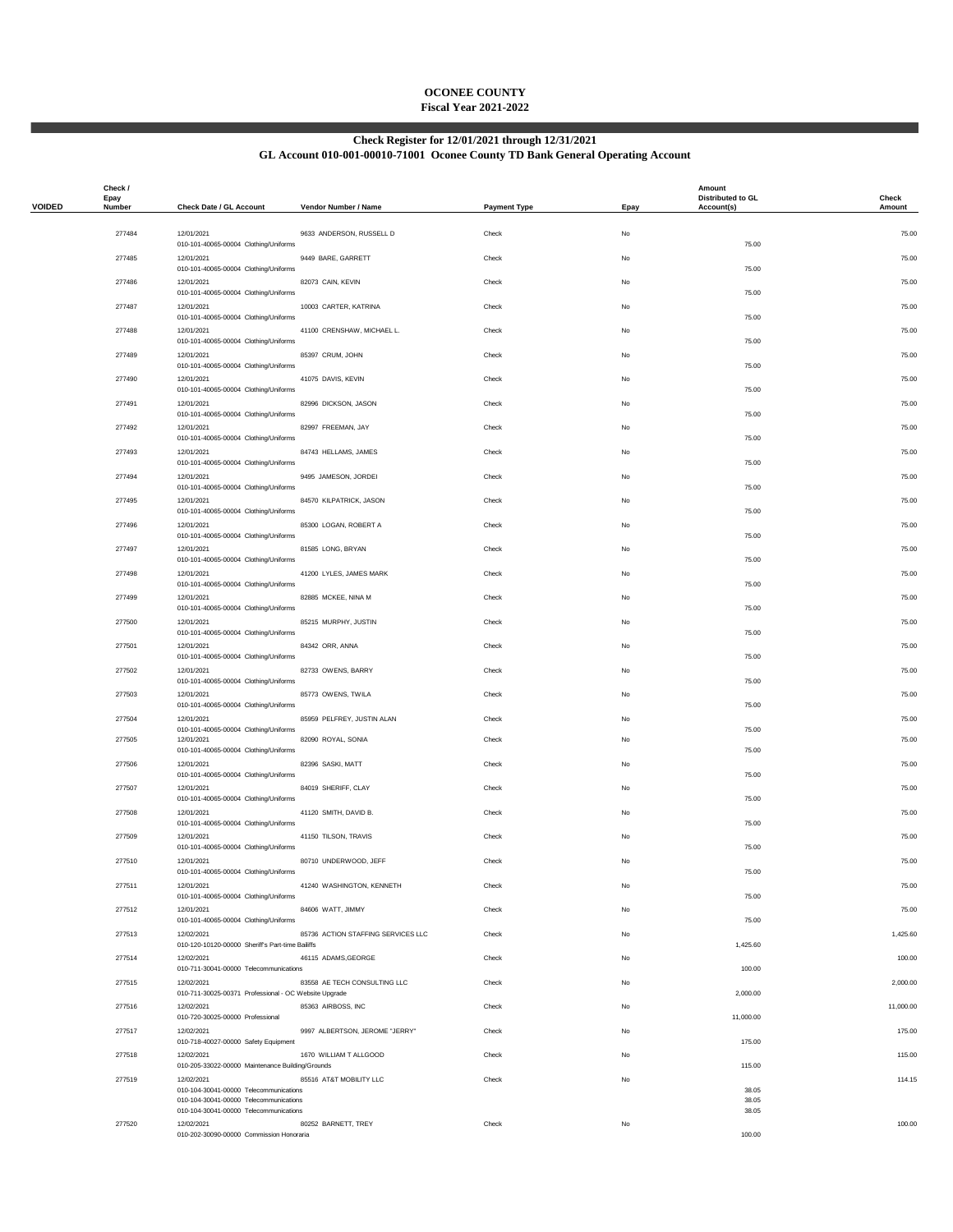| 277521 | 12/02/2021<br>83720 BROWNING, DREW                                                                                                            | Check | No |                             | 100.00    |
|--------|-----------------------------------------------------------------------------------------------------------------------------------------------|-------|----|-----------------------------|-----------|
| 277522 | 010-711-30041-00000 Telecommunications<br>80252 BUTTERBAUGH, ALEX<br>12/02/2021                                                               | Check | No | 100.00                      | 100.00    |
|        | 010-202-30090-00000 Commission Honoraria                                                                                                      |       |    | 100.00                      |           |
| 277523 | 12/02/2021<br>82507 BYRD, KENNETH E<br>010-718-40027-00000 Safety Equipment                                                                   | Check | No | 175.00                      | 175.00    |
| 277524 | 12/02/2021<br>7050 CENGAGE LEARNING INC.                                                                                                      | Check | No |                             | 26.39     |
|        | 240-206-40111-00255 Books<br>85684 CHARLIE EDWARD BOSEMAN                                                                                     |       |    | 26.39                       |           |
| 277525 | 12/02/2021<br>010-103-30025-00000 Professional                                                                                                | Check | No | 100.00                      | 100.00    |
| 277526 | 12/02/2021<br>3230 CINTAS CORPORATION #216                                                                                                    | Check | No |                             | 521.48    |
|        | 010-720-40065-00000 Clothing/Uniforms<br>010-720-40032-00000 Operational                                                                      |       |    | 20.29<br>34.55              |           |
|        | 010-720-40065-00000 Clothing/Uniforms                                                                                                         |       |    | 20.29                       |           |
|        | 010-720-40032-00000 Operational<br>017-719-40065-00000 Clothing/Uniforms                                                                      |       |    | 34.55<br>106.22             |           |
|        | 010-601-40065-00000 Clothing/Uniforms<br>010-601-40065-00000 Clothing/Uniforms                                                                |       |    | 152.79<br>152.79            |           |
| 277527 | 12/02/2021<br>3385 CITY OF WALHALLA (WATER BILLS)                                                                                             | Check | No |                             | 7,108.65  |
|        | 010-716-34044-00000 Water/Sewer/Garbage<br>010-106-34044-00000 Water/Sewer/Garbage                                                            |       |    | 69.40<br>16.80              |           |
|        | 010-714-34044-00403 Water Walhalla Health Department                                                                                          |       |    | 78.10                       |           |
|        | 010-707-34044-00104 Water/Sewer/Garbage- OITP<br>010-707-34044-00104 Water/Sewer/Garbage- OITP                                                |       |    | 32.70<br>32.70              |           |
|        | 010-714-34044-00402 Water DSS Building                                                                                                        |       |    | 308.37                      |           |
|        | 010-718-34044-00000 Water/Sewer/Garbage<br>010-101-34044-00000 Water/Sewer/Garbage                                                            |       |    | 53.61<br>32.70              |           |
|        | 010-107-34044-00000 Water/Sewer/Garbage<br>017-719-34044-00000 Water/Sewer/Garbage                                                            |       |    | 32.70<br>207.63             |           |
|        | 017-719-34044-00000 Water/Sewer/Garbage                                                                                                       |       |    | 82.68                       |           |
|        | 017-719-34044-00000 Water/Sewer/Garbage<br>010-714-34044-00000 Water Facilities Maintenance                                                   |       |    | 32.70<br>73.80              |           |
|        | 010-714-34044-00723 Water Pine Street Complex                                                                                                 |       |    | 226.37                      |           |
|        | 010-206-34044-00207 Water/Sewer/Garbage-Walhalla Branch<br>010-106-34044-00000 Water/Sewer/Garbage                                            |       |    | 200.32<br>4,525.02          |           |
|        | 010-714-34044-00409 Water/Sewer/Garbage-Foothills Allia<br>020-107-34044-00000 Water/Sewer/Garbage                                            |       |    | 52.50<br>32.70              |           |
|        | 010-106-34044-00000 Water/Sewer/Garbage                                                                                                       |       |    | 344.01                      |           |
|        | 010-106-34044-00000 Water/Sewer/Garbage<br>010-714-34044-00109 Water Probation & Parole                                                       |       |    | 155.80<br>94.67             |           |
|        | 010-714-34044-00729 Water Brown Building                                                                                                      |       |    | 53.90                       |           |
|        | 010-714-34044-00729 Water Brown Building<br>010-714-34044-00510 Water Courthouse (New)                                                        |       |    | 46.05<br>282.82             |           |
|        | 010-714-34044-00510 Water Courthouse (New)<br>010-509-34044-00000 Water/Sewer/Garbage                                                         |       |    | 16.80<br>23.80              |           |
| 277528 | 85635 IRON GRID NETWORKS LLC<br>12/02/2021                                                                                                    | Check | No |                             | 3,375.00  |
|        | 225-104-30056-19070 Data Processing-SC BCB<br>010-110-30056-00000 Data Processing                                                             |       |    | 310.50<br>94.50             |           |
|        | 010-106-30056-00000 Data Processing                                                                                                           |       |    | 675.00                      |           |
| 277529 | 010-101-30056-00000 Data Processing<br>12/02/2021<br>80252 COUTU, GREG                                                                        | Check | No | 2,295.00                    | 100.00    |
|        | 010-202-30090-00000 Commission Honoraria                                                                                                      |       |    | 100.00                      |           |
| 277530 | 12/02/2021<br>20660 COX, JOHN M                                                                                                               | Check | No |                             | 100.00    |
| 277531 | 010-711-30041-00000 Telecommunications<br>12/02/2021<br>80774 DAVIS AND FLOYD, INC                                                            | Check | No | 100.00                      | 1,007.86  |
|        | 260-601-30025-00000 Professional                                                                                                              |       |    | 1,007.86                    |           |
| 277532 | 12/02/2021<br>9458 DEPARTMENT OF ADMINISTRATION                                                                                               | Check | No |                             | 112.00    |
| 277533 | 010-104-30056-00000 Data Processing Communications<br>12/02/2021<br>4020 DUKE ENERGY CAROLINAS LLC                                            | Check | No | 112.00                      | 5,342.02  |
|        | 010-203-34043-00000 Electricity                                                                                                               |       |    | 399.63                      |           |
|        | 010-203-34043-00000 Electricity<br>010-203-34043-00000 Electricity                                                                            |       |    | 396.28<br>313.00            |           |
|        | 010-203-34043-00000 Electricity<br>010-203-34043-00000 Electricity                                                                            |       |    | 233.37<br>768.24            |           |
|        | 010-203-34043-00000 Electricity                                                                                                               |       |    | 664.28                      |           |
|        | 010-203-34043-00000 Electricity<br>010-203-34043-00000 Electricity                                                                            |       |    | 884.93<br>61.48             |           |
|        | 010-203-34043-00000 Electricity                                                                                                               |       |    | 486.59                      |           |
|        | 010-203-34043-00000 Electricity<br>010-203-34043-00000 Electricity                                                                            |       |    | 38.79<br>27.23              |           |
|        | 010-203-34043-00000 Electricity<br>010-203-34043-00000 Electricity                                                                            |       |    | 208.45<br>144.61            |           |
|        | 010-203-34043-00000 Electricity                                                                                                               |       |    | 81.57                       |           |
| 277534 | 010-203-34043-00000 Electricity<br>12/02/2021<br>5455 EASTERN AVIATION FUELS, INC.                                                            | Check | No | 633.57                      | 22,781.37 |
|        | 010-720-40990-00000 Airport Jet Fuel                                                                                                          |       |    | 22,781.37                   |           |
| 277535 | 12/02/2021<br>9989 ELITE BLASTING SERVICES, LLC                                                                                               | Check | No |                             | 18,043.20 |
| 277536 | 017-719-30039-00000 Blasting - Professional Service<br>85988 ELWOOD STAFFING SERVICES INC<br>12/02/2021                                       | Check | No | 18,043.20                   | 427.46    |
|        | 255-115-10110-91052 Salaries - Duke Energy FNF                                                                                                |       |    | 427.46                      |           |
| 277537 | 12/02/2021<br>80252 EVANS, KEVIN<br>010-202-30090-00000 Commission Honoraria                                                                  | Check | No | 100.00                      | 100.00    |
| 277538 | 12/02/2021<br>6240 FLEETCOR TECHNOLOGIES                                                                                                      | Check | No |                             | 13,465.59 |
|        | 010-001-00020-71110 Accounts Rec Senior Solutions<br>010-101-81101-00000 Gasoline Sheriff                                                     |       |    | 1,268.50<br>6,355.81        |           |
|        | 010-101-82101-00000 Diesel Sheriff                                                                                                            |       |    | 66.94                       |           |
|        | 010-103-81103-00000 Gasoline Coroner<br>010-107-81107-00000 Gasoline Emergency Ser/Rural Fire                                                 |       |    | 178.25<br>1,216.79          |           |
|        | 010-107-82107-00000 Diesel Emergency Services                                                                                                 |       |    | 109.25                      |           |
|        | 010-110-81110-00000 Gasoline Animal Control<br>010-202-81202-00000 Gasoline PRT                                                               |       |    | 255.52<br>67.46             |           |
|        | 010-206-81206-00000 Gasoline Library                                                                                                          |       |    | 46.70                       |           |
|        | 010-001-00020-71129 Accounts Rec Anderson Solicitor<br>010-504-81504-00000 Gasoline Solicitor (Smith)                                         |       |    | 67.56<br>79.14              |           |
|        | 010-601-81601-00000 Gasoline Road Department                                                                                                  |       |    | 642.56                      |           |
|        |                                                                                                                                               |       |    |                             |           |
|        | 010-601-82601-00000 Diesel Road Department<br>010-702-81702-00000 Gasoline-Community Dev.<br>010-712-81712-00000 Gasoline Planning Department |       |    | 1,048.83<br>137.04<br>25.20 |           |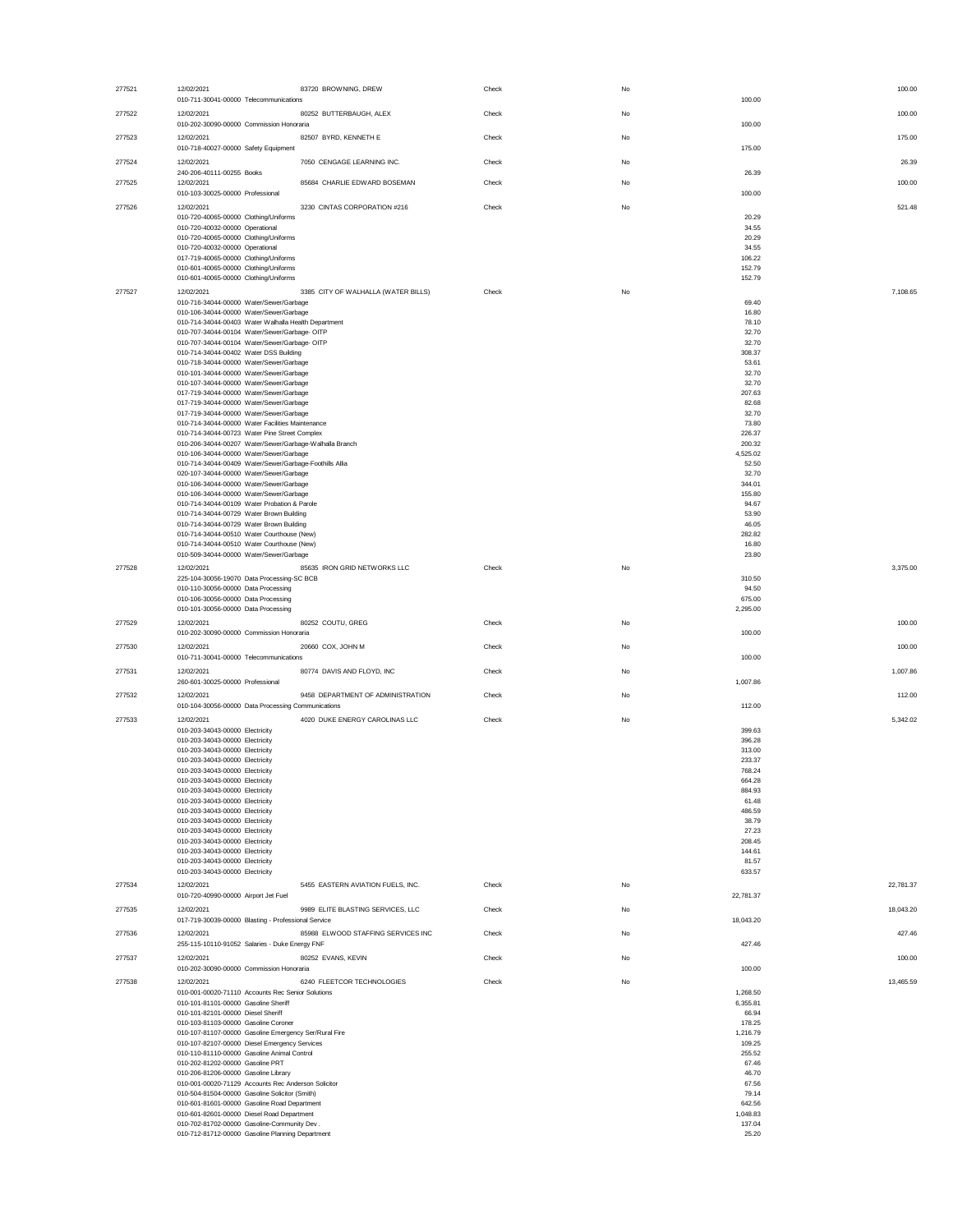|                  | 010-714-81714-00000 Gasoline Public Buildings<br>010-717-81717-00000 Gasoline Administrator<br>010-718-81718-00000 Gasoline Solid Waste Department<br>010-718-82718-00000 Diesel Solid Waste Department |                |          | 127.65<br>61.27<br>202.63<br>1,071.39 |                 |
|------------------|---------------------------------------------------------------------------------------------------------------------------------------------------------------------------------------------------------|----------------|----------|---------------------------------------|-----------------|
|                  | 010-720-81720-00000 Gasoline Airport<br>010-721-81721-00000 Gasoline Vehicle Maintenance<br>010-509-81509-00000 Gasoline Magistrate                                                                     |                |          | 85.03<br>127.84<br>38.51              |                 |
| 277539           | 017-719-81719-00000 Rock Quarry Gasoline<br>80758 FORENSIC SCIENCE NETWORK, LLC<br>12/02/2021                                                                                                           | Check          | No       | 185.72                                | 130.00          |
| 277540           | 010-103-30025-00000 Professional<br>12/02/2021<br>83453 HANCOX, JAMES                                                                                                                                   | Check          | No       | 130.00                                | 12.00           |
| 277541           | 010-601-30084-00000 School/Seminar/Training/Mtg<br>12/02/2021<br>82737 RICHARD G HOLDEN                                                                                                                 | Check          | No       | 12.00                                 | 1,259.00        |
| 277542           | 010-714-33022-00723 Bldg Maint Pine Street Complex<br>12/02/2021<br>85975 INTERSTATE TIRE SERVICE LLC                                                                                                   | Check          | No       | 1,259.00                              | 1,409.00        |
|                  | 017-719-30024-00000 Maintenance on Equipment<br>017-719-30024-00000 Maintenance on Equipment                                                                                                            |                |          | 674.00<br>735.00                      |                 |
| 277543           | 85267 JACK'S WHOLESALE BAIT LLC<br>12/02/2021<br>010-204-40832-00000 Concessions                                                                                                                        | Check          | No       | 92.75                                 | 92.75           |
| 277544           | 12/02/2021<br>80252 JOHNSON, RILEY<br>010-202-30090-00000 Commission Honoraria                                                                                                                          | Check          | No       | 100.00                                | 100.00          |
| 277545           | 12/02/2021<br>80252 JOHNSON, SHAWN<br>010-202-30090-00000 Commission Honoraria                                                                                                                          | Check          | No       | 100.00                                | 100.00          |
| 277546           | 12/02/2021<br>80566 JUDGE BLAKE NORTON (JURY EXPENSE)                                                                                                                                                   | Check          | No       |                                       | 96.93           |
| 277547           | 010-509-30026-00000 Court Expense<br>12/02/2021<br>83647 LASER PRINT PLUS, INC.                                                                                                                         | Check          | No       | 96.93                                 | 60.53           |
| 277548           | 010-302-40032-00000 Operational<br>12/02/2021<br>12000 LINDSAY OIL CO                                                                                                                                   | Check          | No       | 60.53                                 | 11,161.82       |
|                  | 017-001-00040-71719 Rock Quarry Off Road Diesel<br>010-001-00040-71721 Diesel Inventory Off Road                                                                                                        |                |          | 5,005.53<br>5,629.07                  |                 |
| 277549           | 010-001-00040-71721 Diesel Inventory Off Road<br>12/02/2021<br>84209 LUSK, EDWARD                                                                                                                       | Check          | No       | 527.22                                | 175.00          |
|                  | 010-718-40027-00000 Safety Equipment                                                                                                                                                                    |                |          | 175.00                                |                 |
| 277550           | 86059 MADDIE WELCH<br>12/02/2021<br>010-717-30025-00000 Professional                                                                                                                                    | Check          | No       | 68.00                                 | 68.00           |
| 277551           | 12/02/2021<br>30440 MARTIN, FRANKLIN D III<br>010-718-40027-00000 Safety Equipment                                                                                                                      | Check          | No       | 175.00                                | 175.00          |
| 277552           | 12/02/2021<br>84820 MIDWEST TAPE, LLC<br>240-206-40113-00255 Audio Visual                                                                                                                               | Check          | No       | 202.40                                | 920.19          |
|                  | 010-206-40101-00000 Books<br>010-206-40101-00000 Books                                                                                                                                                  |                |          | 227.93<br>149.96                      |                 |
|                  | 010-206-40101-00000 Books<br>010-206-40101-00000 Books                                                                                                                                                  |                |          | 57.99<br>14.99                        |                 |
|                  | 010-206-40101-00000 Books<br>010-206-40101-00000 Books                                                                                                                                                  |                |          | 126.95<br>139.97                      |                 |
| 277553           | 12/02/2021<br>13235 MOTOROLA SOLUTIONS, INC.<br>010-106-40031-00000 Non-Capital Equipment                                                                                                               | Check          | No       | 11,841.05                             | 11,841.05       |
| 277554           | 12/02/2021<br>85215 MURPHY, JUSTIN<br>010-101-30084-00000 School/Seminar/Training/Mtg                                                                                                                   | Check          | No       | 175.00                                | 335.00          |
|                  | 010-101-30084-00000 School/Seminar/Training/Mtg                                                                                                                                                         |                |          | 160.00                                |                 |
| 277555<br>277556 | 15730 OCONEE COUNTY TREASURER<br>12/02/2021<br>010-001-00020-71428 Tax Collector Reserve Account<br>12/02/2021<br>15730 OCONEE COUNTY TREASURER                                                         | Check<br>Check | No<br>No | 108.48                                | 108.48<br>47.46 |
|                  | 010-001-00020-71428 Tax Collector Reserve Account                                                                                                                                                       |                |          | 47.46                                 |                 |
| 277557           | 12/02/2021<br>15765 OCONEE COUNTY TAX COLLECTOR<br>010-001-00080-73802 Setoff Debt Collection                                                                                                           | Check          | No       | 216.20                                | 216.20          |
| 277558           | 12/02/2021<br>15765 OCONEE COUNTY TAX COLLECTOR<br>010-001-00080-73802 Setoff Debt Collection                                                                                                           | Check          | No       | 243.40                                | 243.40          |
| 277559           | 15335 OCONEE JOINT REGIONAL SEWER AUTHORITY<br>12/02/2021<br>315-707-30025-00000 Professional                                                                                                           | Check          | No       | 1,887.00                              | 1,887.00        |
| 277560           | 12/02/2021<br>15015 OCONEE PUBLISHING INC.<br>013-107-30068-60225 Advertising-Nat Forestry Title III                                                                                                    | Check          | No       | 73.90                                 | 73.90           |
| 277561           | 12/02/2021<br>80923 ONETONE TELECOM, INC                                                                                                                                                                | Check          | No       |                                       | 5,850.00        |
| 277562           | 010-711-30041-00000 Telecommunications<br>12/02/2021<br>84696 PHILLIPS STAFFING                                                                                                                         | Check          | No       | 5,850.00                              | 775.50          |
| 277563           | 010-205-30025-00000 PROFESSIONAL<br>16685 PIONEER RURAL WATER DISTRICT<br>12/02/2021                                                                                                                    | Check          | No       | 775.50                                | 194.89          |
|                  | 010-714-34044-00270 Water/Sewer/Garbage Oakway School<br>010-202-34044-62051 Water/Sewer-Fairplay Rec. Area                                                                                             |                |          | 80.74<br>38.05                        |                 |
|                  | 010-718-34044-00000 Water/Sewer/Garbage<br>010-718-34044-00000 Water/Sewer/Garbage                                                                                                                      |                |          | 38.05<br>38.05                        |                 |
| 277564           | 12/02/2021<br>84680 PLANNED ADMINISTRATORS INC<br>010-001-00090-73928 PAI Health Plan Withholding                                                                                                       | Check          | No       | 119,171.22                            | 138,752.22      |
|                  | 010-001-00090-73932 Sun Life Supplemental Life<br>010-001-00090-73931 SunLife Short Term Disability                                                                                                     |                |          | 11,431.64<br>8,149.36                 |                 |
| 277565           | 85664 PRISMA HEALTH - UPSTATE<br>12/02/2021<br>010-001-00090-73928 PAI Health Plan Withholding                                                                                                          | Check          | No       | 1,760.00                              | 1,760.00        |
| 277566           | 12/02/2021<br>85306 RCI OF SC INC                                                                                                                                                                       | Check          | No       |                                       | 716.00          |
| 277567           | 010-702-30025-00000 Professional<br>12/02/2021<br>18510 REGISTER OF DEEDS                                                                                                                               | Check          | No       | 716.00                                | 15.00           |
| 277568           | 010-302-60211-00000 Forfeit Land Commission<br>12/02/2021<br>83256 REID, W. KYLE                                                                                                                        | Check          | No       | 15.00                                 | 175.00          |
| 277569           | 010-601-40027-00000 Safety Equipment<br>12/02/2021<br>85275 R&T PARTS INC. SENECA                                                                                                                       | Check          | No       | 175.00                                | 7,076.84        |
|                  | 017-719-80719-00000 Rock Quarry Vehicle Maintenance<br>017-719-80719-00000 Rock Quarry Vehicle Maintenance                                                                                              |                |          | 689.29<br>14.37                       |                 |
|                  | 017-719-80719-00000 Rock Quarry Vehicle Maintenance<br>017-719-80719-00000 Rock Quarry Vehicle Maintenance                                                                                              |                |          | 52.75<br>$-94.02$                     |                 |
|                  | 010-001-00040-71725 Vehicle Inventory<br>010-001-00040-71725 Vehicle Inventory                                                                                                                          |                |          | 9.85<br>398.98                        |                 |
|                  | 010-001-00040-71725 Vehicle Inventory<br>010-001-00040-71725 Vehicle Inventory                                                                                                                          |                |          | 193.74<br>22.78                       |                 |
|                  | 010-001-00040-71725 Vehicle Inventory                                                                                                                                                                   |                |          | 432.69                                |                 |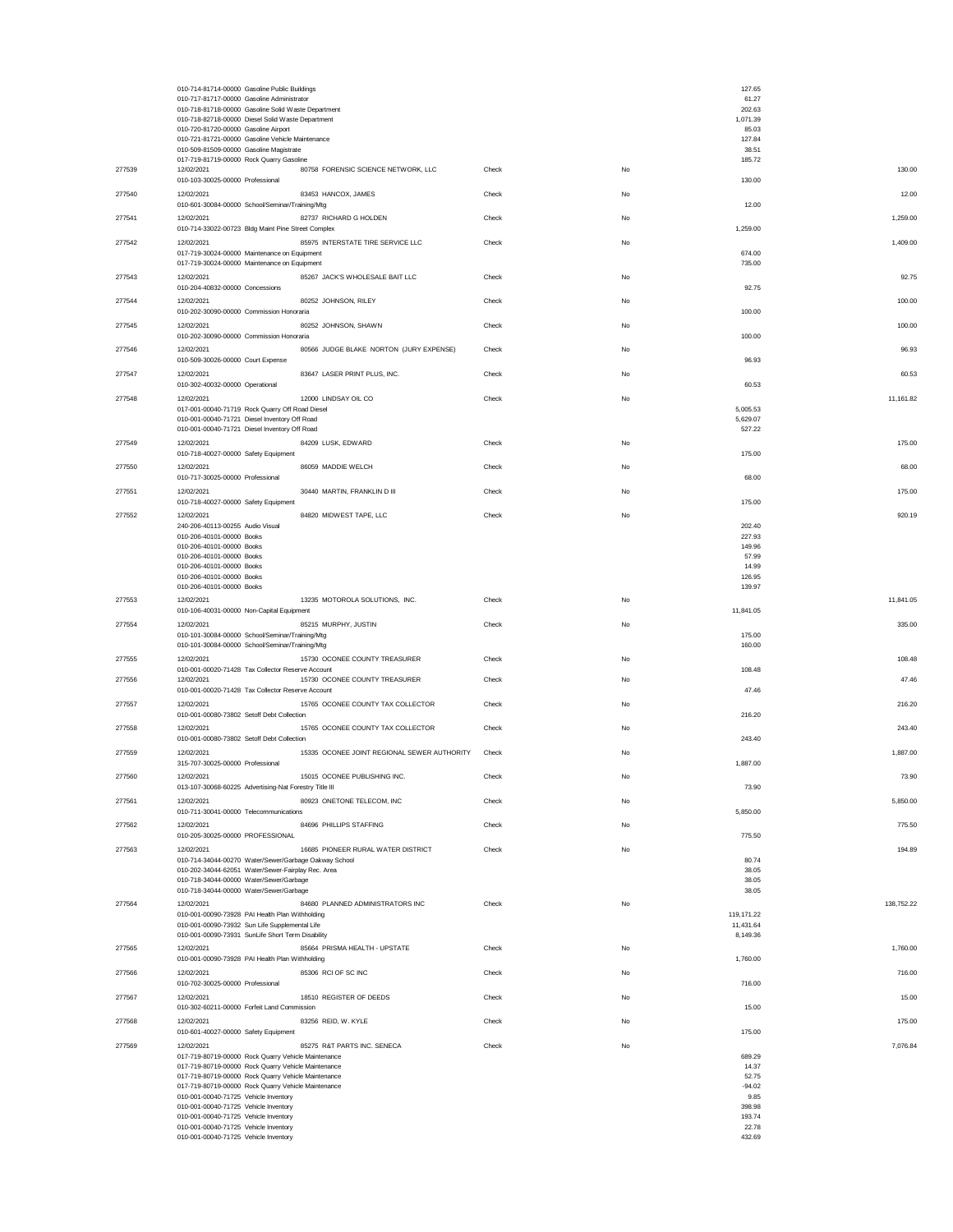|        | 010-001-00040-71725 Vehicle Inventory                                                |                                                |       |           | 72.76                    |           |
|--------|--------------------------------------------------------------------------------------|------------------------------------------------|-------|-----------|--------------------------|-----------|
|        | 010-001-00040-71725 Vehicle Inventory<br>010-001-00040-71725 Vehicle Inventory       |                                                |       |           | 426.25<br>101.68         |           |
|        | 010-001-00040-71725 Vehicle Inventory                                                |                                                |       |           | 213.91                   |           |
|        | 010-001-00040-71725 Vehicle Inventory                                                |                                                |       |           | 8.67                     |           |
|        | 010-001-00040-71725 Vehicle Inventory<br>010-001-00040-71725 Vehicle Inventory       |                                                |       |           | 12.22<br>90.34           |           |
|        | 010-001-00040-71725 Vehicle Inventory                                                |                                                |       |           | 452.43                   |           |
|        | 010-001-00040-71725 Vehicle Inventory                                                |                                                |       |           | 151.86                   |           |
|        | 010-001-00040-71725 Vehicle Inventory<br>010-001-00040-71725 Vehicle Inventory       |                                                |       |           | 493.45<br>48.96          |           |
|        | 010-001-00040-71725 Vehicle Inventory                                                |                                                |       |           | 49.36                    |           |
|        | 010-001-00040-71725 Vehicle Inventory                                                |                                                |       |           | 57.71                    |           |
|        | 010-001-00040-71725 Vehicle Inventory                                                |                                                |       |           | 339.71                   |           |
|        | 010-001-00040-71725 Vehicle Inventory<br>010-001-00040-71725 Vehicle Inventory       |                                                |       |           | 1,138.57<br>17.10        |           |
|        | 010-001-00040-71725 Vehicle Inventory                                                |                                                |       |           | 53.92                    |           |
|        | 010-001-00040-71725 Vehicle Inventory                                                |                                                |       |           | 38.33                    |           |
|        | 010-001-00040-71725 Vehicle Inventory<br>010-001-00040-71725 Vehicle Inventory       |                                                |       |           | 7.28<br>178.79           |           |
|        | 010-001-00040-71725 Vehicle Inventory                                                |                                                |       |           | 486.16                   |           |
|        | 010-001-00040-71725 Vehicle Inventory                                                |                                                |       |           | 313.44                   |           |
|        | 010-001-00040-71725 Vehicle Inventory<br>010-001-00040-71725 Vehicle Inventory       |                                                |       |           | 1.95<br>65.08            |           |
|        | 010-001-00040-71725 Vehicle Inventory                                                |                                                |       |           | 116.59                   |           |
|        | 010-001-00040-71725 Vehicle Inventory                                                |                                                |       |           | 236.31                   |           |
|        | 010-001-00040-71725 Vehicle Inventory                                                |                                                |       |           | 4.97                     |           |
|        | 010-001-00040-71725 Vehicle Inventory<br>010-001-00040-71725 Vehicle Inventory       |                                                |       |           | 144.15<br>17.42          |           |
|        | 010-001-00040-71725 Vehicle Inventory                                                |                                                |       |           | 17.04                    |           |
| 277570 | 12/02/2021                                                                           | 80037 SAVANNAH VAN HECK                        | Check | No        |                          | 60.00     |
|        | 010-080-00805-00204 CS South Cove Park                                               |                                                |       |           | 60.00                    |           |
| 277571 | 12/02/2021                                                                           | 19430 SC DEPT OF NATURAL RESOURCES             | Check | <b>No</b> |                          | 370.00    |
|        | 010-001-00065-16210 Watercraft - DNR Fee                                             |                                                |       |           | 370.00                   |           |
| 277572 | 12/02/2021                                                                           | 19585 SC DIVISION OF MOTOR VEHICLES (DMV FEES) | Check | No        |                          | 13,229.35 |
|        | 010-001-00065-16200 SC Department of Motor Vehicle Fee                               |                                                |       |           | 13,229.35                |           |
| 277573 | 12/02/2021<br>010-107-30084-00000 School/Seminar/Training/Mtg                        | 80711 SC STATE FIREMANS ASSOCIATION            | Check | <b>No</b> | 50.00                    | 50.00     |
|        | 12/02/2021                                                                           | 80252 SMITH, SHANE                             |       |           |                          |           |
| 277574 | 010-202-30090-00000 Commission Honoraria                                             |                                                | Check | No        | 100.00                   | 100.00    |
| 277575 | 12/02/2021                                                                           | 83175 SPARTAN FIRE & EMERGENCY APPARATUS       | Check | No        |                          | 41.135.00 |
|        | 010-107-50871-00000 Fire Trucks                                                      |                                                |       |           | 41,135.00                |           |
| 277576 | 12/02/2021                                                                           | 83088 CBS PERSONNEL SERVICES, LLC              | Check | No        |                          | 8,725.49  |
|        | 010-741-30025-00000 Professional Legal Counsel                                       |                                                |       |           | 385.70                   |           |
|        | 010-206-30025-00000 Professional                                                     |                                                |       |           | 317.86                   |           |
|        | 010-206-30025-00000 Professional<br>010-206-30025-00000 Professional                 |                                                |       |           | 394.98<br>1,006.87       |           |
|        | 010-712-30025-00000 Professional                                                     |                                                |       |           | 781.77                   |           |
|        | 010-721-30025-00000 Professional                                                     |                                                |       |           | 60.44                    |           |
|        | 010-718-30025-00000 Professional<br>010-718-30025-00000 Professional                 |                                                |       |           | 3,575.51<br>524.52       |           |
|        | 010-718-30025-00000 Professional                                                     |                                                |       |           | 247.80                   |           |
|        | 260-601-30025-00000 Professional                                                     |                                                |       |           | 633.08                   |           |
|        | 260-601-30025-00000 Professional                                                     |                                                |       |           | 344.47                   |           |
|        | 010-502-30025-00000 Professional                                                     |                                                |       |           | 452.49                   |           |
| 277577 | 12/02/2021<br>010-601-30084-00000 School/Seminar/Training/Mtg                        | 81107 SWAFFORD, DEAN                           | Check | No        | 10.16                    | 10.16     |
| 277578 | 12/02/2021                                                                           | 82484 TECHNOLOGY SOLUTIONS, INC.               | Check | No        |                          | 50.00     |
|        | 010-708-40032-00000 Operational                                                      |                                                |       |           | 50.00                    |           |
| 277579 | 12/02/2021                                                                           | 85729 TEXAS ROADHOUSE                          | Check | No        |                          | 5,058.75  |
|        | 020-107-61106-00000 Volunteer Compensation                                           |                                                |       |           | 5,058.75                 |           |
| 277580 | 12/02/2021                                                                           | 84954 THOMAS & HUTTON ENGINEERING CORP         | Check | No        |                          | 1,070.00  |
|        | 315-707-30025-00858 Professional-2016B GO Bond                                       |                                                |       |           | 1,070.00                 |           |
| 277581 | 12/02/2021                                                                           | 85250 THRIFT, BRENT                            | Check | No        |                          | 12.00     |
|        | 010-601-30084-00000 School/Seminar/Training/Mtg                                      |                                                |       |           | 12.00                    |           |
| 277582 | 12/02/2021                                                                           | 9976 TRIBBLE, RANDY                            | Check | No        |                          | 175.00    |
|        | 010-718-40027-00000 Safety Equipment                                                 |                                                |       |           | 175.00                   |           |
| 277583 | 12/02/2021                                                                           | 86054 ULTIMATE HIGHWAY SOLUTIONS I LLC         | Check | No        |                          | 21,069.00 |
|        | 260-601-40032-00000 Operational<br>260-601-40032-00000 Operational                   |                                                |       |           | 22,221.18<br>$-1,152.18$ |           |
| 277584 | 12/02/2021                                                                           | 81991 UNIFIRST CORP                            | Check | No        |                          | 79.67     |
|        | 010-718-40065-00000 Clothing/Uniforms                                                |                                                |       |           | 79.67                    |           |
| 277585 | 12/02/2021                                                                           | 83474 VISIT OCONEE                             | Check | No        |                          | 45,631.80 |
|        | 230-200-90091-00255 Oconee Tourism Commission 30%                                    |                                                |       |           |                          |           |
|        |                                                                                      |                                                |       |           | 45,631.80                |           |
| 277586 | 12/02/2021                                                                           | 84538 VOSS, KYLE                               | Check | No        |                          | 100.00    |
|        | 010-711-30041-00000 Telecommunications                                               |                                                |       |           | 100.00                   |           |
| 277587 | 12/02/2021                                                                           | 85941 WAGLER, AUSTIN                           | Check | No        |                          | 250.00    |
|        | 010-720-30025-00000 Professional                                                     |                                                |       |           | 250.00                   |           |
| 277588 | 12/02/2021                                                                           | 86048 WENGERD, ALEX                            | Check | No        |                          | 32.48     |
|        | 010-720-30018-00000 Travel                                                           |                                                |       |           | 32.48                    |           |
| 277589 | 12/02/2021                                                                           | 85932 WESTMORELAND, HELEN                      | Check | No        |                          | 866.21    |
|        | 010-101-30018-00000 Travel                                                           |                                                |       |           | 866.21                   |           |
| 277590 | 12/02/2021                                                                           | 82097 WILBANKS, KIM                            | Check | No        |                          | 100.00    |
|        | 010-711-30041-00000 Telecommunications                                               |                                                |       |           | 100.00                   |           |
| 277591 | 12/02/2021<br>010-101-30059-00000 Copier Click Charges                               | 24010 XEROX CORPORATION                        | Check | No        | 0.00                     | 289.60    |
|        | 010-502-30059-00000 Copier Click Charges                                             |                                                |       |           | 55.10                    |           |
|        | 010-502-30059-00000 Copier Click Charges                                             |                                                |       |           | 55.10                    |           |
|        | 010-501-30059-00000 Copier Click Charges                                             |                                                |       |           | 383.06<br>55.10          |           |
|        | 010-206-30059-00000 Copier Click Charges<br>010-101-30059-00000 Copier Click Charges |                                                |       |           | $-367.37$                |           |
|        | 010-301-30059-00000 Copier Click Charges                                             |                                                |       |           | 108.61                   |           |
| 277592 | 12/02/2021                                                                           | 9392 ZIMMERMAN, JASON                          | Check | No        |                          | 12.00     |
| 277593 | 010-601-30084-00000 School/Seminar/Training/Mtg<br>12/02/2021                        | 81091 ZOLL MEDICAL CORP                        | Check | No        | 12.00                    | 1,692.90  |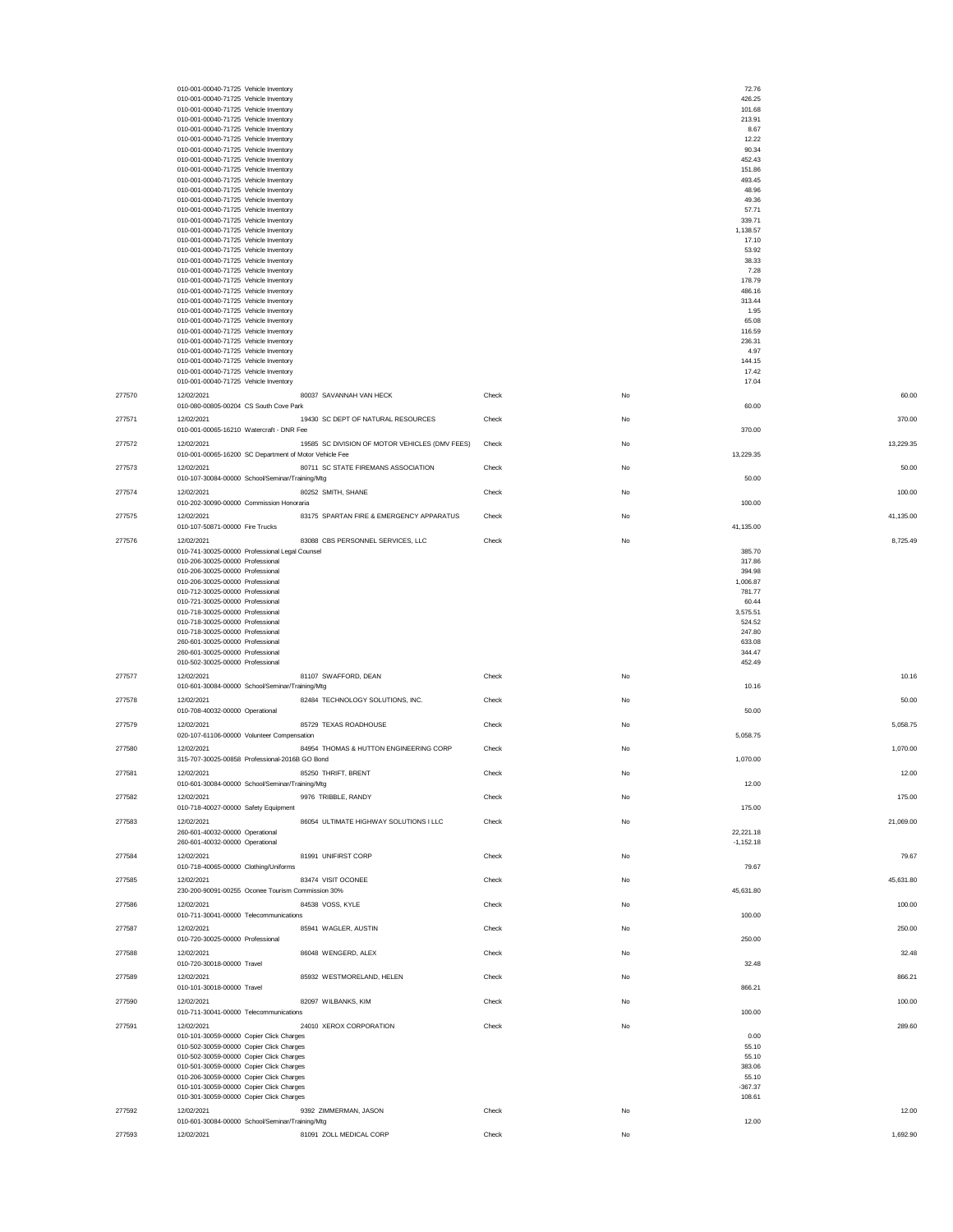|        | 020-107-30024-00000 Maintenance on Equipment                                                              |       |    | 1,692.90           |           |
|--------|-----------------------------------------------------------------------------------------------------------|-------|----|--------------------|-----------|
| 277594 | 12/08/2021<br>1535 ABLES, DERRILL J.                                                                      | Check | No |                    | 50.00     |
|        | 010-303-10110-00000 Salaries                                                                              |       |    | 50.00              |           |
| 277595 | 12/08/2021<br>85372 ALEX VASSEY                                                                           | Check | No |                    | 400.00    |
|        | 010-712-30090-00000 Commission Honoraria                                                                  |       |    | 400.00             |           |
| 277596 | 12/08/2021<br>80149 AMERICAN RED CROSS - GREENVILLE CHAPTER Check                                         |       | No |                    | 25,000.00 |
|        | 010-705-95100-20240 Oconee County Red Cross                                                               |       |    | 25,000.00          |           |
| 277597 | 12/08/2021<br>85880 ATKINSON, BRAD                                                                        | Check | No |                    | 175.00    |
|        | 010-702-40027-00000 Safety Equipment                                                                      |       |    | 175.00             |           |
| 277598 | 12/08/2021<br>85012 AT&T                                                                                  | Check | No |                    | 900.89    |
|        | 225-104-30056-19070 Data Processing-SC BCB                                                                |       |    | 900.89             |           |
| 277599 | 12/08/2021<br>80831 AXON ENTERPRISE, INC                                                                  | Check | No |                    | 42,688.32 |
|        | 013-101-30056-91126 Data Processing-State BWC Fund                                                        |       |    | 42,688.32          |           |
| 277600 | 86100 BAILEY ROOFING SERVICE LLC<br>12/08/2021                                                            | Check | No |                    | 10,040.00 |
|        | 235-203-33022-00234 Maint-Bldgs/Grounds-Roof                                                              |       |    | 9,760.00           |           |
|        | 235-203-33022-00234 Maint-Bldgs/Grounds-Roof                                                              |       |    | 280.00             |           |
| 277601 | 85603 BLUE RIDGE BANK<br>12/08/2021                                                                       | Check | No |                    | 710.47    |
|        | 020-107-40032-00614 Operational - Pickett Post FD                                                         |       |    | 710.47             |           |
| 277602 | 86105 BLUE RIDGE COMMUNITY CENTER<br>12/08/2021                                                           | Check | No |                    | 59,882.00 |
|        | 010-705-95100-00000 Oconee Support                                                                        |       |    | 59,882.00          |           |
| 277603 | 12/08/2021<br>83761 KENNETH EDWARD BOONE, JR.                                                             | Check | No |                    | 1,387.50  |
|        | 010-711-30025-00000 Professional                                                                          |       |    | 1,387.50           |           |
| 277604 | 12/08/2021<br>85598 BOUND TREE MEDICAL, LLC                                                               | Check | No |                    | 1,847.58  |
|        | 010-107-30062-00000 Medical                                                                               |       |    | 1,847.58           |           |
| 277605 | 12/08/2021<br>85776 BRADLEY K RICHARDSON                                                                  | Check | No |                    | 2,880.00  |
|        | 010-305-30025-60305 Professional-Tax Sale                                                                 |       |    | 2,880.00           |           |
| 277606 | 12/08/2021<br>86028 BURR. KRISTIE                                                                         | Check | No |                    | 168.00    |
|        | 010-715-30018-00000 Travel                                                                                |       |    | 168.00             |           |
| 277607 | 3230 CINTAS CORPORATION #216<br>12/08/2021                                                                | Check | No |                    | 414.16    |
|        | 010-714-33022-00723 Bldg Maint Pine Street Complex                                                        |       |    | 124.06             |           |
|        | 010-714-33022-00723 Bldg Maint Pine Street Complex                                                        |       |    | 40.11              |           |
|        | 010-720-40065-00000 Clothing/Uniforms<br>010-720-40032-00000 Operational                                  |       |    | 20.29<br>34.55     |           |
|        | 017-719-40065-00000 Clothing/Uniforms                                                                     |       |    | 104.58             |           |
|        | 010-721-40065-00000 Clothing/Uniforms                                                                     |       |    | 90.57              |           |
| 277608 | 3014 CLASSIC LIGHTING AND DESIGN<br>12/08/2021                                                            | Check | No |                    | 3,782.71  |
|        | 235-204-33022-00189 Maint Bldgs/Grnds-Rec Bldg Renov                                                      |       |    | 3,782.71           |           |
| 277609 | 12/08/2021<br>84301 CLIA LABORATORY PROGRAM                                                               | Check | No |                    | 180.00    |
|        | 010-001-00090-73928 PAI Health Plan Withholding                                                           |       |    | 180.00             |           |
| 277610 | 12/08/2021<br>3010 COTT SYSTEMS, INC.                                                                     | Check | No |                    | 3,811.27  |
|        | 010-735-30056-00000 Data Processing                                                                       |       |    | 3,105.70           |           |
|        | 010-735-30056-00000 Data Processing                                                                       |       |    | 705.57             |           |
| 277611 | 12/08/2021<br>86088 DC GROUP INC                                                                          | Check | No |                    | 3,900.00  |
|        | 010-104-30024-00000 Maintenance on Equipment                                                              |       |    | 1,400.00           |           |
|        |                                                                                                           |       |    |                    |           |
|        | 010-104-30024-00000 Maintenance on Equipment                                                              |       |    | 2,500.00           |           |
|        |                                                                                                           |       |    |                    |           |
| 277612 | 12/08/2021<br>86085 DECKER, WILLIAM<br>010-712-30090-00000 Commission Honoraria                           | Check | No | 100.00             | 100.00    |
|        |                                                                                                           | Check |    |                    |           |
| 277613 | 12/08/2021<br>85289 DIXIE BELLE DISTRIBUTING, INC<br>010-204-40832-00000 Concessions                      |       | No | 222.36             | 222.36    |
|        |                                                                                                           |       |    |                    |           |
| 277614 | 4020 DUKE ENERGY CAROLINAS LLC<br>12/08/2021<br>010-204-34043-00000 Electricity                           | Check | No | 207.99             | 29,226.31 |
|        | 010-204-34043-00000 Electricity                                                                           |       |    | 301.98             |           |
|        | 010-204-34043-00000 Electricity                                                                           |       |    | 319.57             |           |
|        | 010-107-34043-00000 Electricity                                                                           |       |    | 83.41              |           |
|        | 010-206-34043-00207 Electricity - Walhalla Branch                                                         |       |    | 1,198.38           |           |
|        | 010-204-34043-00000 Electricity                                                                           |       |    | 335.51             |           |
|        | 010-204-34043-00000 Electricity                                                                           |       |    | 237.61             |           |
|        | 010-204-34043-00000 Electricity<br>010-204-34043-00000 Electricity                                        |       |    | 444.53             |           |
|        | 010-106-34043-00000 Electricity                                                                           |       |    | 139.91<br>1,646.03 |           |
|        | 010-204-34043-00000 Electricity                                                                           |       |    | 522.64             |           |
|        | 010-204-34043-00000 Electricity                                                                           |       |    | 192.82             |           |
|        | 010-204-34043-00000 Electricity                                                                           |       |    | 566.33             |           |
|        | 010-106-34043-00000 Electricity                                                                           |       |    | 4,476.20           |           |
|        | 010-714-34043-00402 Electricity DSS Building                                                              |       |    | 2,464.48           |           |
|        | 010-714-34043-00510 Electricity Courthouse (New)                                                          |       |    | 4,582.60           |           |
|        | 010-714-34043-00109 Electricity Probation & Parole                                                        |       |    | 203.18             |           |
|        | 010-106-34043-00000 Electricity<br>010-714-34043-00723 Electricity Pine Street Complex                    |       |    | 4,875.94<br>192.23 |           |
|        | 010-714-34043-00723 Electricity Pine Street Complex                                                       |       |    | 133.56             |           |
|        | 010-106-34043-00000 Electricity                                                                           |       |    | 134.67             |           |
|        | 010-714-34043-00000 Electricity Building Maint Bldg                                                       |       |    | 68.95              |           |
|        | 010-714-34043-00723 Electricity Pine Street Complex                                                       |       |    | 1,449.34           |           |
|        | 010-716-34043-00000 Electricity                                                                           |       |    | 227.89             |           |
|        | 010-714-34043-00403 Electricity Walhall Health Depart<br>010-714-34043-00510 Electricity Courthouse (New) |       |    | 1,565.16<br>10.86  |           |
|        | 010-714-34043-00729 Electricity Brown Building                                                            |       |    | 339.21             |           |
|        | 010-714-34043-00723 Electricity Pine Street Complex                                                       |       |    | 612.36             |           |
|        | 010-106-34043-00000 Electricity                                                                           |       |    | 400.85             |           |
|        | 010-204-34043-00000 Electricity                                                                           |       |    | 117.11             |           |
|        | 010-204-34043-00000 Electricity<br>010-204-34043-00000 Electricity                                        |       |    | 473.98<br>242.14   |           |
|        | 010-204-34043-00000 Electricity                                                                           |       |    | 438.65             |           |
|        | 010-714-34043-00510 Electricity Courthouse (New)                                                          |       |    | 20.24              |           |
| 277615 | 5455 EASTERN AVIATION FUELS, INC.<br>12/08/2021                                                           | Check | No |                    | 33,203.29 |
|        | 010-720-40990-00000 Airport Jet Fuel                                                                      |       |    | 11,721.25          |           |
|        | 010-720-40990-00000 Airport Jet Fuel                                                                      |       |    | 21,482.04          |           |
| 277616 | 12/08/2021<br>5055 EBSCO INFORMATION SERVICES                                                             | Check | No |                    | 2,873.92  |
|        | 240-206-40112-00255 Magazines/Newspapers                                                                  |       |    | 2,873.92           |           |
| 277617 | 12/08/2021<br>84800 EISON INDUSTRIAL & HARDWARE, INC                                                      | Check | No |                    | 35.50     |
|        | 010-204-33022-00000 Maintenance on Buildings/Grounds                                                      |       |    | 35.50              |           |
| 277618 | 12/08/2021<br>9989 ELITE BLASTING SERVICES, LLC                                                           | Check | No |                    | 20,655.00 |
|        | 017-719-30039-00000 Blasting - Professional Service                                                       |       |    | 20,655.00          |           |
| 277619 | 12/08/2021<br>85988 ELWOOD STAFFING SERVICES INC                                                          | Check | No |                    | 272.02    |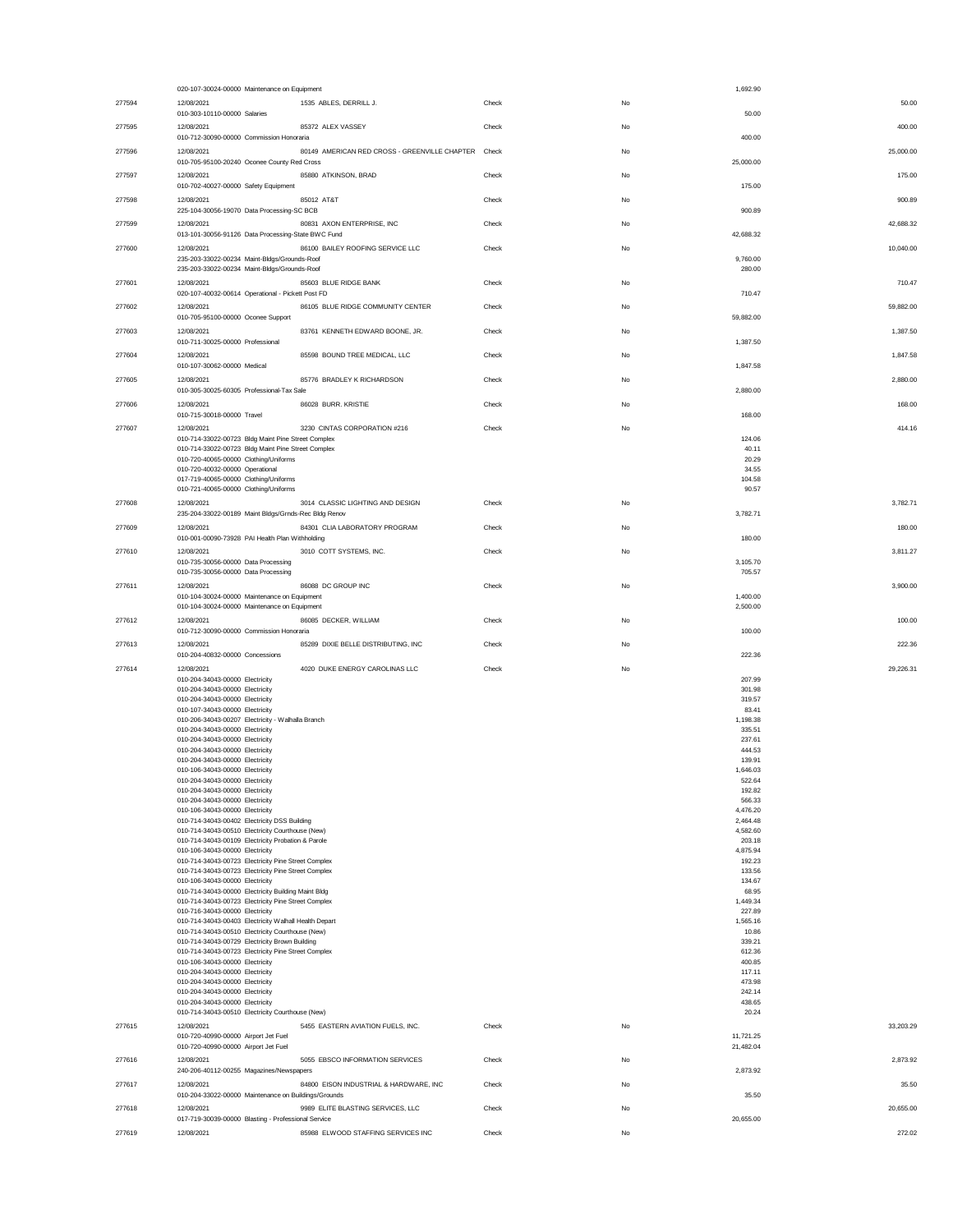|        | 255-115-10110-91052 Salaries - Duke Energy FNF                                                |       |    | 272.02         |           |
|--------|-----------------------------------------------------------------------------------------------|-------|----|----------------|-----------|
| 277620 | 12/08/2021<br>6240 FLEETCOR TECHNOLOGIES                                                      | Check | No |                | 15,515.49 |
|        | 010-001-00020-71110 Accounts Rec Senior Solutions                                             |       |    | 1,081.88       |           |
|        | 010-101-81101-00000 Gasoline Sheriff                                                          |       |    | 7,650.39       |           |
|        | 010-103-81103-00000 Gasoline Coroner                                                          |       |    | 128.30         |           |
|        | 010-107-81107-00000 Gasoline Emergency Ser/Rural Fire                                         |       |    | 1,239.36       |           |
|        | 010-110-81110-00000 Gasoline Animal Control                                                   |       |    | 246.35         |           |
|        | 010-202-81202-00000 Gasoline PRT                                                              |       |    | 351.73         |           |
|        | 010-206-81206-00000 Gasoline Library                                                          |       |    | 70.53          |           |
|        | 010-301-81301-00000 Gasoline Assessor                                                         |       |    | 35.08          |           |
|        | 010-306-81306-00000 Gasoline Treasurer<br>010-001-00020-71129 Accounts Rec Anderson Solicitor |       |    | 29.79          |           |
|        |                                                                                               |       |    | 57.60<br>42.38 |           |
|        | 010-504-81504-00000 Gasoline Solicitor (Smith)                                                |       |    |                |           |
|        | 010-601-81601-00000 Gasoline Road Department                                                  |       |    | 546.12         |           |
|        | 010-702-81702-00000 Gasoline-Community Dev .                                                  |       |    | 283.82         |           |
|        | 010-711-81711-00000 Gasoline Information Tech                                                 |       |    | 107.44         |           |
|        | 010-712-81712-00000 Gasoline Planning Department                                              |       |    | 86.59          |           |
|        | 010-714-81714-00000 Gasoline Public Buildings                                                 |       |    | 356.44         |           |
|        | 010-718-81718-00000 Gasoline Solid Waste Department                                           |       |    | 160.19         |           |
|        | 010-720-81720-00000 Gasoline Airport                                                          |       |    | 1.52           |           |
|        | 010-721-81721-00000 Gasoline Vehicle Maintenance                                              |       |    | 217.18         |           |
|        | 010-101-82101-00000 Diesel Sheriff                                                            |       |    | 22.17          |           |
|        | 010-206-82206-00000 Diesel Library                                                            |       |    | 89.34          |           |
|        | 010-601-82601-00000 Diesel Road Department                                                    |       |    | 1,263.22       |           |
|        | 010-718-82718-00000 Diesel Solid Waste Department                                             |       |    | 1,117.44       |           |
|        | 010-720-82720-00000 Diesel Airport                                                            |       |    | 91.00          |           |
|        | 017-719-82719-00000 Rock Quarry Diesel                                                        |       |    | 239.63         |           |
| 277621 | 12/08/2021<br>39020 FRADY, HOWARD                                                             | Check | No |                | 175.00    |
|        | 010-702-40027-00000 Safety Equipment                                                          |       |    | 175.00         |           |
| 277622 | 12/08/2021<br>85373 FRANKIE PEARSON                                                           | Check | No |                | 425.00    |
|        | 010-712-30090-00000 Commission Honoraria                                                      |       |    | 425.00         |           |
|        |                                                                                               |       |    |                |           |
| 277623 | 12/08/2021<br>86082 GAULIN, GARY                                                              | Check | No |                | 325.00    |
|        | 010-712-30090-00000 Commission Honoraria                                                      |       |    | 325.00         |           |
| 277624 | 12/08/2021<br>7070 GFOASC                                                                     | Check | No |                | 500.00    |
|        | 010-708-30080-00000 Dues Organizations                                                        |       |    | 125.00         |           |
|        | 010-708-30080-00000 Dues Organizations                                                        |       |    | 125.00         |           |
|        | 010-708-30080-00000 Dues Organizations                                                        |       |    | 125.00         |           |
|        | 010-708-30080-00000 Dues Organizations                                                        |       |    | 125.00         |           |
| 277625 | 12/08/2021<br>84108 GOLDEN CORNER FOOD PANTRY                                                 | Check | No |                | 20,000.00 |
|        | 010-705-95100-20251 Our Daily Rest                                                            |       |    | 20,000.00      |           |
|        |                                                                                               |       |    |                |           |
| 277626 | 12/08/2021<br>85669 GOODWYN MILLS & CAWOOD INC                                                | Check | No |                | 4,000.00  |
|        | 010-717-30025-00000 Professional                                                              |       |    | 4,000.00       |           |
| 277627 | 12/08/2021<br>85369 GWEN FOWLER                                                               | Check | No |                | 100.00    |
|        | 010-712-30090-00000 Commission Honoraria                                                      |       |    | 100.00         |           |
|        | 12/08/2021                                                                                    |       |    |                |           |
| 277628 | 3160 COMPUTER SOFTWARE INNOVATIONS, INC.                                                      | Check | No |                | 4,119.50  |
|        | 010-702-30056-00000 Data Processing                                                           |       |    | 4,119.50       |           |
| 277629 | 12/08/2021<br>83991 HILLS MACHINERY COMPANY LLC                                               | Check | No |                | 43,400.00 |
|        | 017-719-50840-00000 Equipment Capital Expenses                                                |       |    | 43,400.00      |           |
| 277630 | 8405 HOBART SALES AND SERVICE<br>12/08/2021                                                   | Check | No |                | 348.22    |
|        | 010-106-33022-00000 Maintenance Buildings/Grounds                                             |       |    | 348.22         |           |
| 277631 | 12/08/2021<br>10110 JAY'S PRINTING CO.                                                        | Check | No |                | 311.32    |
|        | 010-202-40032-00000 Operational                                                               |       |    | 311.32         |           |
|        |                                                                                               |       |    |                |           |
| 277632 | 12/08/2021<br>85556 JIM CODNER                                                                | Check | No |                | 100.00    |
|        | 010-712-30090-00000 Commission Honoraria                                                      |       |    | 100.00         |           |
| 277633 | 12/08/2021<br>85707 JOHN EAGAR                                                                | Check | No |                | 100.00    |
|        | 010-712-30090-00000 Commission Honoraria                                                      |       |    | 100.00         |           |
|        | 85846 JONES, BRANDON                                                                          |       | No |                |           |
| 277634 | 12/08/2021                                                                                    | Check |    |                | 175.00    |
|        | 010-702-40027-00000 Safety Equipment                                                          |       |    | 175.00         |           |
| 277635 | 86065 J SCOTT GRAPHICS INC<br>12/08/2021                                                      | Check | No |                | 4,968.52  |
|        | 010-735-40031-00000 Non-Capital Equipment                                                     |       |    | 4,968.52       |           |
| 277636 | 1245 LANGUAGE LINE SERVICES<br>12/08/2021                                                     | Check | No |                | 50.00     |
|        | 225-104-30041-19070 Telecommunications-SC BCB                                                 |       |    | 50.00          |           |
|        |                                                                                               |       |    |                |           |
| 277637 | 83647 LASER PRINT PLUS, INC.<br>12/08/2021                                                    | Check | No |                | 3,000.00  |
|        | 010-306-40032-00000 Operational                                                               |       |    | 0.00           |           |
|        | 010-306-40033-00000 Postage                                                                   |       |    | 3,000.00       |           |
| 277638 | 12/08/2021<br>12000 LINDSAY OIL CO                                                            | Check | No |                | 9,045.90  |
|        | 017-001-00040-71719 Rock Quarry Off Road Diesel                                               |       |    | 4,315.49       |           |
|        | 017-001-00040-71719 Rock Quarry Off Road Diesel                                               |       |    | 4,730.41       |           |
| 277639 | 12/08/2021<br>84547 LOGAN & JOLLY, LLP                                                        | Check | No |                | 825.00    |
|        | 010-741-30025-00000 Professional Legal Counsel                                                |       |    | 825.00         |           |
|        |                                                                                               |       |    |                |           |
| 277640 | 83870 MAGLEY ANIMAL HOSPITAL, LLC<br>12/08/2021                                               | Check | No |                | 525.00    |
|        | 010-110-30025-00067 Professional Spay/Neuter Program                                          |       |    | 525.00         |           |
| 277641 | 12/08/2021<br>84193 MARTY MCKEE                                                               | Check | No |                | 100.00    |
|        | 010-712-30090-00000 Commission Honoraria                                                      |       |    | 100.00         |           |
| 277642 | 12/08/2021<br>84811 MAULDIN & JENKINS LLC                                                     | Check | No |                | 30,000.00 |
|        | 010-704-30025-00001 Professional Auditor                                                      |       |    | 30,000.00      |           |
|        |                                                                                               |       |    |                |           |
| 277643 | 12/08/2021<br>86084 MAYS, TIM                                                                 | Check | No |                | 100.00    |
|        | 010-712-30090-00000 Commission Honoraria                                                      |       |    | 100.00         |           |
| 277644 | 12/08/2021<br>84820 MIDWEST TAPE, LLC                                                         | Check | No |                | 475.95    |
|        | 240-206-40113-00255 Audio Visual                                                              |       |    | 82.46          |           |
|        | 240-206-40113-00255 Audio Visual                                                              |       |    | 32.23          |           |
|        | 240-206-40113-00255 Audio Visual                                                              |       |    | 143.17         |           |
|        | 240-206-40113-00255 Audio Visual                                                              |       |    | 26.98          |           |
|        | 240-206-40113-00255 Audio Visual                                                              |       |    | 121.41         |           |
|        | 240-206-40113-00255 Audio Visual                                                              |       |    | 69.70          |           |
|        |                                                                                               |       |    |                |           |
| 277645 | 12/08/2021<br>85256 MIKE JOHNSON                                                              | Check | No |                | 400.00    |
|        | 010-712-30090-00000 Commission Honoraria                                                      |       |    | 400.00         |           |
| 277646 | 85706 MIKE SMITH<br>12/08/2021                                                                | Check | No |                | 425.00    |
|        | 010-712-30090-00000 Commission Honoraria                                                      |       |    | 425.00         |           |
| 277647 | 12/08/2021<br>13235 MOTOROLA SOLUTIONS, INC.                                                  | Check | No |                | 373.09    |
|        | 010-107-30041-00000 Telephone                                                                 |       |    | 210.96         |           |
|        | 010-104-30024-00000 Maintenance on Equipment                                                  |       |    | 162.13         |           |
| 277648 | 86081 NIX, DAVID<br>12/08/2021                                                                | Check | No |                | 375.00    |
|        | 010-712-30090-00000 Commission Honoraria                                                      |       |    | 375.00         |           |
|        |                                                                                               |       |    |                |           |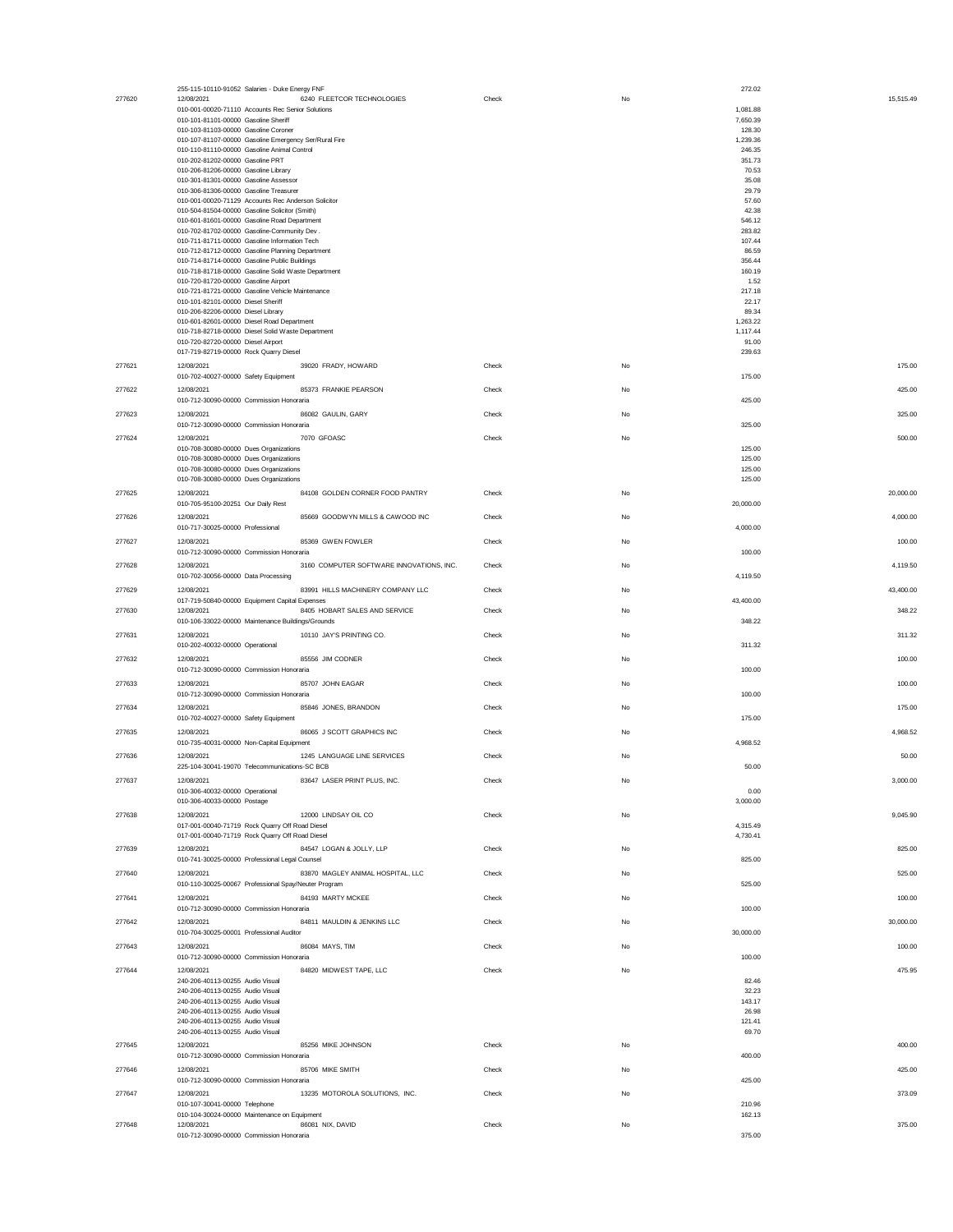|            | 277649     | 12/08/2021<br>010-709-30068-00502 Advertising - Probate Judge                                                         | 15015 OCONEE PUBLISHING INC.                         | Check | No | 3,336.00             | 5,004.00   |
|------------|------------|-----------------------------------------------------------------------------------------------------------------------|------------------------------------------------------|-------|----|----------------------|------------|
|            | 277650     | 010-709-30068-00502 Advertising - Probate Judge<br>12/08/2021<br>010-110-30025-00067 Professional Spay/Neuter Program | 15225 OCONEE VETERINARY CLINIC                       | Check | No | 1,668.00<br>2,775.00 | 2,775.00   |
|            | 277651     | 12/08/2021                                                                                                            | 82186 OGLETREE, DEAKINS, NASH, SMOAK & STEWAR' Check |       | No |                      | 4,752.75   |
|            | 277652     | 010-741-30025-00000 Professional Legal Counsel<br>12/08/2021                                                          | 6050 QUADIENT LEASING USA, INC.                      | Check | No | 4,752.75             | 1,148.38   |
|            | 277653     | 010-709-30037-00000 Equipment (Leased or Rented)<br>12/08/2021                                                        | 17050 QUALITY COFFEE SERVICE                         | Check | No | 1,148.38             | 80.56      |
|            | 277654     | 010-720-40034-00000 Food<br>12/08/2021                                                                                | 9925 RAMEY, JAKE                                     | Check | No | 80.56                | 175.00     |
| **VOIDED** | Void Date: | 12/21/2021<br>010-702-40027-00000 Safety Equipment                                                                    |                                                      |       |    | 175.00               |            |
|            | 277655     | 12/08/2021                                                                                                            | 85585 SANTEE AUTOMOTIVE LLC                          | Check | No |                      | 26,427.00  |
|            |            | 010-712-80712-00000 Vehicle Maintenance Planning<br>325-712-50870-00000 Capital Vehicles                              |                                                      |       |    | 26,127.00<br>300.00  |            |
|            | 277656     | 12/08/2021<br>010-720-33022-00000 Maintenance Buildings/Grounds                                                       | 83386 SC AERONAUTICS COMMISSION                      | Check | No | 69.50                | 69.50      |
|            | 277657     | 12/08/2021<br>010-704-95100-20217 Appalachian Council of Government                                                   | 19710 SC APPALACHIAN COUNCIL OF GOVERNMENTS          | Check | No | 3,249.42             | 3,249.42   |
|            | 277658     | 12/08/2021<br>010-306-30084-00000 School/Seminar/Training/Mtg                                                         | 19760 SCATT-DEPT OF REVENUE                          | Check | No | 225.00               | 225.00     |
|            | 277659     | 12/08/2021                                                                                                            | 80487 SCATT                                          | Check | No |                      | 675.00     |
|            |            | 010-302-30084-00000 School/Seminar/Training/Mtg<br>010-302-30084-00000 School/Seminar/Training/Mtg                    |                                                      |       |    | 225.00<br>225.00     |            |
|            | 277660     | 010-302-30084-00000 School/Seminar/Training/Mtg<br>12/08/2021                                                         | 19400 SC COUNTIES WORKERS COMPENSATION TRUS Check    |       | No | 225.00               | 281,630.00 |
|            | 277661     | 010-001-00090-73911 Workers Compensation<br>12/08/2021                                                                | 19430 SC DEPT OF NATURAL RESOURCES                   | Check | No | 281,630.00           | 870.00     |
|            |            | 010-001-00065-16210 Watercraft - DNR Fee                                                                              |                                                      |       |    | 870.00               |            |
|            | 277662     | 12/08/2021<br>010-001-00065-16200 SC Department of Motor Vehicle Fee                                                  | 19585 SC DIVISION OF MOTOR VEHICLES (DMV FEES)       | Check | No | 29,471.36            | 29,471.36  |
|            | 277663     | 12/08/2021<br>010-001-00090-73904 SC Retirement Withholding GF                                                        | 19335 SC RETIREMENT SYSTEM                           | Check | No | 135,863.32           | 248,607.55 |
|            | 277664     | 010-001-00090-73905 SC Police Retirement GF<br>12/08/2021                                                             | 19680 SC STATE BUDGET & CONTROL BOARD                | Check | No | 112,744.23           | 2,375.00   |
|            | 277665     | 010-716-30066-00000 Insurance<br>12/08/2021                                                                           | 81297 SENECA ANIMAL HOSPITAL, PA                     | Check | No | 2,375.00             | 900.00     |
|            |            | 010-110-30025-00067 Professional Spay/Neuter Program                                                                  |                                                      |       |    | 900.00               |            |
|            | 277666     | 12/08/2021<br>010-702-40027-00000 Safety Equipment                                                                    | 85229 SOBECK, STEVEN                                 | Check | No | 175.00               | 175.00     |
|            | 277667     | 12/08/2021<br>010-106-30062-00000 Medical                                                                             | 9412 SOUTHERN HEALTH PARTNERS, INC                   | Check | No | 33,166.00            | 33,166.00  |
|            | 277668     | 12/08/2021<br>010-718-30025-00000 Professional                                                                        | 83088 CBS PERSONNEL SERVICES, LLC                    | Check | No | 254.88               | 15,271.50  |
|            |            | 010-718-30025-00000 Professional<br>010-718-30025-00000 Professional                                                  |                                                      |       |    | 466.24<br>3,080.64   |            |
|            |            | 010-718-30025-00000 Professional<br>010-718-30025-00000 Professional                                                  |                                                      |       |    | 123.91<br>393.39     |            |
|            |            | 010-718-30025-00000 Professional<br>010-206-30025-00000 Professional                                                  |                                                      |       |    | 3,369.90<br>653.15   |            |
|            |            | 010-206-30025-00000 Professional<br>010-206-30025-00000 Professional                                                  |                                                      |       |    | 1,338.50<br>200.73   |            |
|            |            | 010-206-30025-00000 Professional<br>010-206-30025-00000 Professional                                                  |                                                      |       |    | 896.80<br>393.87     |            |
|            |            | 010-206-30025-00000 Professional                                                                                      |                                                      |       |    | 310.95               |            |
|            |            | 010-206-30025-00000 Professional<br>010-206-30025-00000 Professional                                                  |                                                      |       |    | 802.91<br>291.38     |            |
|            |            | 010-741-30025-00000 Professional Legal Counsel<br>010-502-30025-00000 Professional                                    |                                                      |       |    | 172.90<br>357.33     |            |
|            |            | 010-712-30025-00000 Professional                                                                                      |                                                      |       |    | 577.83               |            |
|            |            | 010-721-30025-00000 Professional<br>010-206-30025-00000 Professional                                                  |                                                      |       |    | 313.54<br>1,272.65   |            |
|            | 277669     | 12/08/2021                                                                                                            | 13565 STERICYCLE, INC.                               | Check | No |                      | 388.14     |
|            | 277670     | 010-106-34044-00000 Water/Sewer/Garbage<br>12/08/2021                                                                 | 82484 TECHNOLOGY SOLUTIONS, INC.                     | Check | No | 388.14               | 95.00      |
|            | 277671     | 010-704-30025-00000 Professional<br>12/08/2021                                                                        | 84954 THOMAS & HUTTON ENGINEERING CORP               | Check | No | 95.00                | 4,560.00   |
|            |            | 315-202-30025-00000 Professional                                                                                      |                                                      |       |    | 4,560.00             |            |
|            | 277672     | 12/08/2021<br>010-709-30041-00000 Telecommunications                                                                  | 20155 TOTAL COMMUNICATIONS SYSTEM, INC.              | Check | No | 6.89                 | 69.26      |
|            |            | 010-709-30041-00000 Telecommunications<br>010-709-30041-00000 Telecommunications                                      |                                                      |       |    | 15.93<br>8.80        |            |
|            | 277673     | 010-107-30041-00000 Telephone<br>12/08/2021                                                                           | 9428 TRINITY SERVICES GROUP INC                      | Check | No | 37.64                | 20,599.90  |
|            |            | 010-106-40034-00000 Food                                                                                              |                                                      |       |    | 6,930.31             |            |
|            |            | 010-106-40034-00000 Food<br>010-106-40034-00000 Food                                                                  |                                                      |       |    | 6,846.29<br>6,823.30 |            |
|            | 277674     | 12/08/2021                                                                                                            | 81991 UNIFIRST CORP                                  | Check | No |                      | 79.67      |
|            | 277675     | 010-718-40065-00000 Clothing/Uniforms<br>12/08/2021                                                                   | 80750 UNITED WAY OF OCONEE COUNTY, INC.              | Check | No | 79.67                | 60.72      |
|            | 277676     | 010-001-00090-73918 United Way Employee Contributions<br>12/08/2021                                                   | 81175 WALHALLA CIVIC AUDITORIUM                      | Check | No | 60.72                | 25,000.00  |
|            | 277677     | 235-200-90093-00000 LAT -Grants to Agencies<br>12/08/2021                                                             | 23185 WEST PAYMENT CENTER                            | Check | No | 25,000.00            | 436.39     |
|            |            | 010-106-30056-00000 Data Processing                                                                                   |                                                      |       |    | 436.39               |            |
|            | 277678     | 12/08/2021<br>225-104-30024-36000 Equipment Maint.-AT&T                                                               | 81408 WEST SAFETY SOLUTIONS CORP.                    | Check | No | 5,700.00             | 5,700.00   |
|            | 277679     | 12/08/2021<br>013-107-30068-91179 Advertising-HMGP Grant #4394                                                        | 23890 W G O G                                        | Check | No | 375.00               | 500.00     |
|            |            | 010-107-99999-00000 Miscellaneous Grant Match                                                                         |                                                      |       |    | 125.00               |            |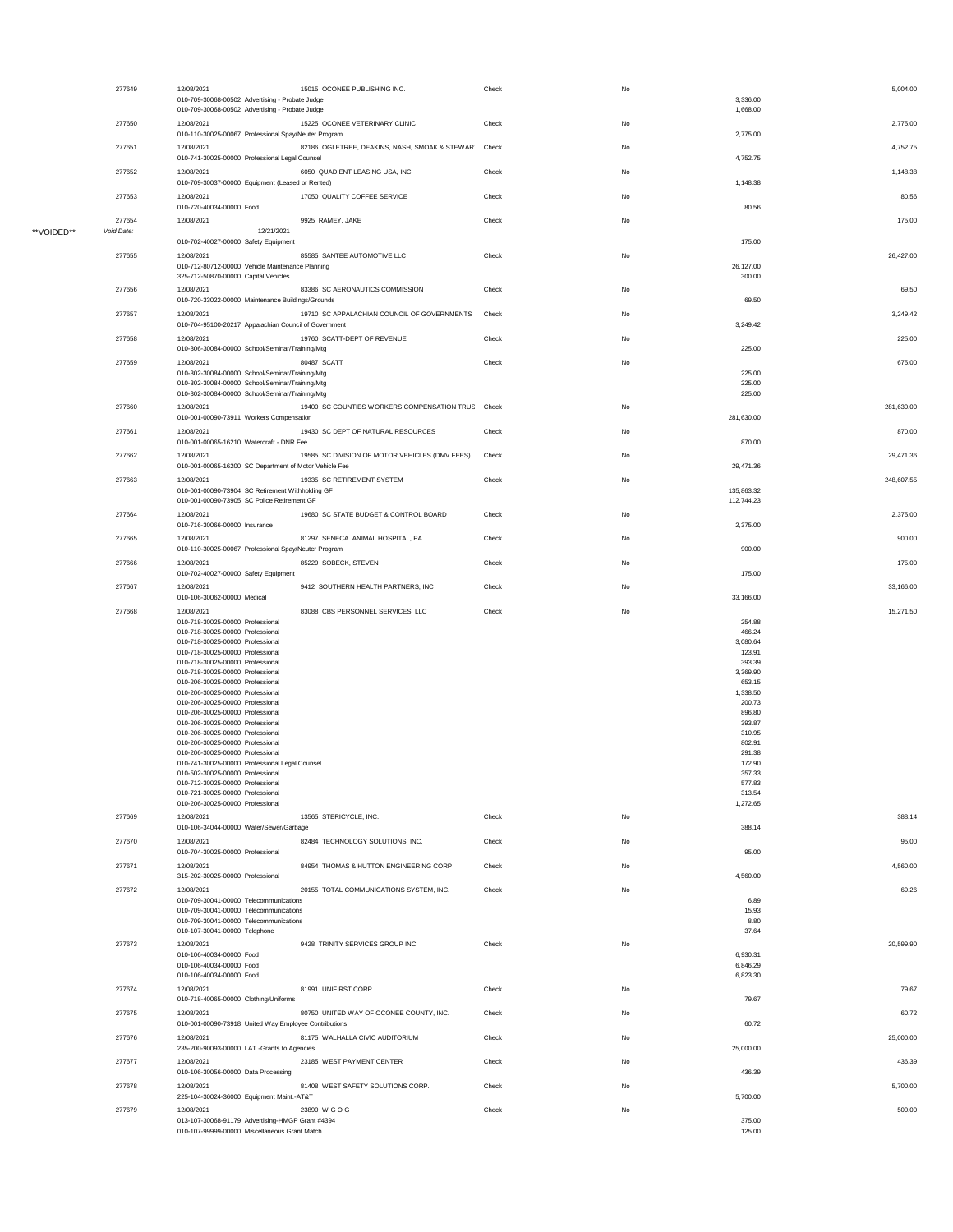|            | 277680     | 12/08/2021<br>010-712-30090-00000 Commission Honoraria                                                       | 84197 WILLIAM GILSTER                     | Check | No | 100.00                 | 100.00    |
|------------|------------|--------------------------------------------------------------------------------------------------------------|-------------------------------------------|-------|----|------------------------|-----------|
|            | 277681     | 12/08/2021                                                                                                   | 86083 WILLIAMS, PAT                       | Check | No |                        | 325.00    |
| **VOIDED** | 277682     | 010-712-30090-00000 Commission Honoraria<br>12/08/2021                                                       | 81637 WSNW RADIO AM 1150                  | Check | No | 325.00                 | 1,450.00  |
|            | Void Date: | 12/08/2021                                                                                                   |                                           |       |    | 500.00                 |           |
|            |            | 010-709-30068-00404 Advertising - Veteran's Affairs<br>013-107-30068-91179 Advertising-HMGP Grant #4394      |                                           |       |    | 337.50                 |           |
|            |            | 010-107-99999-00000 Miscellaneous Grant Match<br>010-709-30068-00404 Advertising - Veteran's Affairs         |                                           |       |    | 112.50<br>500.00       |           |
|            | 277683     | 12/08/2021<br>010-501-30059-00000 Copier Click Charges                                                       | 24010 XEROX CORPORATION                   | Check | No | 63.29                  | 298.96    |
|            |            | 010-509-30059-00000 Copier Click Charges                                                                     |                                           |       |    | 55.10                  |           |
|            |            | 010-720-30059-00000 Copier Click Charges<br>010-718-30059-00000 Copier Click Charges                         |                                           |       |    | 71.50<br>109.07        |           |
|            | 277684     | 12/14/2021<br>013-721-40034-00029 Food - Veh Maint Scrap Metal                                               | 85732 KATIE MOORE                         | Check | No | 839.50                 | 839.50    |
|            | 277685     | 12/16/2021                                                                                                   | 1145 ACTION SERVICES OF OCONEE, INC       | Check | No |                        | 370.56    |
|            | 277686     | 010-205-30037-00000 Equipment (Leased or Rented)<br>12/16/2021                                               | 85736 ACTION STAFFING SERVICES LLC        | Check | No | 370.56                 | 831.60    |
|            |            | 010-120-10120-00000 Sheriff's Part-time Bailiffs                                                             |                                           |       |    | 831.60                 |           |
|            | 277687     | 12/16/2021<br>010-705-95100-20206 AND-OC-PCKNS Mental Health Center                                          | 1140 ANDERSON-OCONEE MENTAL HEALTH CENTER | Check | No | 15,000.00              | 15,000.00 |
|            | 277688     | 12/16/2021                                                                                                   | 85516 AT&T MOBILITY LLC                   | Check | No |                        | 6,924.76  |
|            | 277689     | 010-104-30041-00000 Telecommunications<br>12/16/2021                                                         | 86055 CAROLINA FURNISHING + DESIGN LLC    | Check | No | 6,924.76               | 25,379.58 |
|            |            | 013-206-60010-00000 Library Misc Donations Expense<br>013-206-50840-92056 Capital Equip.-Nettles Trust Donat |                                           |       |    | 10,000.00<br>15,379.58 |           |
|            | 277690     | 12/16/2021                                                                                                   | 86109 CHRIST CENTRAL MINISTRIES OCONEE    | Check | No |                        | 3,115.39  |
|            |            | 013-082-00825-91156 BJA 2020-AR-BX-0045 COSSA OARS<br>013-082-00825-91156 BJA 2020-AR-BX-0045 COSSA OARS     |                                           |       |    | 2,009.62<br>1,105.77   |           |
|            | 277691     | 12/16/2021                                                                                                   | 3230 CINTAS CORPORATION #216              | Check | No |                        | 837.96    |
|            |            | 010-720-40065-00000 Clothing/Uniforms<br>010-720-40032-00000 Operational                                     |                                           |       |    | 17.92<br>34.55         |           |
|            |            | 010-720-40065-00000 Clothing/Uniforms<br>010-721-40065-00000 Clothing/Uniforms                               |                                           |       |    | 275.19<br>90.57        |           |
|            |            | 010-721-40065-00000 Clothing/Uniforms<br>010-601-40065-00000 Clothing/Uniforms                               |                                           |       |    | 90.57<br>224.58        |           |
|            | 277692     | 017-719-40065-00000 Clothing/Uniforms<br>12/16/2021                                                          | 80780 CITY OF WESTMINSTER                 | Check | No | 104.58                 | 2,401.56  |
|            |            | 010-001-00260-16800 Town Portion of Fines                                                                    |                                           |       |    | 2,401.56               |           |
|            | 277693     | 12/16/2021<br>010-203-40034-00000 Food                                                                       | 83857 CORTEZ-VIDALS, ANTONIO              | Check | No | 10.79                  | 22.79     |
|            |            | 010-203-40034-00000 Food                                                                                     |                                           |       |    | 12.00                  |           |
|            | 277694     | 12/16/2021<br>010-718-40031-00000 Non-Capital Equipment                                                      | 86106 DASCOA INC                          | Check | No | 3,897.62               | 3,897.62  |
|            | 277695     | 12/16/2021                                                                                                   | 54055 DAVID W. PLOWDEN                    | Check | No |                        | 1,375.00  |
|            | 277696     | 010-305-30025-60305 Professional-Tax Sale<br>12/16/2021                                                      | 80774 DAVIS AND FLOYD, INC                | Check | No | 1,375.00               | 4,146.86  |
|            |            | 320-601-30025-52005 Professional-Cherokee Lake Rd.                                                           |                                           |       |    | 4,146.86               |           |
|            | 277697     | 12/16/2021<br>010-204-34043-00000 Electricity                                                                | 4020 DUKE ENERGY CAROLINAS LLC            | Check | No | 214.89                 | 788.31    |
|            |            | 010-714-34043-00409 Electricity-Foothills Alliance<br>020-107-34043-00000 Electricity                        |                                           |       |    | 53.31<br>38.93         |           |
|            |            | 020-107-34043-00000 Electricity<br>010-718-34043-00000 Electricity                                           |                                           |       |    | 15.53<br>269.82        |           |
|            |            | 010-509-34043-00000 Electricity                                                                              |                                           |       |    | 195.83                 |           |
|            | 277698     | 12/16/2021<br>010-720-40990-00000 Airport Jet Fuel                                                           | 5455 EASTERN AVIATION FUELS, INC.         | Check | No | 11,414.35              | 31,829.58 |
|            |            | 010-720-30056-00000 Data Processing<br>010-720-30056-00000 Data Processing                                   |                                           |       |    | 150.00<br>150.00       |           |
|            |            | 010-720-40990-00000 Airport Jet Fuel                                                                         |                                           |       |    | 20,115.23              |           |
|            | 277699     | 12/16/2021<br>017-719-30039-00000 Blasting - Professional Service                                            | 9989 ELITE BLASTING SERVICES, LLC         | Check | No | 23,478.36              | 23,478.36 |
|            | 277700     | 12/16/2021                                                                                                   | 85988 ELWOOD STAFFING SERVICES INC        | Check | No |                        | 466.32    |
|            | 277701     | 255-115-10110-91052 Salaries - Duke Energy FNF<br>12/16/2021                                                 | 6225 FAIROAK YOUTH CENTER                 | Check | No | 466.32                 | 17,500.00 |
|            |            | 010-705-95100-20218 Fair Oak Youth Center                                                                    |                                           |       |    | 17,500.00              |           |
|            | 277702     | 12/16/2021<br>010-001-00020-71110 Accounts Rec Senior Solutions                                              | 6240 FLEETCOR TECHNOLOGIES                | Check | No | 1,363.38               | 16,512.33 |
|            |            | 010-101-81101-00000 Gasoline Sheriff<br>010-103-81103-00000 Gasoline Coroner                                 |                                           |       |    | 7,429.77<br>98.38      |           |
|            |            | 010-107-81107-00000 Gasoline Emergency Ser/Rural Fire                                                        |                                           |       |    | 1,450.77               |           |
|            |            | 010-107-82107-00000 Diesel Emergency Services<br>010-110-81110-00000 Gasoline Animal Control                 |                                           |       |    | 97.05<br>252.26        |           |
|            |            | 010-202-81202-00000 Gasoline PRT                                                                             |                                           |       |    | 176.20                 |           |
|            |            | 010-206-81206-00000 Gasoline Library<br>010-306-81306-00000 Gasoline Treasurer                               |                                           |       |    | 80.74<br>40.13         |           |
|            |            | 010-001-00020-71129 Accounts Rec Anderson Solicitor                                                          |                                           |       |    | 106.78                 |           |
|            |            | 010-504-81504-00000 Gasoline Solicitor (Smith)<br>010-601-81601-00000 Gasoline Road Department               |                                           |       |    | 39.78<br>728.66        |           |
|            |            | 010-601-82601-00000 Diesel Road Department                                                                   |                                           |       |    | 1,469.41               |           |
|            |            | 010-702-81702-00000 Gasoline-Community Dev.<br>010-707-81707-00000 Gasoline Econ Development                 |                                           |       |    | 328.87<br>34.21        |           |
|            |            | 010-711-81711-00000 Gasoline Information Tech                                                                |                                           |       |    | 51.41                  |           |
|            |            | 010-712-81712-00000 Gasoline Planning Department                                                             |                                           |       |    | 78.12                  |           |
|            |            | 010-714-81714-00000 Gasoline Public Buildings<br>010-717-81717-00000 Gasoline Administrator                  |                                           |       |    | 536.44<br>56.52        |           |
|            |            | 010-718-81718-00000 Gasoline Solid Waste Department                                                          |                                           |       |    | 194.70                 |           |
|            |            | 010-718-82718-00000 Diesel Solid Waste Department<br>010-721-81721-00000 Gasoline Vehicle Maintenance        |                                           |       |    | 1,288.80<br>321.71     |           |
|            |            | 010-509-81509-00000 Gasoline Magistrate                                                                      |                                           |       |    | 33.77                  |           |
|            |            | 017-719-81719-00000 Rock Quarry Gasoline                                                                     |                                           |       |    | 254.47                 |           |
|            | 277703     | 12/16/2021<br>010-101-40065-00004 Clothing/Uniforms                                                          | 82997 FREEMAN, JAY                        | Check | No | 450.00                 | 450.00    |
|            |            |                                                                                                              |                                           |       |    |                        |           |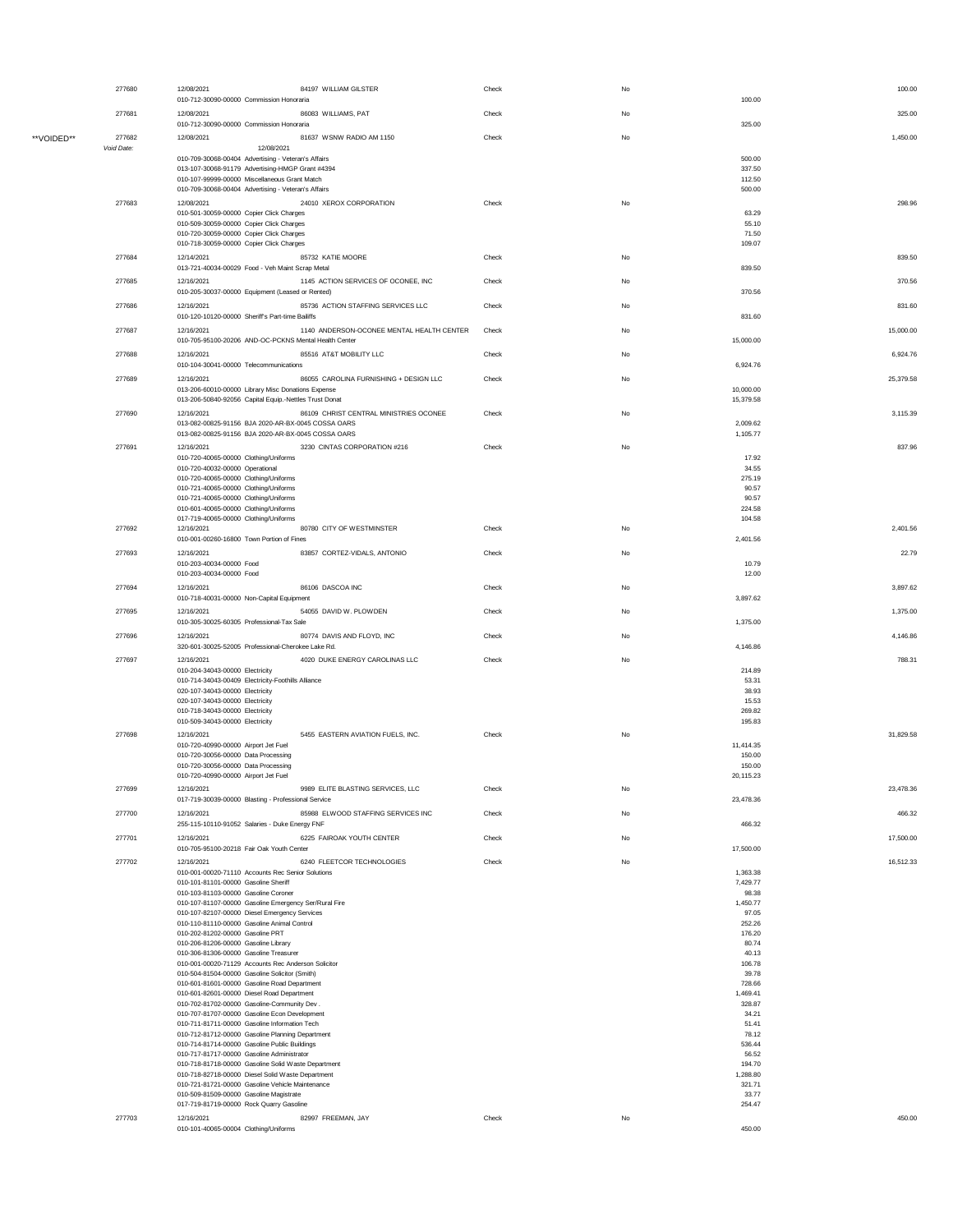| 277704 | 12/16/2021<br>84810 GAINES, GLORIA<br>010-101-30025-00000 Professional                                            | Check | No | 201.38                | 201.38     |
|--------|-------------------------------------------------------------------------------------------------------------------|-------|----|-----------------------|------------|
| 277705 | 12/16/2021<br>82658 GIGNILLIAT SAVITZ & BETTIS, LLP<br>010-741-30025-00000 Professional Legal Counsel             | Check | No | 25.00                 | 25.00      |
| 277706 | 12/16/2021<br>85669 GOODWYN MILLS & CAWOOD INC<br>010-717-30025-00000 Professional                                | Check | No | 5,000.00              | 5.000.00   |
| 277707 | 12/16/2021<br>86043 GREENSTONE CONSTRUCTION LLC                                                                   | Check | No |                       | 114,217.10 |
| 277708 | 235-204-50857-00232 Cap Project-RV Dump Station<br>82190 J DAVIS CONSTRUCTION INC.<br>12/16/2021                  | Check | No | 114,217.10            | 128,362.36 |
|        | 012-720-97107-00150 AIP25 - Mt Nebo Church Rd - Local<br>012-720-97107-00155 AIP25 - Mt Nebo Church Rd - Federal  |       |    | 0.00<br>0.00          |            |
|        | 012-720-97107-00255 AIP25 - Mt Nebo Church Rd - State                                                             |       |    | 0.00                  |            |
|        | 012-720-97108-00000 AIP 26-W Terminal Apron Prep-Local                                                            |       |    | 0.00                  |            |
|        | 012-720-97108-00155 AIP 26-W Terminal Apron Prep-Federa<br>012-720-97108-00255 AIP 26-W Terminal Apron Prep-State |       |    | 0.00<br>0.00          |            |
|        | 012-720-97111-00000 AIP 27-Expand T Apron, P+L-Local                                                              |       |    | 285.19                |            |
|        | 012-720-97111-00155 AIP 27-Expand T Apron, P+L-Federal<br>012-720-97111-00255 AIP 27-Expand T Apron, P+L-State    |       |    | 5,133.52<br>285.19    |            |
|        | 012-720-97107-00150 AIP25 - Mt Nebo Church Rd - Local                                                             |       |    | 0.00                  |            |
|        | 012-720-97107-00155 AIP25 - Mt Nebo Church Rd - Federal<br>012-720-97107-00255 AIP25 - Mt Nebo Church Rd - State  |       |    | 0.00<br>0.00          |            |
|        | 012-720-97108-00000 AIP 26-W Terminal Apron Prep-Local                                                            |       |    | 0.00                  |            |
|        | 012-720-97108-00155 AIP 26-W Terminal Apron Prep-Federa<br>012-720-97108-00255 AIP 26-W Terminal Apron Prep-State |       |    | 0.00<br>0.00          |            |
|        | 012-720-97111-00000 AIP 27-Expand T Apron, P+L-Local                                                              |       |    | 3,375.00              |            |
|        | 012-720-97111-00155 AIP 27-Expand T Apron, P+L-Federal<br>012-720-97111-00255 AIP 27-Expand T Apron, P+L-State    |       |    | 60,750.00<br>3,375.00 |            |
|        | 012-720-97107-00150 AIP25 - Mt Nebo Church Rd - Local                                                             |       |    | 2,739.92              |            |
|        | 012-720-97107-00155 AIP25 - Mt Nebo Church Rd - Federal<br>012-720-97107-00255 AIP25 - Mt Nebo Church Rd - State  |       |    | 49,318.62<br>2,739.92 |            |
|        | 012-720-97108-00000 AIP 26-W Terminal Apron Prep-Local                                                            |       |    | 0.00                  |            |
|        | 012-720-97108-00155 AIP 26-W Terminal Apron Prep-Federa<br>012-720-97108-00255 AIP 26-W Terminal Apron Prep-State |       |    | 0.00<br>0.00          |            |
|        | 012-720-97111-00000 AIP 27-Expand T Apron, P+L-Local                                                              |       |    | 0.00                  |            |
|        | 012-720-97111-00155 AIP 27-Expand T Apron, P+L-Federal<br>012-720-97111-00255 AIP 27-Expand T Apron, P+L-State    |       |    | 0.00<br>0.00          |            |
|        | 012-720-97107-00150 AIP25 - Mt Nebo Church Rd - Local                                                             |       |    | 0.00                  |            |
|        | 012-720-97107-00155 AIP25 - Mt Nebo Church Rd - Federal<br>012-720-97107-00255 AIP25 - Mt Nebo Church Rd - State  |       |    | 0.00<br>0.00          |            |
|        | 012-720-97108-00000 AIP 26-W Terminal Apron Prep-Local                                                            |       |    | 0.00                  |            |
|        | 012-720-97108-00155 AIP 26-W Terminal Apron Prep-Federa<br>012-720-97108-00255 AIP 26-W Terminal Apron Prep-State |       |    | 0.00<br>0.00          |            |
|        | 012-720-97111-00000 AIP 27-Expand T Apron, P+L-Local                                                              |       |    | 18.00                 |            |
|        | 012-720-97111-00155 AIP 27-Expand T Apron, P+L-Federal<br>012-720-97111-00255 AIP 27-Expand T Apron, P+L-State    |       |    | 324.00<br>18.00       |            |
| 277709 | 12/16/2021<br>80566 JUDGE BLAKE NORTON (JURY EXPENSE)                                                             | Check | No |                       | 119.42     |
|        | 010-509-30026-00000 Court Expense                                                                                 |       |    | 119.42                |            |
| 277710 | 1245 LANGUAGE LINE SERVICES<br>12/16/2021                                                                         | Check | No |                       | 122.15     |
| 277711 | 225-104-30041-19070 Telecommunications-SC BCB<br>83647 LASER PRINT PLUS, INC.<br>12/16/2021                       | Check | No | 122.15                | 598.48     |
|        | 010-302-40032-00000 Operational                                                                                   |       |    | 598.48                |            |
| 277712 | 12/16/2021<br>12000 LINDSAY OIL CO                                                                                | Check | No |                       | 13,102.89  |
|        | 010-001-00040-71721 Diesel Inventory Off Road<br>010-001-00040-71700 Gasoline Inventory                           |       |    | 5,294.17<br>0.00      |            |
|        | 017-001-00040-71719 Rock Quarry Off Road Diesel                                                                   |       |    | 4,582.00              |            |
|        | 017-001-00040-71719 Rock Quarry Off Road Diesel                                                                   |       |    | 3,226.72              |            |
| 277713 | 86059 MADDIE WELCH<br>12/16/2021<br>010-717-30025-00000 Professional                                              | Check | No | 58.00                 | 58.00      |
| 277714 | 12/16/2021<br>86116 MATHESON, TIM                                                                                 | Check | No |                       | 22.79      |
|        | 010-203-40034-00000 Food                                                                                          |       |    | 10.79                 |            |
|        | 010-203-40034-00000 Food<br>85615 MCCALLS PEST CONTROL LLC                                                        |       |    | 12.00                 | 45.00      |
| 277715 | 12/16/2021<br>010-721-33022-00000 Maintenance Buildings/Grounds                                                   | Check | No | 45.00                 |            |
| 277716 | 12/16/2021<br>84820 MIDWEST TAPE, LLC                                                                             | Check | No |                       | 744.16     |
|        | 240-206-40113-00255 Audio Visual<br>010-206-40101-00000 Books                                                     |       |    | 122.93<br>19.99       |            |
|        | 010-206-40101-00000 Books                                                                                         |       |    | 124.97                |            |
|        | 010-206-40101-00000 Books<br>010-206-40101-00000 Books                                                            |       |    | 95.37<br>39.99        |            |
|        | 010-206-40101-00000 Books                                                                                         |       |    | 241.94                |            |
|        | 010-206-40101-00000 Books<br>010-206-40101-00000 Books                                                            |       |    | 68.98<br>29.99        |            |
| 277717 | 12/16/2021<br>13100 MILEY & MACAULAY, BLDG. FUND                                                                  | Check | No |                       | 950.00     |
|        | 010-706-30071-00000 Rent                                                                                          |       |    | 950.00                |            |
| 277718 | 12/16/2021<br>15425 OCONEE COUNTY HUMANE SOCIETY                                                                  | Check | No |                       | 346.50     |
|        | 010-110-40032-00000 Operational<br>010-110-40032-00000 Operational                                                |       |    | 138.60<br>207.90      |            |
| 277719 | 15335 OCONEE JOINT REGIONAL SEWER AUTHORITY<br>12/16/2021                                                         | Check | No |                       | 2,233.80   |
|        | 315-707-95101-00312 OJRSA -Fair Play Sewer Contribution                                                           |       |    | 2,233.80              |            |
| 277720 | 12/16/2021<br>15275 OCONEE WELDING SUPPLY, INC.<br>020-107-30024-00000 Maintenance on Equipment                   | Check | No | 53.42                 | 53.42      |
| 277721 | 12/16/2021<br>84696 PHILLIPS STAFFING                                                                             | Check | No |                       | 2.812.95   |
|        | 010-205-30025-00000 PROFESSIONAL                                                                                  |       |    | 1,290.15              |            |
|        | 010-205-30025-00000 PROFESSIONAL                                                                                  |       |    | 1,522.80              |            |
| 277722 | 81256 QUALITY VIP CLEANERS<br>12/16/2021<br>010-101-40065-00000 Clothing/Uniforms                                 | Check | No | 71.28                 | 71.28      |
| 277723 | 12/16/2021<br>18510 REGISTER OF DEEDS                                                                             | Check | No |                       | 15.00      |
|        | 010-305-40032-60305 Operational-Tax Sale                                                                          |       |    | 15.00                 |            |
| 277724 | 19975 SC DEPT OF HEALTH & HUMAN SERVICES<br>12/16/2021<br>010-705-60583-00000 Medically Indigent Assist           | Check | No | 38,492.00             | 38,492.00  |
| 277725 | 19430 SC DEPT OF NATURAL RESOURCES<br>12/16/2021                                                                  | Check | No |                       | 443.85     |
|        | 010-001-00250-16700 Wildlife Fines                                                                                |       |    | 443.85                |            |
| 277726 | 19430 SC DEPT OF NATURAL RESOURCES<br>12/16/2021<br>010-001-00065-16210 Watercraft - DNR Fee                      | Check | No | 530.00                | 530.00     |
| 277727 | 19585 SC DIVISION OF MOTOR VEHICLES (DMV FEES)<br>12/16/2021                                                      | Check | No |                       | 28,667.79  |
|        | 010-001-00065-16200 SC Department of Motor Vehicle Fee                                                            |       |    | 28,667.79             |            |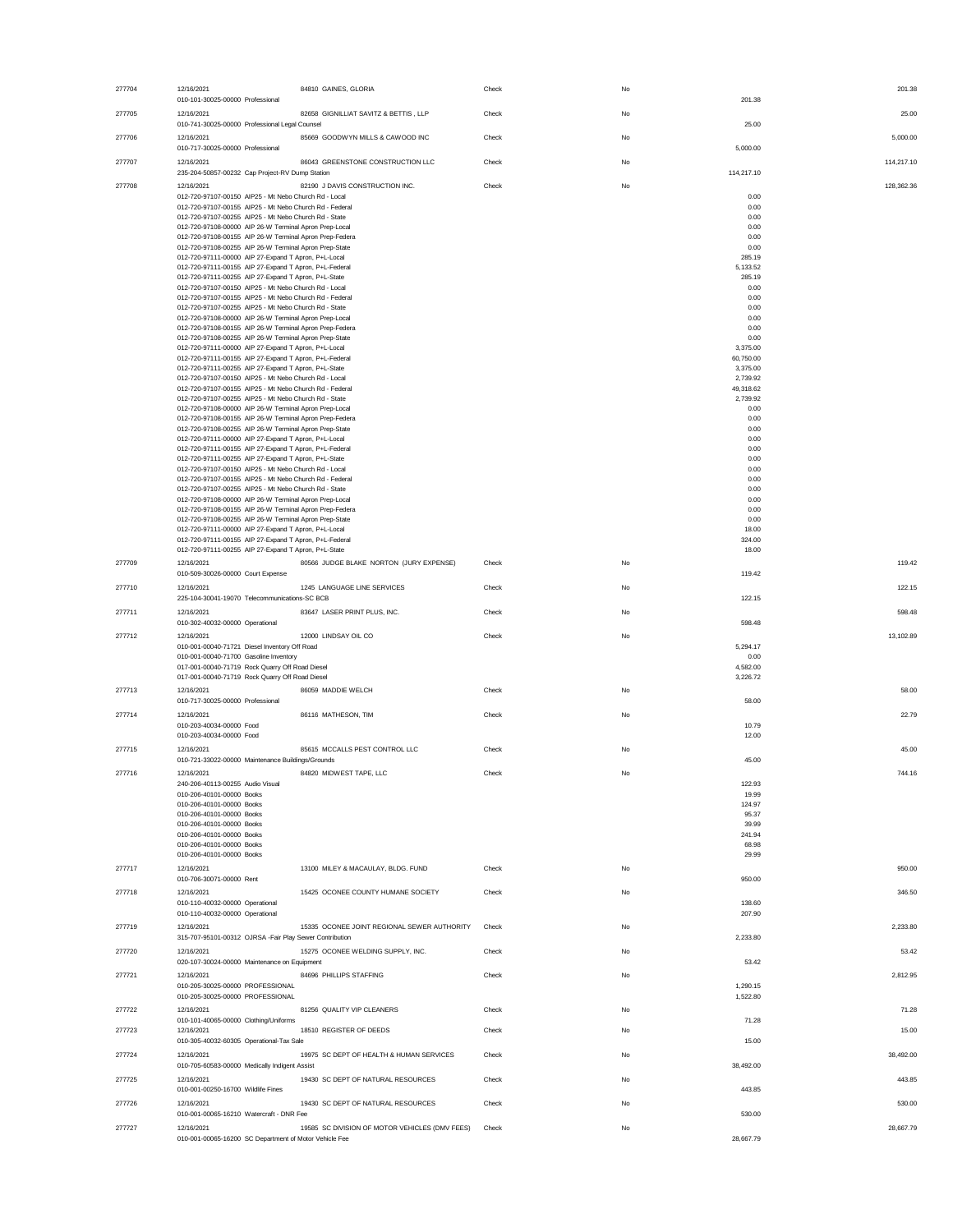| 277728 | 12/16/2021<br>19445 SC TRANSPORTATION POLICE<br>010-001-00250-16701 Size & Weight Fines                             | Check | No | 196.00<br>196.00        |
|--------|---------------------------------------------------------------------------------------------------------------------|-------|----|-------------------------|
| 277729 | 19390 SECRETARY OF STATE<br>12/16/2021<br>010-704-40032-00000 Operational                                           | Check | No | 25.00<br>25.00          |
| 277730 | 86104 SKIMOIL, LLC<br>12/16/2021                                                                                    | Check | No | 5,206.00                |
| 277731 | 013-123-50840-91159 Cap Equip-Prisma BJA2019-RURAL<br>12/16/2021<br>9412 SOUTHERN HEALTH PARTNERS. INC              | Check | No | 5,206.00<br>154.80      |
| 277732 | 010-106-30062-00000 Medical<br>84332 SPIRIT COMMUNICATIONS<br>12/16/2021                                            | Check | No | 154.80<br>901.90        |
|        | 010-402-30041-00000 Telecommunications                                                                              |       |    | 901.90                  |
| 277733 | 12/16/2021<br>83088 CBS PERSONNEL SERVICES, LLC<br>010-502-30025-00000 Professional                                 | Check | No | 9,768.12<br>471.91      |
|        | 010-306-30025-00000 Professional<br>010-712-30025-00000 Professional                                                |       |    | 167.03<br>849.75        |
|        | 010-721-30025-00000 Professional                                                                                    |       |    | 566.63                  |
|        | 010-206-30025-00000 Professional<br>010-206-30025-00000 Professional                                                |       |    | 1,270.30<br>349.65      |
|        | 010-206-30025-00000 Professional                                                                                    |       |    | 324.77                  |
|        | 010-206-30025-00000 Professional<br>260-601-30025-00000 Professional                                                |       |    | 1,013.34<br>339.82      |
|        | 010-718-30025-00000 Professional                                                                                    |       |    | 3,237.47                |
|        | 010-718-30025-00000 Professional<br>010-718-30025-00000 Professional                                                |       |    | 244.27<br>520.88        |
|        | 010-741-30025-00000 Professional Legal Counsel                                                                      |       |    | 412.30                  |
| 277734 | 86117 TD EQUIPMENT FINANCE, INC.<br>12/16/2021                                                                      | Check | No | 204,401.00              |
|        | 010-709-55100-02021 2021 Cap Lease Principal Pmt<br>010-709-55200-02021 2021 Cap Lease Interest Pmt                 |       |    | 157,356.88<br>47,044.12 |
| 277735 | 3635 TOWN OF WEST UNION (ALLOCATIONS)<br>12/16/2021                                                                 | Check | No | 2,346.28                |
|        | 010-001-00260-16800 Town Portion of Fines                                                                           |       |    | 2,346.28                |
| 277736 | 12/16/2021<br>81315 TRANE U.S. INC<br>010-106-33022-00000 Maintenance Buildings/Grounds                             | Check | No | 709.00<br>709.00        |
| 277737 | 12/16/2021<br>20605 TREHEL CORPORATION                                                                              | Check | No | 143,607.71              |
|        | 010-509-50850-00034 Cap Bldgs-Westminster Mag Const                                                                 |       |    | 0.00                    |
|        | 012-509-50850-00034 Cap Bldgs-Westminster Mag Const                                                                 |       |    | 143,607.71              |
| 277738 | 9428 TRINITY SERVICES GROUP INC<br>12/16/2021<br>010-106-40034-00000 Food                                           | Check | No | 12,995.65<br>6,076.46   |
|        | 010-106-40034-00000 Food                                                                                            |       |    | 6,919.19                |
| 277739 | 12/16/2021<br>85733 TURNER, KEVIN                                                                                   | Check | No | 175.00                  |
| 277740 | 017-719-40027-00000 Safety Equipment<br>12/16/2021<br>81991 UNIFIRST CORP                                           | Check | No | 175.00<br>79.67         |
|        | 010-718-40065-00000 Clothing/Uniforms                                                                               |       |    | 79.67                   |
| 277741 | 12/16/2021<br>80750 UNITED WAY OF OCONEE COUNTY, INC.<br>010-001-00090-73918 United Way Employee Contributions      | Check | No | 60.72<br>60.72          |
| 277742 | 83096 WESTERN UPSTATE ASSOCIATION OF REALTOR Check<br>12/16/2021                                                    |       | No | 240.00                  |
| 277743 | 010-301-30056-00000 Data Processing<br>12/16/2021<br>23890 W G O G                                                  | Check | No | 240.00<br>500.00        |
|        | 010-709-30068-00404 Advertising - Veteran's Affairs                                                                 |       |    | 500.00                  |
| 277744 | 12/16/2021<br>86060 WILDWOOD FORESTRY AND VEGETATION MGM Check<br>010-716-33022-00000 Maintenance Buildings/Grounds |       | No | 5,594.25<br>5,594.25    |
| 277745 | 84144 WINDSTREAM CORPORATION<br>12/16/2021                                                                          | Check | No | 312.23                  |
|        | 010-711-30041-00000 Telecommunications                                                                              |       |    | 312.23                  |
| 277746 | 12/16/2021<br>86034 WITHERITE, REED<br>010-404-30018-00000 Travel                                                   | Check | No | 94.35<br>82.35          |
|        | 010-404-30084-00000 School/Seminar/Training/Mtg                                                                     |       |    | 12.00                   |
| 277747 | 83178 W.K. DICKSON & CO., INC.<br>12/16/2021<br>012-720-97113-00155 AIP 30 Runway Rehab Proj-Federal                | Check | No | 22,393.44<br>11,355.00  |
|        | 012-720-97107-00150 AIP25 - Mt Nebo Church Rd - Local                                                               |       |    | 137.40                  |
|        | 012-720-97107-00155 AIP25 - Mt Nebo Church Rd - Federal<br>012-720-97107-00255 AIP25 - Mt Nebo Church Rd - State    |       |    | 2,473.13<br>137.40      |
|        | 012-720-97111-00000 AIP 27-Expand T Apron, P+L-Local                                                                |       |    | 414.53                  |
|        | 012-720-97111-00155 AIP 27-Expand T Apron, P+L-Federal                                                              |       |    | 7,461.45                |
| 277748 | 012-720-97111-00255 AIP 27-Expand T Apron, P+L-State<br>12/16/2021<br>81637 WSNW RADIO AM 1150                      | Check | No | 414.53<br>950.00        |
|        | 010-709-30068-00404 Advertising - Veteran's Affairs                                                                 |       |    | 500.00                  |
|        | 013-107-30068-91179 Advertising-HMGP Grant #4394<br>010-107-99999-00000 Miscellaneous Grant Match                   |       |    | 337.50<br>112.50        |
| 277749 | 24010 XEROX CORPORATION<br>12/16/2021                                                                               | Check | No | 4,546.24                |
|        | 010-710-30059-00000 Copier Click Charges                                                                            |       |    | 166.06                  |
|        | 010-706-30059-00000 Copier Click Charges<br>010-721-30059-00000 Copier Click Charges                                |       |    | 95.48<br>19.18          |
|        | 010-302-30059-00000 Copier Click Charges                                                                            |       |    | 48.33                   |
|        | 010-302-30059-00000 Copier Click Charges                                                                            |       |    | 110.79                  |
|        | 010-404-30059-00000 Copier Click Charges<br>010-404-30059-00000 Copier Click Charges                                |       |    | 71.07<br>23.77          |
|        | 010-714-30059-00000 Copier Click Charges                                                                            |       |    | 17.15                   |
|        | 010-704-30059-00000 Copier Click Charges<br>010-306-30059-00000 Copier Click Charges                                |       |    | 108.41<br>71.27         |
|        | 010-106-30059-00000 Copier Click Charges                                                                            |       |    | 502.47                  |
|        | 010-106-30059-00000 Copier Click Charges<br>010-106-30059-00000 Copier Click Charges                                |       |    | 16.28<br>54.03          |
|        | 010-106-30059-00000 Copier Click Charges                                                                            |       |    | 14.66                   |
|        | 010-107-30059-00000 Copier Click Charges<br>010-107-30059-00000 Copier Click Charges                                |       |    | 222.02<br>39.95         |
|        | 010-107-30059-00000 Copier Click Charges                                                                            |       |    | 115.11                  |
|        | 010-107-30059-00000 Copier Click Charges                                                                            |       |    | 8.24<br>258.85          |
|        | 010-104-30059-00000 Copier Click Charges<br>010-721-30059-00000 Copier Click Charges                                |       |    | 183.81                  |
|        | 010-601-30059-00000 Copier Click Charges                                                                            |       |    | 87.68                   |
|        | 010-202-30059-00000 Copier Click Charges<br>010-103-30059-00000 Copier Click Charges                                |       |    | 70.87<br>71.26          |
|        | 010-702-30059-00000 Copier Click Charges                                                                            |       |    | 78.67                   |
|        |                                                                                                                     |       |    |                         |
|        | 010-110-30059-00000 Copier Click Charges                                                                            |       |    | 119.22                  |
|        | 010-713-30059-00000 Copier Click Charges<br>010-713-30059-00000 Copier Click Charges                                |       |    | 44.16<br>73.35          |
|        | 010-206-30059-00000 Copier Click Charges<br>010-206-30059-00000 Copier Click Charges                                |       |    | 54.96<br>14.69          |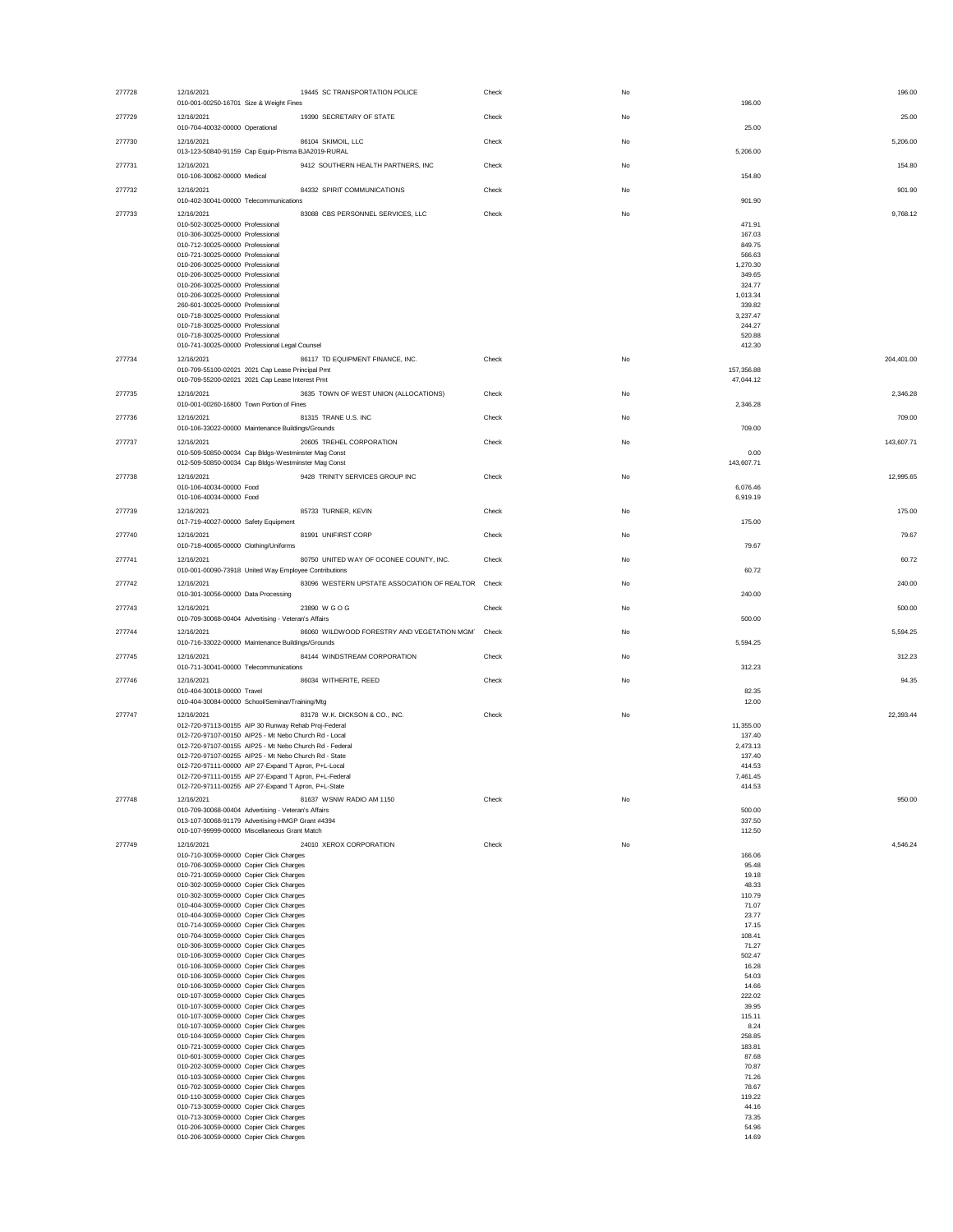|        | 010-206-30059-00000 Copier Click Charges                                         |       |    | 131.02         |            |
|--------|----------------------------------------------------------------------------------|-------|----|----------------|------------|
|        | 010-206-30059-00000 Copier Click Charges                                         |       |    | 54.72          |            |
|        | 010-206-30059-00000 Copier Click Charges                                         |       |    | 13.70          |            |
|        | 010-206-30059-00000 Copier Click Charges                                         |       |    | 11.65          |            |
|        | 010-206-30059-00000 Copier Click Charges                                         |       |    | 142.01         |            |
|        | 010-206-30059-00000 Copier Click Charges                                         |       |    | 18.36          |            |
|        | 010-712-30059-00000 Copier Click Charges                                         |       |    | 53.88          |            |
|        | 010-711-30059-00000 Copier Click Charges                                         |       |    | 46.31          |            |
|        | 010-717-30059-00000 Copier Click Charges                                         |       |    | 86.59          |            |
|        | 017-719-30059-00000 Copier Click Charges                                         |       |    | 67.03          |            |
|        | 010-509-30059-00000 Copier Click Charges                                         |       |    | 140.47         |            |
|        |                                                                                  |       |    |                |            |
|        | 010-509-30059-00000 Copier Click Charges                                         |       |    | 145.22         |            |
|        | 010-509-30059-00000 Copier Click Charges                                         |       |    | 145.29         |            |
|        | 010-101-30059-00000 Copier Click Charges                                         |       |    | 6.32           |            |
|        | 010-101-30059-00000 Copier Click Charges                                         |       |    | 134.96         |            |
|        | 010-101-30059-00000 Copier Click Charges                                         |       |    | 14.37          |            |
|        | 010-101-30059-00000 Copier Click Charges                                         |       |    | 12.76          |            |
|        | 010-101-30059-00000 Copier Click Charges                                         |       |    | 188.48         |            |
|        | 010-101-30059-00000 Copier Click Charges                                         |       |    | 13.09          |            |
|        | 010-101-30059-00000 Copier Click Charges                                         |       |    | 42.14          |            |
|        | 010-101-30059-00000 Copier Click Charges                                         |       |    | 42.43          |            |
|        | 010-101-30059-00000 Copier Click Charges                                         |       |    | 21.07          |            |
|        | 010-101-30059-00000 Copier Click Charges                                         |       |    | 40.68          |            |
|        | 010-101-30059-00000 Copier Click Charges                                         |       |    | 76.38          |            |
|        |                                                                                  |       |    | 20.13          |            |
|        | 010-101-30059-00000 Copier Click Charges                                         |       |    |                |            |
|        | 010-101-30059-00000 Copier Click Charges                                         |       |    | 83.28          |            |
|        | 010-101-30059-00000 Copier Click Charges                                         |       |    | 32.11          |            |
| 277750 | 12/21/2021<br>86122 OWEN, ZACHARY                                                | Check | No |                | 1,346.95   |
|        | 010-101-10110-00000 Salaries                                                     |       |    | 1,346.95       |            |
|        |                                                                                  |       |    |                |            |
| 277751 | 81836 AFLAC INSURANCE<br>12/23/2021                                              | Check | No |                | 11,552.46  |
|        | 010-001-00090-73921 AFLAC Cancer Policy                                          |       |    | 7,131.78       |            |
|        | 010-001-00090-73919 AFLAC Accident                                               |       |    | 4,420.68       |            |
| 277752 | 12/23/2021<br>83876 AMERICAN POLICE CANINE ASSOCIATION                           | Check | No |                | 200.00     |
|        |                                                                                  |       |    |                |            |
|        | 010-101-30080-00000 Dues Organizations<br>010-101-30080-00000 Dues Organizations |       |    | 50.00<br>50.00 |            |
|        |                                                                                  |       |    |                |            |
|        | 010-101-30080-00000 Dues Organizations                                           |       |    | 50.00          |            |
|        | 010-101-30080-00000 Dues Organizations                                           |       |    | 50.00          |            |
| 277753 | 86109 CHRIST CENTRAL MINISTRIES OCONEE<br>12/23/2021                             | Check | No |                | 3,115.39   |
|        | 013-082-00825-91156 BJA 2020-AR-BX-0045 COSSA OARS                               |       |    | 3,115.39       |            |
|        |                                                                                  |       |    |                |            |
| 277754 | 12/23/2021<br>3230 CINTAS CORPORATION #216                                       | Check | No |                | 702.98     |
|        | 010-720-40065-00000 Clothing/Uniforms                                            |       |    | 17.91          |            |
|        | 010-720-40032-00000 Operational                                                  |       |    | 34.55          |            |
|        | 010-721-40065-00000 Clothing/Uniforms                                            |       |    | 89.66          |            |
|        | 010-204-40032-00000 Operational                                                  |       |    | 55.40          |            |
|        | 010-204-40032-00000 Operational                                                  |       |    | 77.52          |            |
|        | 010-204-40032-00000 Operational                                                  |       |    | 55.40          |            |
|        | 010-204-40032-00000 Operational                                                  |       |    | 55.40          |            |
|        | 010-601-40065-00000 Clothing/Uniforms                                            |       |    | 158.57         |            |
|        | 010-601-40065-00000 Clothing/Uniforms                                            |       |    | 158.57         |            |
|        |                                                                                  |       |    |                |            |
| 277755 | 12/23/2021<br>9458 DEPARTMENT OF ADMINISTRATION                                  | Check | No |                | 112.00     |
|        | 010-104-30056-00000 Data Processing Communications                               |       |    | 112.00         |            |
|        |                                                                                  |       |    |                |            |
| 277756 | 12/23/2021<br>82399 DICK SMITH FORD INC.                                         | Check | No |                | 128,475.00 |
|        | 325-601-50870-00000 Capital Vehicles/Equipment                                   |       |    | 42,825.00      |            |
|        |                                                                                  |       |    |                |            |
|        | 325-601-50870-00000 Capital Vehicles/Equipment                                   |       |    | 42,825.00      |            |
|        | 325-601-50870-00000 Capital Vehicles/Equipment                                   |       |    | 42,825.00      |            |
|        |                                                                                  |       |    |                |            |
| 277757 | 12/23/2021<br>4020 DUKE ENERGY CAROLINAS LLC                                     | Check | No |                | 4,354.45   |
|        | 010-204-34043-00000 Electricity                                                  |       |    | 21.43          |            |
|        | 010-204-34043-00000 Electricity                                                  |       |    | 143.68         |            |
|        | 010-204-34043-00000 Electricity                                                  |       |    | 12.79          |            |
|        | 010-203-34043-00000 Electricity                                                  |       |    | 26.22          |            |
|        | 010-203-34043-00000 Electricity                                                  |       |    | 282.88         |            |
|        | 010-203-34043-00000 Electricity                                                  |       |    | 168.16         |            |
|        | 010-203-34043-00000 Electricity                                                  |       |    | 486.49         |            |
|        | 010-203-34043-00000 Electricity                                                  |       |    | 254.66         |            |
|        | 010-203-34043-00000 Electricity                                                  |       |    | 506.42         |            |
|        |                                                                                  |       |    |                |            |
|        | 010-203-34043-00000 Electricity                                                  |       |    | 352.36         |            |
|        | 010-203-34043-00000 Electricity                                                  |       |    | 81.50          |            |
|        | 010-203-34043-00000 Electricity                                                  |       |    | 406.56         |            |
|        | 010-203-34043-00000 Electricity                                                  |       |    | 336.33         |            |
|        | 010-203-34043-00000 Electricity                                                  |       |    | 54.04          |            |
|        | 010-203-34043-00000 Electricity                                                  |       |    | 40.82          |            |
|        | 010-203-34043-00000 Electricity                                                  |       |    | 198.07         |            |
|        | 010-203-34043-00000 Electricity                                                  |       |    | 78.11          |            |
|        | 010-203-34043-00000 Electricity                                                  |       |    | 479.93         |            |
|        | 010-714-34043-00729 Electricity Brown Building                                   |       |    | 424.00         |            |
|        |                                                                                  |       |    |                |            |
| 277758 | 5455 EASTERN AVIATION FUELS, INC.<br>12/23/2021                                  | Check | No |                | 31,815.08  |
|        | 010-720-40980-00000 Airport AV Gas                                               |       |    | 31,815.08      |            |
| 277759 | 12/23/2021<br>85988 ELWOOD STAFFING SERVICES INC                                 | Check | No |                | 466.32     |
|        |                                                                                  |       |    |                |            |
|        | 255-115-10110-91052 Salaries - Duke Energy FNF                                   |       |    | 466.32         |            |
| 277760 | 5040 EXXONMOBIL<br>12/23/2021                                                    | Check | No |                | 234.71     |
|        | 010-101-81101-00000 Gasoline Sheriff                                             |       |    | 42.27          |            |
|        | 010-101-81101-00000 Gasoline Sheriff                                             |       |    | 56.35          |            |
|        | 010-101-81101-00000 Gasoline Sheriff                                             |       |    | 29.93          |            |
|        | 010-101-81101-00000 Gasoline Sheriff                                             |       |    | 53.47          |            |
|        | 010-101-81101-00000 Gasoline Sheriff                                             |       |    | 52.69          |            |
|        |                                                                                  |       |    |                |            |
| 277761 | 12/23/2021<br>6240 FLEETCOR TECHNOLOGIES                                         | Check | No |                | 16,211.60  |
|        | 010-001-00020-71110 Accounts Rec Senior Solutions                                |       |    | 1,395.82       |            |
|        | 010-101-81101-00000 Gasoline Sheriff                                             |       |    | 7,839.54       |            |
|        | 010-103-81103-00000 Gasoline Coroner                                             |       |    | 171.81         |            |
|        | 010-107-81107-00000 Gasoline Emergency Ser/Rural Fire                            |       |    | 1,387.53       |            |
|        | 010-107-82107-00000 Diesel Emergency Services                                    |       |    | 66.57          |            |
|        | 010-110-81110-00000 Gasoline Animal Control                                      |       |    | 210.35         |            |
|        |                                                                                  |       |    |                |            |
|        | 010-202-81202-00000 Gasoline PRT                                                 |       |    | 369.15         |            |
|        | 010-206-81206-00000 Gasoline Library                                             |       |    | 73.69          |            |
|        | 010-306-81306-00000 Gasoline Treasurer                                           |       |    | 39.06          |            |
|        | 010-001-00020-71129 Accounts Rec Anderson Solicitor                              |       |    | 41.13          |            |
|        | 010-504-81504-00000 Gasoline Solicitor (Smith)                                   |       |    | 41.25          |            |
|        | 010-601-81601-00000 Gasoline Road Department                                     |       |    | 692.79         |            |
|        | 010-601-82601-00000 Diesel Road Department                                       |       |    | 1,054.52       |            |
|        | 010-702-81702-00000 Gasoline-Community Dev                                       |       |    | 202.82         |            |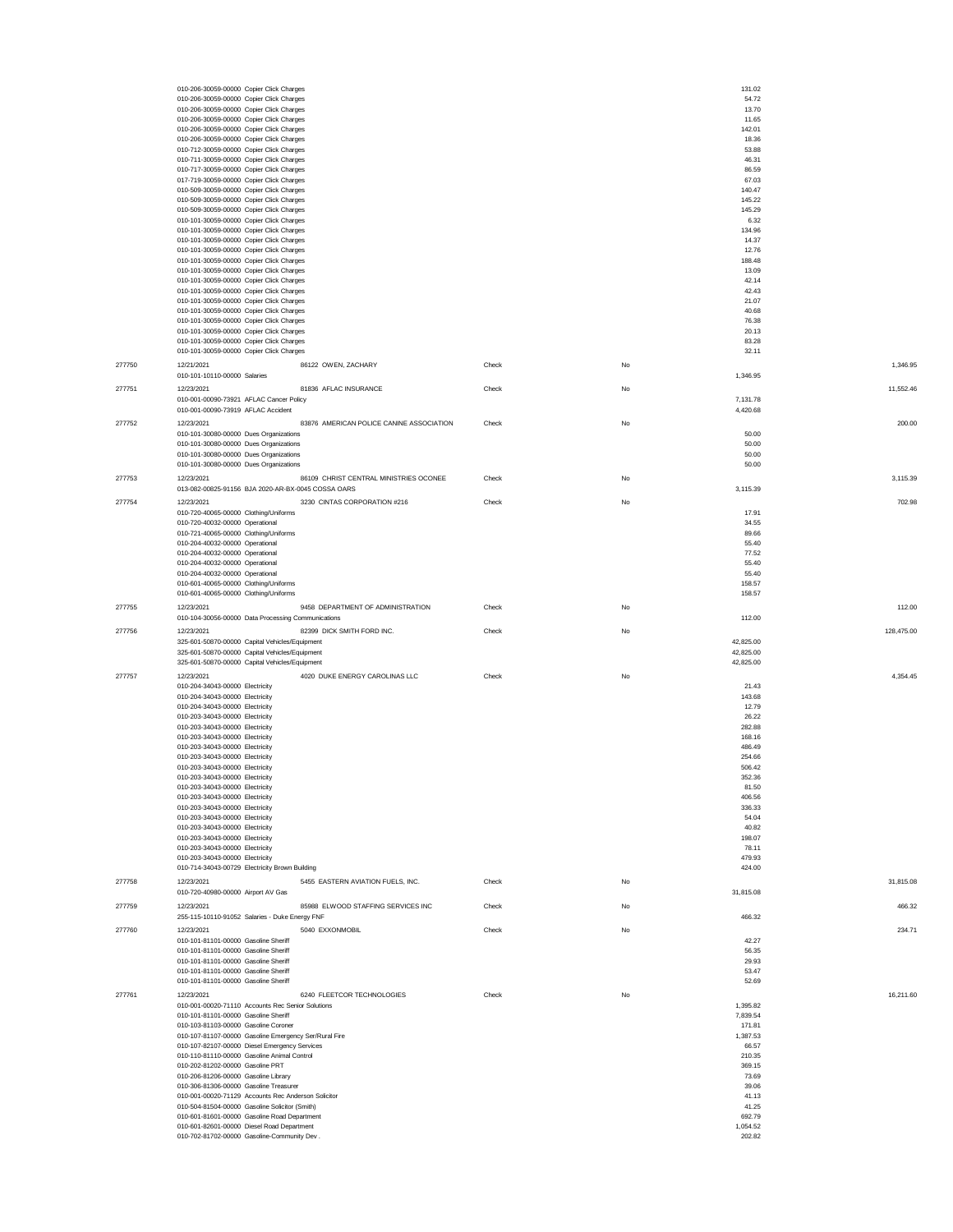|        | 010-711-81711-00000 Gasoline Information Tech                                                                   |                                      |       |    | 58.13            |           |
|--------|-----------------------------------------------------------------------------------------------------------------|--------------------------------------|-------|----|------------------|-----------|
|        | 010-712-81712-00000 Gasoline Planning Department<br>010-714-81714-00000 Gasoline Public Buildings               |                                      |       |    | 104.14<br>289.23 |           |
|        | 010-717-81717-00000 Gasoline Administrator                                                                      |                                      |       |    | 55.27<br>290.02  |           |
|        | 010-718-81718-00000 Gasoline Solid Waste Department<br>010-718-82718-00000 Diesel Solid Waste Department        |                                      |       |    | 1,055.53         |           |
|        | 010-720-81720-00000 Gasoline Airport                                                                            |                                      |       |    | 56.71            |           |
|        | 010-721-81721-00000 Gasoline Vehicle Maintenance<br>010-509-81509-00000 Gasoline Magistrate                     |                                      |       |    | 264.30<br>69.01  |           |
|        | 017-719-81719-00000 Rock Quarry Gasoline                                                                        |                                      |       |    | 292.53           |           |
| 277762 | 017-719-82719-00000 Rock Quarry Diesel<br>12/23/2021                                                            | 82822 FLINT EQUIPMENT HOLDINGS, INC. | Check | No | 90.70            | 7,366.88  |
|        | 010-001-00040-71725 Vehicle Inventory                                                                           |                                      |       |    | 7,366.88         |           |
| 277763 | 12/23/2021                                                                                                      | 84015 ROGER W ROSS                   | Check | No |                  | 975.00    |
|        | 010-110-30025-00067 Professional Spay/Neuter Program                                                            |                                      |       |    | 975.00           |           |
| 277764 | 12/23/2021<br>010-403-40032-00000 Operation                                                                     | 23310 GRAINGER INC                   | Check | No | 175.79           | 175.79    |
| 277765 | 12/23/2021                                                                                                      | 83511 GROVE MEDICAL, INC.            | Check | No |                  | 280.89    |
|        | 010-403-30062-00000 Medical                                                                                     |                                      |       |    | 280.89           |           |
| 277766 | 12/23/2021<br>012-720-97107-00150 AIP25 - Mt Nebo Church Rd - Local                                             | 82190 J DAVIS CONSTRUCTION INC.      | Check | No | 0.00             | 10,159.54 |
|        | 012-720-97107-00155 AIP25 - Mt Nebo Church Rd - Federal                                                         |                                      |       |    | 0.00             |           |
|        | 012-720-97107-00255 AIP25 - Mt Nebo Church Rd - State<br>012-720-97108-00000 AIP 26-W Terminal Apron Prep-Local |                                      |       |    | 0.00<br>473.58   |           |
|        | 012-720-97108-00155 AIP 26-W Terminal Apron Prep-Federa                                                         |                                      |       |    | 8,524.42         |           |
|        | 012-720-97108-00255 AIP 26-W Terminal Apron Prep-State<br>012-720-97111-00000 AIP 27-Expand T Apron, P+L-Local  |                                      |       |    | 473.58<br>0.00   |           |
|        | 012-720-97111-00155 AIP 27-Expand T Apron, P+L-Federal                                                          |                                      |       |    | 0.00             |           |
|        | 012-720-97111-00255 AIP 27-Expand T Apron, P+L-State<br>012-720-97107-00150 AIP25 - Mt Nebo Church Rd - Local   |                                      |       |    | 0.00<br>0.00     |           |
|        | 012-720-97107-00155 AIP25 - Mt Nebo Church Rd - Federal                                                         |                                      |       |    | 0.00             |           |
|        | 012-720-97107-00255 AIP25 - Mt Nebo Church Rd - State<br>012-720-97108-00000 AIP 26-W Terminal Apron Prep-Local |                                      |       |    | 0.00<br>34.40    |           |
|        | 012-720-97108-00155 AIP 26-W Terminal Apron Prep-Federa                                                         |                                      |       |    | 619.16           |           |
|        | 012-720-97108-00255 AIP 26-W Terminal Apron Prep-State<br>012-720-97111-00000 AIP 27-Expand T Apron, P+L-Local  |                                      |       |    | 34.40<br>0.00    |           |
|        | 012-720-97111-00155 AIP 27-Expand T Apron, P+L-Federal                                                          |                                      |       |    | 0.00             |           |
|        | 012-720-97111-00255 AIP 27-Expand T Apron, P+L-State                                                            |                                      |       |    | 0.00             |           |
| 277767 | 12/23/2021<br>010-302-40032-00000 Operational                                                                   | 83647 LASER PRINT PLUS, INC.         | Check | No | 586.75           | 586.75    |
| 277768 | 12/23/2021                                                                                                      | 84247 LAURA BRIGHT                   | Check | No |                  | 12.00     |
|        | 010-202-30084-00000 School/Seminar/Training/Mtg                                                                 |                                      |       |    | 12.00            |           |
| 277769 | 12/23/2021<br>010-001-00040-71725 Vehicle Inventory                                                             | 83528 LIFT/ONE ENGINEERED SOLUTIONS  | Check | No | 3,530.54         | 3,530.54  |
| 277770 | 12/23/2021                                                                                                      | 12000 LINDSAY OIL CO                 | Check | No |                  | 4,304.50  |
|        | 010-001-00040-71721 Diesel Inventory Off Road                                                                   |                                      |       |    | 4,304.50         |           |
|        | 010-001-00040-71700 Gasoline Inventory                                                                          |                                      |       |    | 0.00             |           |
| 277771 | 12/23/2021<br>010-202-30084-00000 School/Seminar/Training/Mtg                                                   | 85675 MARTIN, DAVID                  | Check | No | 27.00            | 27.00     |
| 277772 | 12/23/2021                                                                                                      | 85676 MCCARROLL, TANER               | Check | No |                  | 12.00     |
|        | 010-202-30084-00000 School/Seminar/Training/Mtg                                                                 |                                      |       |    | 12.00            |           |
| 277773 | 12/23/2021<br>010-202-30084-00000 School/Seminar/Training/Mtg                                                   | 86123 MERLO, ALEC                    | Check | No | 11.22            | 11.22     |
| 277774 | 12/23/2021                                                                                                      | 82016 NORTH GREENVILLE FITNESS       | Check | No |                  | 3,980.00  |
|        | 010-107-30062-00000 Medical                                                                                     |                                      |       |    | 3,980.00         |           |
|        | 020-107-30062-00000 Medical                                                                                     |                                      |       |    | 0.00             |           |
| 277775 | 12/23/2021<br>010-709-30068-00502 Advertising - Probate Judge                                                   | 15015 OCONEE PUBLISHING INC.         | Check | No | 4,587.00         | 4,587.00  |
| 277776 | 12/23/2021                                                                                                      | 15275 OCONEE WELDING SUPPLY, INC.    | Check | No |                  | 66.78     |
|        | 020-107-30024-00000 Maintenance on Equipment                                                                    |                                      |       |    | 66.78            |           |
| 277777 | 12/23/2021<br>010-205-30025-00000 PROFESSIONAL                                                                  | 84696 PHILLIPS STAFFING              | Check | No | 1,261.95         | 1,261.95  |
| 277778 | 12/23/2021                                                                                                      | 85275 R&T PARTS INC. SENECA          | Check |    |                  | 5.489.10  |
|        | 017-719-80719-00000 Rock Quarry Vehicle Maintenance                                                             |                                      |       |    | 286.78           |           |
|        | 017-719-80719-00000 Rock Quarry Vehicle Maintenance<br>010-001-00040-71725 Vehicle Inventory                    |                                      |       |    | 11.39<br>18.56   |           |
|        | 010-001-00040-71725 Vehicle Inventory                                                                           |                                      |       |    | $-18.56$         |           |
|        | 010-001-00040-71725 Vehicle Inventory<br>010-001-00040-71725 Vehicle Inventory                                  |                                      |       |    | 7.21<br>8.31     |           |
|        | 010-001-00040-71725 Vehicle Inventory                                                                           |                                      |       |    | 29.34            |           |
|        | 010-001-00040-71725 Vehicle Inventory<br>010-001-00040-71725 Vehicle Inventory                                  |                                      |       |    | 26.47<br>6.87    |           |
|        | 010-001-00040-71725 Vehicle Inventory<br>010-001-00040-71725 Vehicle Inventory                                  |                                      |       |    | 27.39            |           |
|        | 010-001-00040-71725 Vehicle Inventory                                                                           |                                      |       |    | 85.03<br>105.15  |           |
|        | 010-001-00040-71725 Vehicle Inventory<br>010-001-00040-71725 Vehicle Inventory                                  |                                      |       |    | 11.09<br>812.57  |           |
|        | 010-001-00040-71725 Vehicle Inventory                                                                           |                                      |       |    | 68.58            |           |
|        | 010-001-00040-71725 Vehicle Inventory<br>010-001-00040-71725 Vehicle Inventory                                  |                                      |       |    | 87.96<br>497.78  |           |
|        | 010-001-00040-71725 Vehicle Inventory                                                                           |                                      |       |    | 210.09           |           |
|        | 010-001-00040-71725 Vehicle Inventory<br>010-001-00040-71725 Vehicle Inventory                                  |                                      |       |    | 115.49<br>109.14 |           |
|        | 010-001-00040-71725 Vehicle Inventory                                                                           |                                      |       |    | 723.66           |           |
|        | 010-001-00040-71725 Vehicle Inventory<br>010-001-00040-71725 Vehicle Inventory                                  |                                      |       |    | 54.56<br>4.59    |           |
|        | 010-001-00040-71725 Vehicle Inventory                                                                           |                                      |       |    | 192.03           |           |
|        | 010-001-00040-71725 Vehicle Inventory<br>010-001-00040-71725 Vehicle Inventory                                  |                                      |       |    | 26.53<br>30.26   |           |
|        | 010-001-00040-71725 Vehicle Inventory                                                                           |                                      |       |    | 27.94            |           |
|        | 010-001-00040-71725 Vehicle Inventory<br>010-001-00040-71725 Vehicle Inventory                                  |                                      |       |    | 76.79<br>60.95   |           |
|        | 010-001-00040-71725 Vehicle Inventory                                                                           |                                      |       |    | 7.09             |           |
|        | 010-001-00040-71725 Vehicle Inventory<br>010-001-00040-71725 Vehicle Inventory                                  |                                      |       |    | 134.44<br>725.61 |           |
|        | 010-001-00040-71725 Vehicle Inventory                                                                           |                                      |       |    | 32.63            |           |
|        | 010-001-00040-71725 Vehicle Inventory<br>010-001-00040-71725 Vehicle Inventory                                  |                                      |       |    | 19.91<br>113.42  |           |
|        |                                                                                                                 |                                      |       |    |                  |           |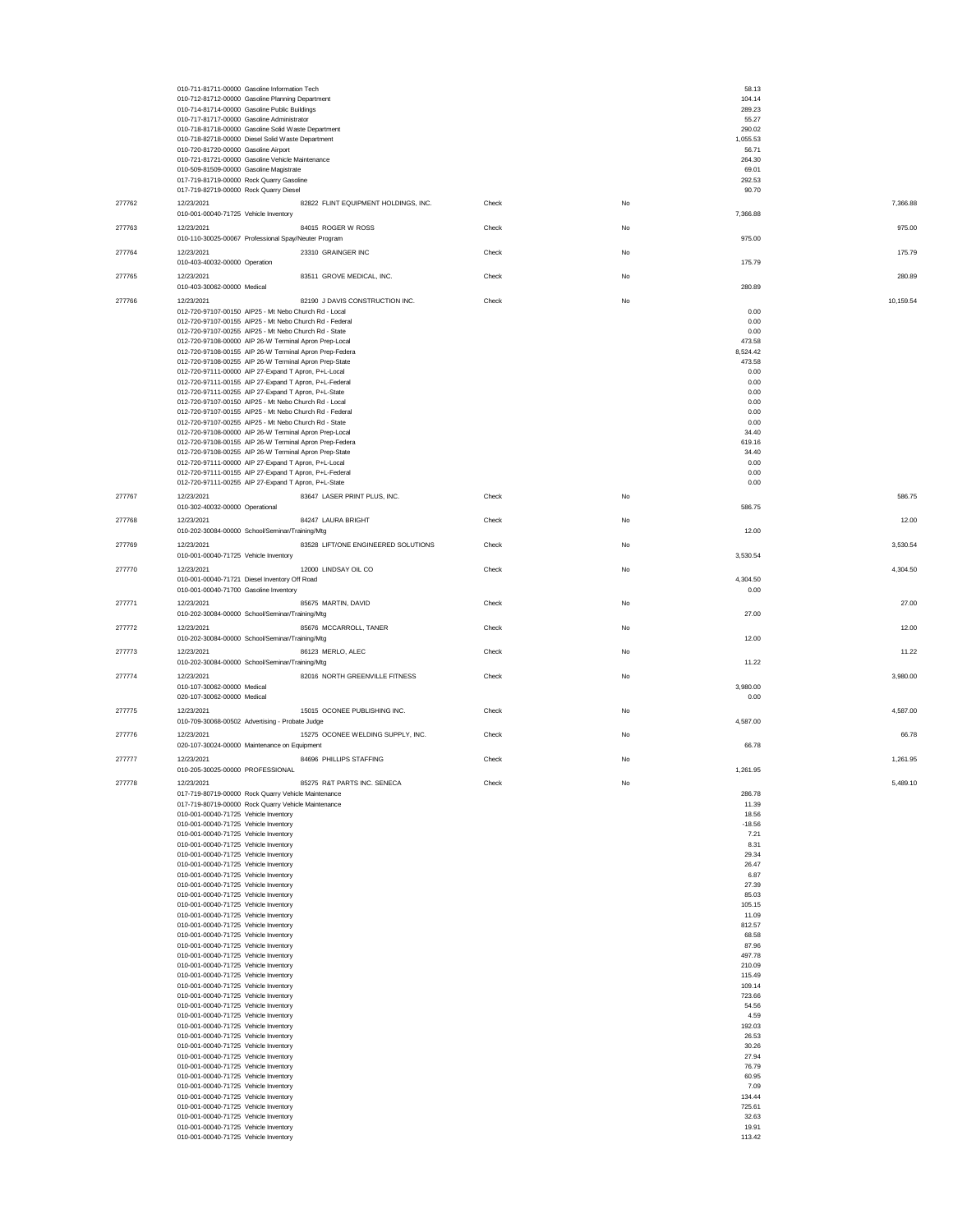|        | 010-001-00040-71725 Vehicle Inventory<br>010-001-00040-71725 Vehicle Inventory                                         |       |    | 27.24<br>7.71        |
|--------|------------------------------------------------------------------------------------------------------------------------|-------|----|----------------------|
|        | 010-001-00040-71725 Vehicle Inventory                                                                                  |       |    | 3.86                 |
|        | 010-001-00040-71725 Vehicle Inventory                                                                                  |       |    | 7.95                 |
|        | 010-001-00040-71725 Vehicle Inventory<br>010-001-00040-71725 Vehicle Inventory                                         |       |    | 48.36<br>77.97       |
|        | 010-001-00040-71725 Vehicle Inventory                                                                                  |       |    | 21.72                |
|        | 010-001-00040-71725 Vehicle Inventory<br>010-001-00040-71725 Vehicle Inventory                                         |       |    | 182.26<br>6.04       |
|        | 010-001-00040-71725 Vehicle Inventory                                                                                  |       |    | 6.81                 |
|        | 010-001-00040-71725 Vehicle Inventory<br>010-001-00040-71725 Vehicle Inventory                                         |       |    | 52.08<br>199.58      |
|        | 010-001-00040-71725 Vehicle Inventory                                                                                  |       |    | 22.74                |
|        | 010-001-00040-71725 Vehicle Inventory<br>010-001-00040-71725 Vehicle Inventory                                         |       |    | 17.96<br>69.77       |
| 277779 | 12/23/2021<br>19430 SC DEPT OF NATURAL RESOURCES                                                                       | Check | No | 360.00               |
|        | 010-001-00065-16210 Watercraft - DNR Fee                                                                               |       |    | 360.00               |
| 277780 | 12/23/2021<br>19585 SC DIVISION OF MOTOR VEHICLES (DMV FEES)<br>010-001-00065-16200 SC Department of Motor Vehicle Fee | Check | No | 32,448.67            |
| 277781 | 12/23/2021<br>5185 SCSCJA                                                                                              | Check | No | 32,448.67<br>225.00  |
|        | 010-509-30084-00000 School/Seminar/Training/Mtg                                                                        |       |    | 225.00               |
| 277782 | 12/23/2021<br>84127 SMITH GARDNER, INC.                                                                                | Check | No | 12,719.71            |
|        | 010-718-30025-00000 Professional<br>010-718-60005-00000 Testing Wells                                                  |       |    | 1,311.00<br>0.00     |
|        | 010-718-30025-00000 Professional                                                                                       |       |    | 2,796.60             |
|        | 010-718-30025-00000 Professional<br>010-718-30025-00000 Professional                                                   |       |    | 2,456.24<br>550.00   |
|        | 010-718-60005-00000 Testing Wells                                                                                      |       |    | 4,400.24             |
|        | 010-718-60005-00000 Testing Wells                                                                                      |       |    | 1,205.63             |
| 277783 | 83629 SOUTH ATLANTIC SUPPLY<br>12/23/2021<br>010-204-40031-00000 Non-Capital Equipment                                 | Check | No | 1.628.16<br>1,221.12 |
|        | 010-205-40032-00000 Operational                                                                                        |       |    | 407.04               |
| 277784 | 12/23/2021<br>85533 SPEAR, GINA                                                                                        | Check | No | 27.00                |
|        | 010-202-30084-00000 School/Seminar/Training/Mtg                                                                        |       |    | 27.00                |
| 277785 | 83088 CBS PERSONNEL SERVICES, LLC<br>12/23/2021<br>260-601-30025-00000 Professional                                    | Check | No | 5,547.69<br>372.40   |
|        | 260-601-30025-00000 Professional                                                                                       |       |    | 605.15               |
|        | 010-712-30025-00000 Professional                                                                                       |       |    | 804.43               |
|        | 010-206-30025-00000 Professional<br>010-206-30025-00000 Professional                                                   |       |    | 1,304.50<br>657.22   |
|        | 010-206-30025-00000 Professional                                                                                       |       |    | 414.40               |
|        | 010-206-30025-00000 Professional<br>010-721-30025-00000 Professional                                                   |       |    | 324.77<br>460.86     |
|        | 010-502-30025-00000 Professional                                                                                       |       |    | 603.96               |
| 277786 | 83709 THE OFFICE PAL<br>12/23/2021                                                                                     | Check | No | 12.72                |
|        | 010-403-40032-00000 Operation                                                                                          |       |    | 12.72                |
| 277787 | 12/23/2021<br>84544 TOTAL ENVIRONMENTAL SOLUTIONS INC<br>020-107-34044-00000 Water/Sewer/Garbage                       | Check | No | 65.73<br>65.73       |
| 277788 | 12/23/2021<br>20100 JOYCE TOWE                                                                                         | Check | No | 200.00               |
|        | 010-001-00040-71725 Vehicle Inventory                                                                                  |       |    | 200.00               |
| 277789 | 20400 TWIN LAKES AUTO BODY<br>12/23/2021                                                                               | Check | No | 2,861.34             |
|        | 010-001-00040-71725 Vehicle Inventory                                                                                  |       |    | 2,861.34             |
| 277790 | 12/23/2021<br>81991 UNIFIRST CORP<br>010-718-40065-00000 Clothing/Uniforms                                             | Check | No | 88.11<br>88.11       |
| 277791 | 12/23/2021<br>84144 WINDSTREAM CORPORATION                                                                             | Check | No | 2,656.00             |
|        | 010-711-30041-00000 Telecommunications                                                                                 |       |    | 2,656.00             |
| 277792 | 83178 W.K. DICKSON & CO., INC.<br>12/23/2021                                                                           | Check | No | 118,230.60           |
|        | 012-720-97113-00155 AIP 30 Runway Rehab Proj-Federal<br>012-720-97111-00000 AIP 27-Expand T Apron, P+L-Local           |       |    | 110,951.75<br>221.20 |
|        | 012-720-97111-00155 AIP 27-Expand T Apron, P+L-Federal                                                                 |       |    | 3,981.50             |
|        | 012-720-97111-00255 AIP 27-Expand T Apron, P+L-State<br>012-720-97107-00150 AIP25 - Mt Nebo Church Rd - Local          |       |    | 221.20<br>142.75     |
|        | 012-720-97107-00155 AIP25 - Mt Nebo Church Rd - Federal                                                                |       |    | 2,569.45             |
|        | 012-720-97107-00255 AIP25 - Mt Nebo Church Rd - State                                                                  |       |    | 142.75               |
| 277793 | 12/23/2021<br>24010 XEROX CORPORATION<br>010-206-30059-00000 Copier Click Charges                                      | Check | No | 1,119.92<br>51.66    |
|        | 010-205-30059-00000 Copier Click Charges                                                                               |       |    | 51.87                |
|        | 010-502-30059-00000 Copier Click Charges                                                                               |       |    | 169.61               |
|        | 010-715-30059-00000 Copier Click Charges<br>010-735-30059-00000 Copier Click Charges                                   |       |    | 17.09<br>109.83      |
|        | 010-735-30059-00000 Copier Click Charges                                                                               |       |    | 46.34                |
|        | 010-708-30059-00000 Copier Click Charges<br>010-708-30059-00000 Copier Click Charges                                   |       |    | 195.24<br>93.98      |
|        | 010-708-30059-00000 Copier Click Charges                                                                               |       |    | 57.99                |
|        | 010-101-30059-00000 Copier Click Charges                                                                               |       |    | 93.65                |
|        | 010-107-30059-00000 Copier Click Charges<br>010-711-30059-00000 Copier Click Charges                                   |       |    | 10.46<br>118.88      |
|        | 010-502-30059-00000 Copier Click Charges                                                                               |       |    | 51.66                |
|        | 010-502-30059-00000 Copier Click Charges                                                                               |       |    | 51.66                |
| 277794 | 85736 ACTION STAFFING SERVICES LLC<br>12/30/2021<br>010-120-10120-00000 Sheriff's Part-time Bailiffs                   | Check | No | 1,782.00<br>1,782.00 |
| 277795 | 12/30/2021<br>46115 ADAMS.GEORGE                                                                                       | Check | No | 100.00               |
|        | 010-711-30041-00000 Telecommunications                                                                                 |       |    | 100.00               |
| 277796 | 12/30/2021<br>83558 AE TECH CONSULTING LLC                                                                             | Check | No | 2,000.00             |
| 277797 | 010-711-30025-00371 Professional - OC Website Upgrade<br>12/30/2021<br>84646 AMCS GROUP INC                            |       |    | 2,000.00<br>3,241.30 |
|        | 010-718-30024-00000 Maintenance on Equipment                                                                           | Check | No | 3,241.30             |
| 277798 | 81015 AMERICAN FINANCIAL CREDIT SERVICE<br>12/30/2021                                                                  | Check | No | 6.72                 |
|        | 010-001-00020-71428 Tax Collector Reserve Account                                                                      |       |    | 6.72                 |
| 277799 | 83720 BROWNING, DREW<br>12/30/2021<br>010-711-30041-00000 Telecommunications                                           | Check | No | 100.00<br>100.00     |
| 277800 | 12/30/2021<br>3230 CINTAS CORPORATION #216                                                                             | Check | No | 114.20               |
|        | 010-720-40032-00000 Operational                                                                                        |       |    | 34.55                |
|        | 010-720-40065-00000 Clothing/Uniforms                                                                                  |       |    | 79.65                |
| 277801 | 12/30/2021<br>20660 COX, JOHN M<br>010-711-30041-00000 Telecommunications                                              | Check | No | 100.00<br>100.00     |
|        |                                                                                                                        |       |    |                      |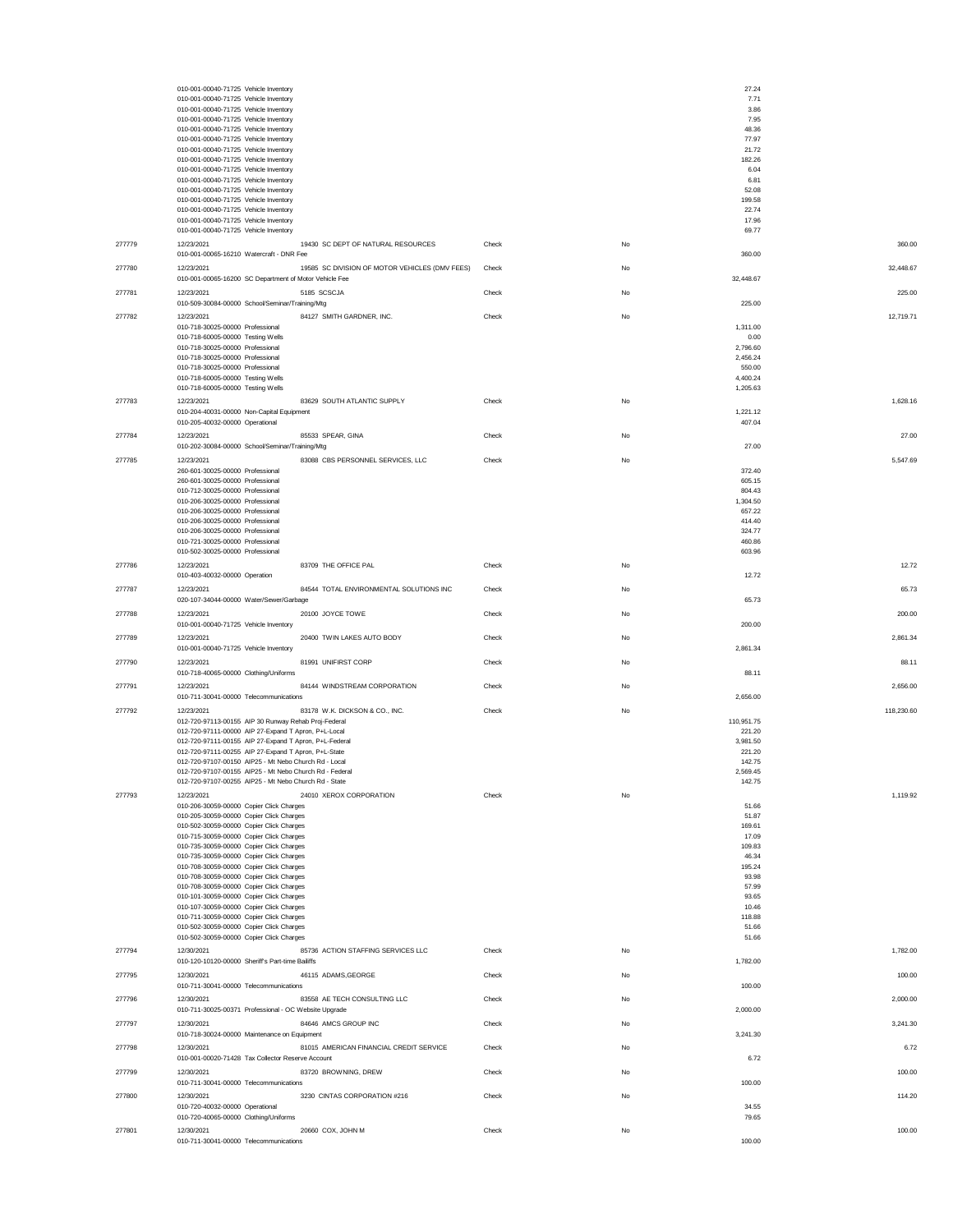| 277802 | 12/30/2021                                                                                             | 80774 DAVIS AND FLOYD, INC               | Check | No        | 1,160.50                 |
|--------|--------------------------------------------------------------------------------------------------------|------------------------------------------|-------|-----------|--------------------------|
| 277803 | 320-601-30025-52005 Professional-Cherokee Lake Rd.<br>12/30/2021                                       | 5455 EASTERN AVIATION FUELS, INC.        | Check | No        | 1,160.50<br>21,388.16    |
|        | 010-720-40990-00000 Airport Jet Fuel                                                                   |                                          |       |           | 21,388.16                |
| 277804 | 12/30/2021<br>255-115-10110-91052 Salaries - Duke Energy FNF                                           | 85988 ELWOOD STAFFING SERVICES INC       | Check | No        | 432.32<br>432.32         |
| 277805 | 12/30/2021                                                                                             | 6240 FLEETCOR TECHNOLOGIES               | Check | No        | 12,515.86                |
|        | 010-001-00020-71110 Accounts Rec Senior Solutions                                                      |                                          |       |           | 1,455.67                 |
|        | 010-101-81101-00000 Gasoline Sheriff<br>010-101-82101-00000 Diesel Sheriff                             |                                          |       |           | 5,940.63<br>33.92        |
|        | 010-103-81103-00000 Gasoline Coroner                                                                   |                                          |       |           | 113.77                   |
|        | 010-107-81107-00000 Gasoline Emergency Ser/Rural Fire<br>010-107-82107-00000 Diesel Emergency Services |                                          |       |           | 1,143.48<br>134.35       |
|        | 010-110-81110-00000 Gasoline Animal Control                                                            |                                          |       |           | 253.47                   |
|        | 010-202-81202-00000 Gasoline PRT                                                                       |                                          |       |           | 79.06                    |
|        | 010-206-81206-00000 Gasoline Library<br>010-301-81301-00000 Gasoline Assessor                          |                                          |       |           | 39.15<br>37.92           |
|        | 010-001-00020-71129 Accounts Rec Anderson Solicitor                                                    |                                          |       |           | 98.64                    |
|        | 010-601-81601-00000 Gasoline Road Department                                                           |                                          |       |           | 496.11                   |
|        | 010-601-82601-00000 Diesel Road Department<br>010-702-81702-00000 Gasoline-Community Dev               |                                          |       |           | 773.35<br>207.66         |
|        | 010-711-81711-00000 Gasoline Information Tech                                                          |                                          |       |           | 55.25                    |
|        | 010-712-81712-00000 Gasoline Planning Department<br>010-714-81714-00000 Gasoline Public Buildings      |                                          |       |           | 43.20<br>164.82          |
|        | 010-718-81718-00000 Gasoline Solid Waste Department                                                    |                                          |       |           | 52.90                    |
|        | 010-718-82718-00000 Diesel Solid Waste Department                                                      |                                          |       |           | 858.20<br>61.93          |
|        | 010-720-81720-00000 Gasoline Airport<br>010-720-82720-00000 Diesel Airport                             |                                          |       |           | 114.56                   |
|        | 010-721-81721-00000 Gasoline Vehicle Maintenance                                                       |                                          |       |           | 100.21                   |
|        | 010-721-82721-00000 Diesel Vehicle Maintenance<br>017-719-81719-00000 Rock Quarry Gasoline             |                                          |       |           | 65.81<br>191.80          |
| 277806 | 12/30/2021                                                                                             | 86040 HEALTHEQUITY/WAGEWORKS             | Check | No        | 165.00                   |
|        | 010-001-00090-73928 PAI Health Plan Withholding                                                        |                                          |       |           | 165.00                   |
| 277807 | 12/30/2021<br>010-720-40032-00000 Operational                                                          | 10110 JAY'S PRINTING CO.                 | Check | No        | 348.74                   |
|        | 010-720-40032-00000 Operational                                                                        |                                          |       |           | 47.70<br>75.26           |
|        | 010-720-40032-00000 Operational                                                                        |                                          |       |           | 225.78                   |
| 277808 | 12/30/2021                                                                                             | 80566 JUDGE BLAKE NORTON (JURY EXPENSE)  | Check | No        | 61.65                    |
|        | 010-509-30026-00000 Court Expense                                                                      |                                          |       |           | 61.65                    |
| 277809 | 12/30/2021<br>010-107-30084-00000 School/Seminar/Training/Mtg                                          | 85604 KAYLEE ELIZABETH PHILLIPS          | Check | No        | 234.00<br>234.00         |
| 277810 | 12/30/2021                                                                                             | 83647 LASER PRINT PLUS, INC.             | Check | No        | 85.08                    |
|        | 010-302-40032-00000 Operational                                                                        |                                          |       |           | 85.08                    |
| 277811 | 12/30/2021                                                                                             | 84820 MIDWEST TAPE, LLC                  | Check | No        | 463.87                   |
|        | 010-206-40101-00000 Books                                                                              |                                          |       |           | 29.98                    |
|        | 010-206-40101-00000 Books<br>010-206-40101-00000 Books                                                 |                                          |       |           | 74.98<br>105.97          |
|        | 010-206-40101-00000 Books                                                                              |                                          |       |           | 39.99                    |
|        | 010-206-40101-00000 Books<br>010-206-40101-00000 Books                                                 |                                          |       |           | 39.99<br>172.96          |
| 277812 | 12/30/2021                                                                                             | 16685 PIONEER RURAL WATER DISTRICT       | Check | No        | 190.63                   |
|        | 010-714-34044-00270 Water/Sewer/Garbage Oakway School                                                  |                                          |       |           |                          |
|        |                                                                                                        |                                          |       |           | 74.21                    |
|        | 010-202-34044-62051 Water/Sewer-Fairplay Rec. Area                                                     |                                          |       |           | 38.05                    |
|        | 010-718-34044-00000 Water/Sewer/Garbage                                                                |                                          |       |           | 38.05                    |
|        | 010-718-34044-00000 Water/Sewer/Garbage<br>12/30/2021                                                  |                                          |       |           | 40.32                    |
| 277813 | 010-001-00090-73928 PAI Health Plan Withholding                                                        | 84680 PLANNED ADMINISTRATORS INC         | Check | No        | 141,012.04<br>121,403.73 |
|        | 010-001-00090-73932 Sun Life Supplemental Life                                                         |                                          |       |           | 11,546.59                |
|        | 010-001-00090-73931 SunLife Short Term Disability                                                      |                                          |       |           | 8,061.72                 |
| 277814 | 12/30/2021<br>020-107-30024-00000 Maintenance on Equipment                                             | 80779 POWELL & ASSOCIATES                | Check | No        | 500.00<br>500.00         |
| 277815 | 12/30/2021                                                                                             | 85306 RCI OF SC INC                      | Check | No        | 6.164.60                 |
|        | 010-702-30025-00000 Professional                                                                       |                                          |       |           | 6,164.60                 |
| 277816 | 12/30/2021                                                                                             | 19046 SC DEPT OF JUVENILE JUSTICE        | Check | <b>No</b> | 150.00                   |
|        | 010-106-60741-00000 D.J.J. Detention Services                                                          |                                          |       |           | 150.00                   |
| 277817 | 12/30/2021                                                                                             | 19430 SC DEPT OF NATURAL RESOURCES       | Check | No        | 420.00                   |
|        | 010-001-00065-16210 Watercraft - DNR Fee                                                               |                                          |       |           | 420.00                   |
| 277818 | 12/30/2021<br>010-702-80702-00000 Vehicle Maintenance-Community Dev.                                   | 85229 SOBECK, STEVEN                     | Check | No        | 67.81<br>67.81           |
| 277819 | 12/30/2021                                                                                             | 84332 SPIRIT COMMUNICATIONS              | Check | No        | 548.89                   |
|        | 017-719-30041-00000 Telecommunications                                                                 |                                          |       |           | 1.42                     |
|        | 010-001-00020-71115 Accounts Rec Prob/Parole Telephone<br>010-709-30041-00000 Telecommunications       |                                          |       |           | 2.96<br>544.51           |
| 277820 | 12/30/2021                                                                                             | 83088 CBS PERSONNEL SERVICES, LLC        | Check | No        | 9,964.86                 |
|        | 010-718-30025-00000 Professional                                                                       |                                          |       |           | 524.52                   |
|        | 010-718-30025-00000 Professional                                                                       |                                          |       |           | 3,575.51<br>3,829.92     |
|        | 010-718-30025-00000 Professional<br>010-306-30025-00000 Professional                                   |                                          |       |           | 152.29                   |
|        | 010-718-30025-00000 Professional                                                                       |                                          |       |           | 466.24                   |
|        | 010-712-30025-00000 Professional<br>010-721-30025-00000 Professional                                   |                                          |       |           | 849.75<br>566.63         |
| 277821 | 12/30/2021                                                                                             | 80036 TANYA E. ADKINS                    | Check | No        | 65.28                    |
|        | 010-080-00805-12301 LP Probate Judge Estates                                                           |                                          |       |           | 65.28                    |
| 277822 | 12/30/2021                                                                                             | 85345 TARA A MCGOWAN                     | Check | No        | 216.00                   |
|        | 010-107-30084-00000 School/Seminar/Training/Mtg                                                        |                                          |       |           | 216.00                   |
| 277823 | 12/30/2021<br>020-107-30024-00000 Maintenance on Equipment                                             | 9497 TOMMY CHRISTOPHER                   | Check | No        | 1,158.80<br>1,158.80     |
| 277824 | 12/30/2021                                                                                             | 81991 UNIFIRST CORP                      | Check | No        | 88.11                    |
|        | 010-718-40065-00000 Clothing/Uniforms                                                                  |                                          |       |           | 88.11                    |
| 277825 | 12/30/2021                                                                                             | 80750 UNITED WAY OF OCONEE COUNTY, INC.  | Check | No        | 60.72                    |
|        | 010-001-00090-73918 United Way Employee Contributions                                                  |                                          |       |           | 60.72                    |
| 277826 | 12/30/2021<br>010-711-30041-00000 Telecommunications                                                   | 84538 VOSS, KYLE                         | Check | No        | 100.00<br>100.00         |
| 277827 | 12/30/2021                                                                                             | 15220 WALHALLA VETERINARY HOSPITAL, P.C. | Check | No        | 2,175.00                 |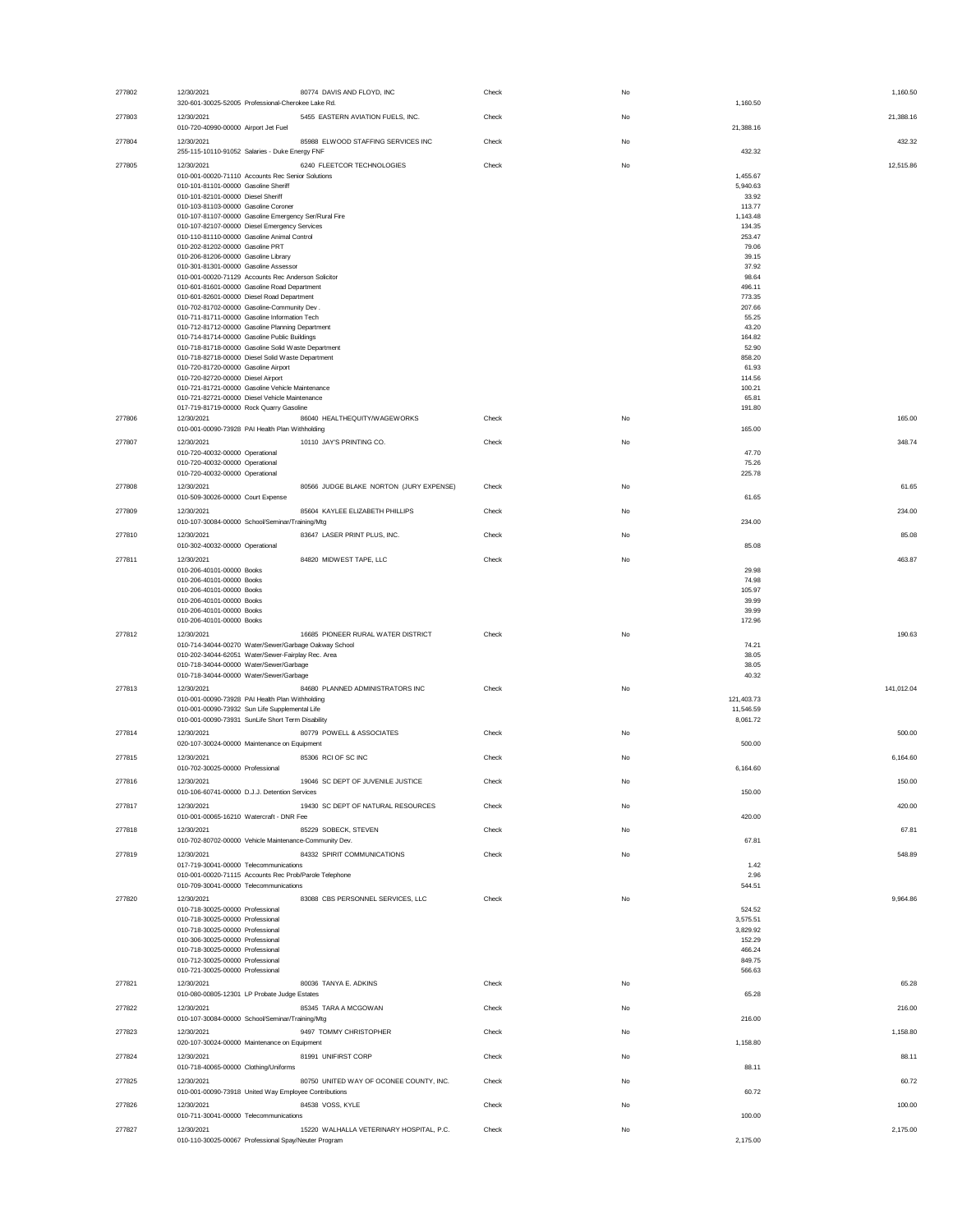| 277828 | 12/30/2021<br>010-711-30041-00000 Telecommunications   | 82097 WILBANKS, KIM     | Check              | No    | 100.00 | 100.00         |
|--------|--------------------------------------------------------|-------------------------|--------------------|-------|--------|----------------|
| 277829 | 12/30/2021<br>010-305-30059-00000 Copier Click Charges | 24010 XEROX CORPORATION | Check              | No    | 302.91 | 302.91         |
| 277830 | 12/31/2021<br>010-106-10110-00000 Salaries             | 86128 CARTER, FELICITY  | Check              | No    | 613.35 | 613.35         |
|        |                                                        |                         | <b>Description</b> | Count |        | Amount         |
|        |                                                        |                         | Check              | 347   |        | \$3,052,802.38 |
|        |                                                        |                         | <b>GRAND TOTAL</b> | 347   |        | \$3,052,802.38 |
|        |                                                        |                         |                    |       |        |                |

# **Voided Check Register for 12/01/2021 through 12/31/2021 GL Account 010-001-00010-71001 Oconee County TD Bank General Operating Account**

| <b>VOIDED</b> | Check /<br>Epay                                   | Check Date / GL Account                             | Vendor Number / Name     | <b>Payment Type</b> | Epay                       | Amount<br>Distributed to GL | <b>Check</b><br>Amount |
|---------------|---------------------------------------------------|-----------------------------------------------------|--------------------------|---------------------|----------------------------|-----------------------------|------------------------|
|               |                                                   |                                                     |                          |                     |                            |                             |                        |
|               | 276284                                            | 08/05/2021                                          | 83256 REID, W. KYLE      | Check               | No                         |                             | 175.00                 |
| **VOIDED**    | Void Date:                                        | 12/01/2021                                          |                          |                     |                            |                             |                        |
|               |                                                   | 010-601-40027-00000 Safety Equipment                |                          |                     |                            | 175.00                      |                        |
|               |                                                   |                                                     |                          |                     | Check Run 4390 Update Only |                             | \$0.00                 |
| $\sim$        |                                                   | 277654 12/08/2021                                   | 9925 RAMEY, JAKE         | Check               | No                         |                             | 175.00                 |
| **VOIDED**    | Void Date:                                        | 12/21/2021                                          |                          |                     |                            |                             |                        |
|               |                                                   | 010-702-40027-00000 Safety Equipment                |                          |                     |                            | 175.00                      |                        |
| $\sim$        |                                                   | 277682 12/08/2021                                   | 81637 WSNW RADIO AM 1150 | Check               | No                         |                             | 1,450.00               |
| **VOIDED**    | Void Date:                                        | 12/08/2021                                          |                          |                     |                            |                             |                        |
|               |                                                   | 010-709-30068-00404 Advertising - Veteran's Affairs |                          |                     |                            | 500.00                      |                        |
|               |                                                   | 013-107-30068-91179 Advertising-HMGP Grant #4394    |                          |                     |                            | 337.50                      |                        |
|               |                                                   | 010-107-99999-00000 Miscellaneous Grant Match       |                          |                     |                            | 112.50                      |                        |
|               |                                                   | 010-709-30068-00404 Advertising - Veteran's Affairs |                          |                     |                            | 500.00                      |                        |
|               |                                                   |                                                     |                          | <b>Description</b>  | Count                      |                             | Amount                 |
|               |                                                   |                                                     |                          | Check               | 3                          |                             | \$1,800.00             |
|               |                                                   |                                                     |                          | <b>GRAND TOTAL</b>  | 3                          |                             | \$1,800.00             |
|               | * Denotes Check Numbers that are out of sequence. |                                                     |                          |                     |                            |                             |                        |

*\* Denotes Check Numbers that are out of sequence.*

## **Epayables Register for 12/01/2021 through 12/31/2021**

**GL Account 010-001-00060-73021 Oconee County Bank of America Epayables Account**

| <b>VOIDED</b> | Epay | <b>Check Date / GL Account</b>                         | Vendor Number / Name                  | <b>Payment Type</b>      | Epay  | <b>Distributed to GL</b> | Amount   |
|---------------|------|--------------------------------------------------------|---------------------------------------|--------------------------|-------|--------------------------|----------|
|               | 3788 | 12/02/2021                                             | 1120 ANDERSON FIRE & SAFETY EQUIP INC | Bank of America Epayment | Yes   |                          | 217.30   |
|               |      | 010-720-33022-00000 Maintenance Buildings/Grounds      |                                       |                          |       | 217.30                   |          |
|               | 3789 | 12/02/2021                                             | 2400 AT&T                             | Bank of America Epayment | Yes   |                          | 6.195.19 |
|               |      | 010-001-00020-71129 Accounts Rec Anderson Solicitor    |                                       |                          |       | 2.30                     |          |
|               |      | 010-001-00020-71115 Accounts Rec Prob/Parole Telephone |                                       |                          |       | 329.83                   |          |
|               |      | 010-402-30041-00000 Telecommunications                 |                                       |                          |       | 40.95                    |          |
|               |      | 010-402-30041-00000 Telecommunications                 |                                       |                          |       | 0.00                     |          |
|               |      | 010-403-30041-00000 Telecommunications                 |                                       |                          |       | 143.23                   |          |
|               |      | 010-709-30041-00000 Telecommunications                 |                                       |                          |       | 5,678.88                 |          |
|               | 3790 | 12/02/2021                                             | 80860 AT&T                            | Bank of America Epayment | Yes   |                          | 9.297.02 |
|               |      | 225-104-30041-19070 Telecommunications-SC BCB          |                                       |                          |       | 9,297.02                 |          |
|               | 3791 | 12/02/2021                                             | 2040 BLUE RIDGE ELECTRIC COOP INC.    | Bank of America Epayment | Yes   |                          | 0.00     |
|               |      |                                                        |                                       |                          |       | 0.00                     |          |
|               | 3792 | 12/02/2021                                             | 2040 BLUE RIDGE ELECTRIC COOP INC.    | Bank of America Epayment | Yes   |                          | 3.427.67 |
|               |      | 010-104-34043-00000 Electricity                        |                                       |                          |       | 49.00                    |          |
|               |      | 020-107-34043-00000 Electricity                        |                                       |                          |       | 309.54                   |          |
|               |      | 020-107-34043-00000 Electricity                        |                                       |                          |       | 121.30                   |          |
|               |      | 010-720-34043-00000 Electricity                        |                                       |                          |       | 1,339.53                 |          |
|               |      | 010-202-34043-62051 Electricity- Fairplay Rec. Area    |                                       |                          |       | 48.75                    |          |
|               |      | 010-202-34043-62058 Electricity - Friendship Rec Area  |                                       |                          |       | 57.24                    |          |
|               |      | 010-202-34043-62058 Electricity - Friendship Rec Area  |                                       |                          |       | 51.19                    |          |
|               |      | 010-711-30024-00000 Maintenance on Equipment           |                                       |                          | 64.83 |                          |          |
|               |      | 010-205-30024-00000 Maintenance on Equipment           |                                       |                          |       | 25.00                    |          |
|               |      | 010-107-34043-00000 Electricity                        |                                       |                          |       | 306.61                   |          |
|               |      | 010-107-34043-00000 Electricity                        |                                       |                          |       | 35.17                    |          |
|               |      | 010-107-34043-00000 Electricity                        |                                       |                          |       | 55.05                    |          |
|               |      | 010-107-34043-00000 Electricity                        |                                       |                          |       | 52.09                    |          |
|               |      | 020-107-34043-00000 Electricity                        |                                       |                          |       | 194.20                   |          |
|               |      | 010-107-34043-00000 Electricity                        |                                       |                          |       | 94.00                    |          |
|               |      | 010-104-34043-00000 Electricity                        |                                       |                          |       | 67.59                    |          |
|               |      | 010-107-34043-00000 Electricity                        |                                       |                          |       | 33.76                    |          |
|               |      | 020-107-34043-00000 Electricity                        |                                       |                          |       | 58.49                    |          |
|               |      | 010-104-34043-00000 Electricity                        |                                       |                          |       | 58.24                    |          |
|               |      | 020-107-34043-00000 Electricity                        |                                       |                          |       | 64.77                    |          |
|               |      | 010-714-34043-00270 Electricity Oakway School          |                                       |                          |       | 34.40                    |          |
|               |      | 010-707-34043-00001 Electricity - Commerce Center      |                                       |                          |       | 130.16                   |          |
|               |      | 010-202-34043-62052 Electricity-Lawrence Br. Rec. Area |                                       |                          |       | 54.55                    |          |
|               |      | 010-202-34043-62053 Electricity-Mullins Ford Landing   |                                       |                          |       | 122.21                   |          |
|               | 3793 | 12/02/2021                                             | 80597 DESIGNLAB INC                   | Bank of America Epayment | Yes   |                          | 0.00     |
|               |      |                                                        |                                       |                          |       | 0.00                     |          |
|               | 3794 | 12/02/2021                                             | 80597 DESIGNLAB INC                   | Bank of America Epayment | Yes   |                          | 1,929.84 |
|               |      | 010-101-40065-00000 Clothing/Uniforms                  |                                       |                          |       | 18.74                    |          |
|               |      | 010-101-40065-00000 Clothing/Uniforms                  |                                       |                          |       | 56.22                    |          |
|               |      | 010-101-40065-00000 Clothing/Uniforms                  |                                       |                          |       | 76.73                    |          |
|               |      | 010-101-40065-00000 Clothing/Uniforms                  |                                       |                          |       | 22.24                    |          |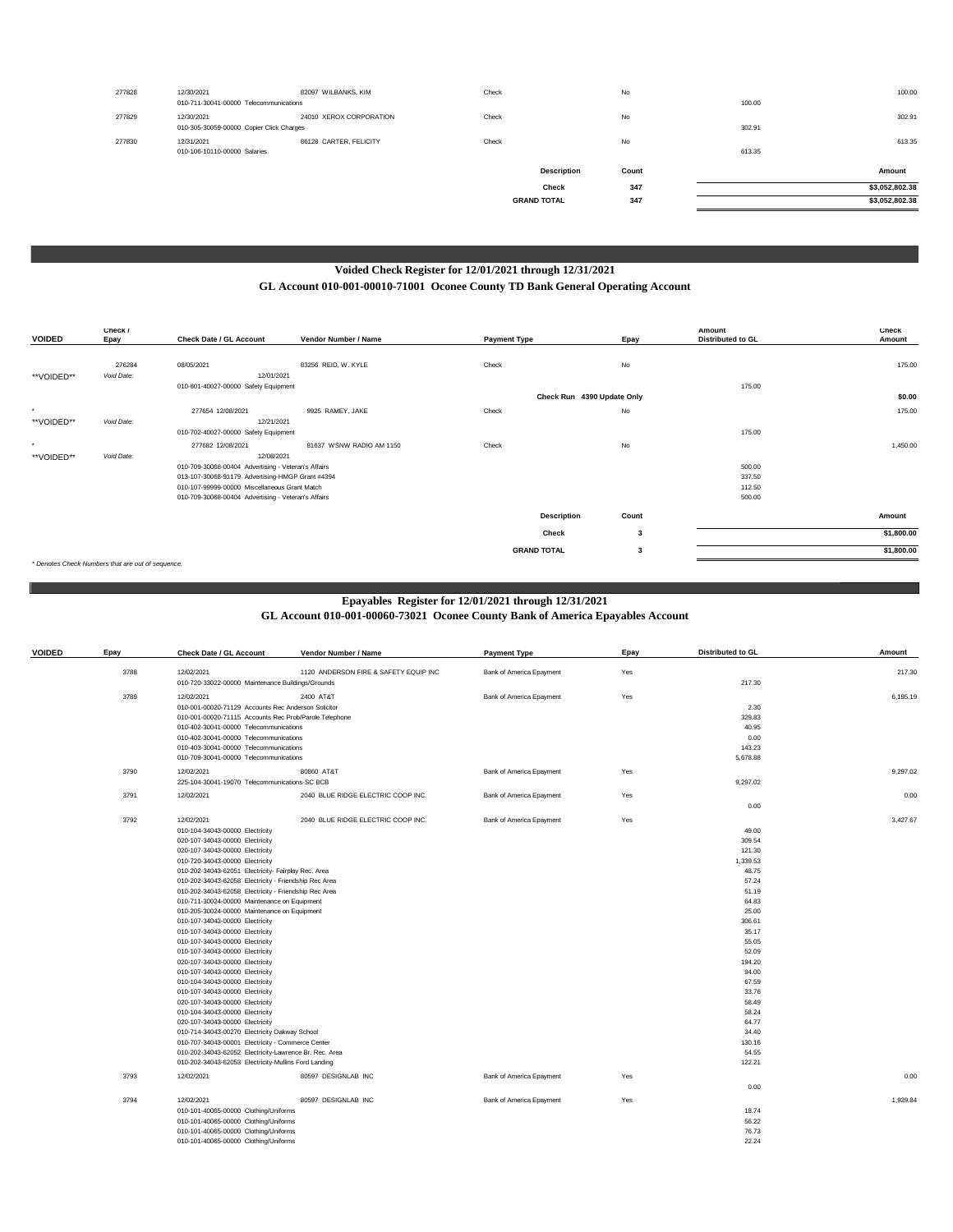|      | 010-101-40065-00000 Clothing/Uniforms<br>010-101-40065-00000 Clothing/Uniforms<br>010-101-40065-00000 Clothing/Uniforms<br>010-101-40065-00000 Clothing/Uniforms<br>010-101-40065-00000 Clothing/Uniforms<br>010-101-40065-00000 Clothing/Uniforms<br>010-101-40065-00000 Clothing/Uniforms<br>010-101-40065-00000 Clothing/Uniforms<br>010-101-40065-00000 Clothing/Uniforms<br>010-101-40065-00000 Clothing/Uniforms<br>010-101-40065-00000 Clothing/Uniforms<br>010-101-40065-00000 Clothing/Uniforms<br>010-101-40065-00000 Clothing/Uniforms<br>010-106-40065-00000 Clothing/Uniforms<br>010-106-40065-00000 Clothing/Uniforms<br>010-106-40065-00000 Clothing/Uniforms<br>010-106-40065-00000 Clothing/Uniforms<br>010-106-40065-00000 Clothing/Uniforms<br>010-106-40065-00000 Clothing/Uniforms |                                           |                          |     | 36.44<br>127.89<br>38.46<br>302.97<br>50.74<br>24.25<br>119.24<br>28.28<br>79.49<br>128.79<br>87.44<br>57.75<br>0.00<br>120.66<br>138.75<br>144.80<br>109.17<br>40.13<br>120.66 |           |
|------|---------------------------------------------------------------------------------------------------------------------------------------------------------------------------------------------------------------------------------------------------------------------------------------------------------------------------------------------------------------------------------------------------------------------------------------------------------------------------------------------------------------------------------------------------------------------------------------------------------------------------------------------------------------------------------------------------------------------------------------------------------------------------------------------------------|-------------------------------------------|--------------------------|-----|---------------------------------------------------------------------------------------------------------------------------------------------------------------------------------|-----------|
| 3795 | 12/02/2021                                                                                                                                                                                                                                                                                                                                                                                                                                                                                                                                                                                                                                                                                                                                                                                              | 6005 FORT HILL NATURAL GAS AUTHORIT       | Bank of America Epayment | Yes | 0.00                                                                                                                                                                            | 0.00      |
| 3796 | 12/02/2021<br>010-721-34042-00000 Gas & Fuel Oil<br>010-110-34042-00000 Gas & Fuel Oil<br>010-601-34042-00000 Gas & Fuel Oil<br>020-107-34042-00000 Gas & Fuel Oil<br>010-106-34042-00000 Gas & Fuel Oil<br>010-714-34042-00729 Gas & Fuel Oil Brown Building<br>010-106-34042-00000 Gas & Fuel Oil<br>010-509-34042-00000 Gas & Fuel Oil<br>010-106-34042-00000 Gas & Fuel Oil<br>010-714-34042-00510 Gas & Fuel Oil Courthouse (New)<br>010-716-34042-00000 Gas & Fuel Oil<br>010-714-34042-00109 Gas & Fuel Oil Probation & Parole<br>010-714-34042-00109 Gas & Fuel Oil Probation & Parole<br>010-714-34042-00410 Gas & Fuel Oil-Walhalla Health Dept<br>010-714-34042-00270 Gas & Fuel Oil Oakway School<br>010-103-34042-00000 Gas & Fuel Oil                                                     | 6005 FORT HILL NATURAL GAS AUTHORIT       | Bank of America Epayment | Yes | 309.86<br>538.82<br>219.29<br>26.97<br>2,964.78<br>162.31<br>33.07<br>59.53<br>152.13<br>2,563.84<br>183.68<br>220.31<br>224.38<br>12.72<br>607.00<br>24.93                     | 8,303.62  |
| 3797 | 12/02/2021                                                                                                                                                                                                                                                                                                                                                                                                                                                                                                                                                                                                                                                                                                                                                                                              | 85499 KC POWER & SUPPLY LLC               | Bank of America Epayment | Yes |                                                                                                                                                                                 | 2,379.77  |
|      | 010-001-00040-71725 Vehicle Inventory<br>010-001-00040-71725 Vehicle Inventory                                                                                                                                                                                                                                                                                                                                                                                                                                                                                                                                                                                                                                                                                                                          |                                           |                          |     | 254.05<br>1,143.24                                                                                                                                                              |           |
|      | 010-001-00040-71725 Vehicle Inventory                                                                                                                                                                                                                                                                                                                                                                                                                                                                                                                                                                                                                                                                                                                                                                   |                                           |                          |     | 982.48                                                                                                                                                                          |           |
| 3798 | 12/02/2021<br>010-718-60008-00000 Impact Fees for Tires                                                                                                                                                                                                                                                                                                                                                                                                                                                                                                                                                                                                                                                                                                                                                 | 85248 LIBERTY TIRE SERVICES LLC           | Bank of America Epayment | Yes | 3,991.16                                                                                                                                                                        | 3,991.16  |
| 3799 | 12/02/2021                                                                                                                                                                                                                                                                                                                                                                                                                                                                                                                                                                                                                                                                                                                                                                                              | 85343 READS UNIFORMS INC                  | Bank of America Epayment | Yes |                                                                                                                                                                                 | 0.00      |
| 3800 | 12/02/2021                                                                                                                                                                                                                                                                                                                                                                                                                                                                                                                                                                                                                                                                                                                                                                                              | 85343 READS UNIFORMS INC                  | Bank of America Epayment | Yes | 0.00                                                                                                                                                                            | 1,866.75  |
|      | 010-101-40065-00000 Clothing/Uniforms<br>010-101-40065-00000 Clothing/Uniforms<br>010-101-40065-00000 Clothing/Uniforms<br>010-101-40065-00000 Clothing/Uniforms<br>010-101-40065-00000 Clothing/Uniforms<br>010-101-40065-00000 Clothing/Uniforms<br>010-101-40065-00000 Clothing/Uniforms<br>010-101-40065-00000 Clothing/Uniforms<br>010-101-40065-00000 Clothing/Uniforms<br>010-101-40065-00000 Clothing/Uniforms<br>010-101-40065-00000 Clothing/Uniforms<br>010-101-40065-00000 Clothing/Uniforms<br>010-101-40065-00000 Clothing/Uniforms<br>010-101-40065-00000 Clothing/Uniforms                                                                                                                                                                                                              |                                           |                          |     | 192.27<br>200.34<br>285.12<br>166.21<br>205.62<br>102.81<br>205.62<br>102.81<br>102.81<br>102.81<br>102.81<br>33.92<br>15.90<br>47.70                                           |           |
| 3801 | 12/02/2021                                                                                                                                                                                                                                                                                                                                                                                                                                                                                                                                                                                                                                                                                                                                                                                              | 19160 SENECA LIGHT & WATER PLANT          | Bank of America Epayment | Yes |                                                                                                                                                                                 | 0.00      |
| 3802 | 12/02/2021<br>010-202-34044-62058 Water/Sewer-Friendship Rec Area<br>010-204-34044-00000 Water/Sewer/Garhanr<br>010-718-34044-00000 Water/Sewer/Garbage<br>010-202-34044-62052 Water/Sewer-Lawrence Brdge Rec Area<br>010-718-34044-00000 Water/Sewer/Garbage<br>010-103-34043-00000 Electricity<br>010-103-34044-00000 Water/Sewer/Garbage<br>010-403-34043-00000 Electricity<br>010-403-34044-00000 Water/Sewer/Garbage<br>010-403-34044-00000 Water/Sewer/Garbage<br>010-403-34043-00000 Electricity<br>010-403-34044-00000 Water/Sewer/Garbage<br>010-206-34043-00208 Electricity - Seneca Branch<br>010-206-34044-00208 Water/Sewer/Garbage-Seneca Branch                                                                                                                                          | 19160 SENECA LIGHT & WATER PLANT          | Bank of America Epayment | Yes | 0.00<br>28.70<br>503.57<br>32.64<br>28.70<br>38.85<br>323.04<br>115.42<br>20.39<br>117.41<br>31.98<br>812.23<br>114.23<br>708.28<br>120.59                                      | 2,996.03  |
| 3803 | 12/02/2021                                                                                                                                                                                                                                                                                                                                                                                                                                                                                                                                                                                                                                                                                                                                                                                              | 19180 SUPER SERVICE TIRE & ALIGNMENT INC. | Bank of America Epayment | Yes |                                                                                                                                                                                 | 2,956.77  |
|      | 010-001-00040-71725 Vehicle Inventory<br>010-001-00040-71725 Vehicle Inventory                                                                                                                                                                                                                                                                                                                                                                                                                                                                                                                                                                                                                                                                                                                          |                                           |                          |     | 374.53<br>2,582.24                                                                                                                                                              |           |
| 3804 | 12/02/2021                                                                                                                                                                                                                                                                                                                                                                                                                                                                                                                                                                                                                                                                                                                                                                                              | 9879 TERRACON CONSULTANTS INC             | Bank of America Epayment | Yes |                                                                                                                                                                                 | 12,170.82 |
| 3805 | 012-509-50850-00034 Cap Bldgs-Westminster Mag Const<br>12/02/2021                                                                                                                                                                                                                                                                                                                                                                                                                                                                                                                                                                                                                                                                                                                                       | 82387 UPSTATE MEDICAL ASSOCIATES          | Bank of America Epayment | Yes | 12,170.82                                                                                                                                                                       | 1,278.00  |
|      | 010-710-30062-00000 Medical<br>010-710-30062-00000 Medical<br>010-710-30062-00000 Medical<br>010-710-30062-00000 Medical<br>010-710-30062-00000 Medical<br>010-107-30062-00000 Medical<br>020-107-30062-00000 Medical                                                                                                                                                                                                                                                                                                                                                                                                                                                                                                                                                                                   |                                           |                          |     | 355.00<br>125.00<br>140.00<br>290.00<br>110.00<br>258.00<br>0.00                                                                                                                |           |
| 3806 | 12/02/2021                                                                                                                                                                                                                                                                                                                                                                                                                                                                                                                                                                                                                                                                                                                                                                                              | 2035 VERIZON WIRELESS                     | Bank of America Epayment | Yes |                                                                                                                                                                                 | 862.66    |
| 3807 | 010-104-30041-00000 Telecommunications<br>12/08/2021<br>010-509-34043-00000 Electricity<br>010-509-34044-00000 Water/Sewer/Garbage<br>010-718-34044-00000 Water/Sewer/Garbage<br>010-205-34043-00000 Electricity<br>010-205-34044-00000 Water/Sewer/Garbage<br>010-205-34043-00000 Electricity                                                                                                                                                                                                                                                                                                                                                                                                                                                                                                          | 3075 WESTMINSTER UTILITY DEPARTMENT       | Bank of America Epayment | Yes | 862.66<br>45.55<br>41.49<br>35.68<br>418.43<br>32.79<br>314.18                                                                                                                  | 2,477.31  |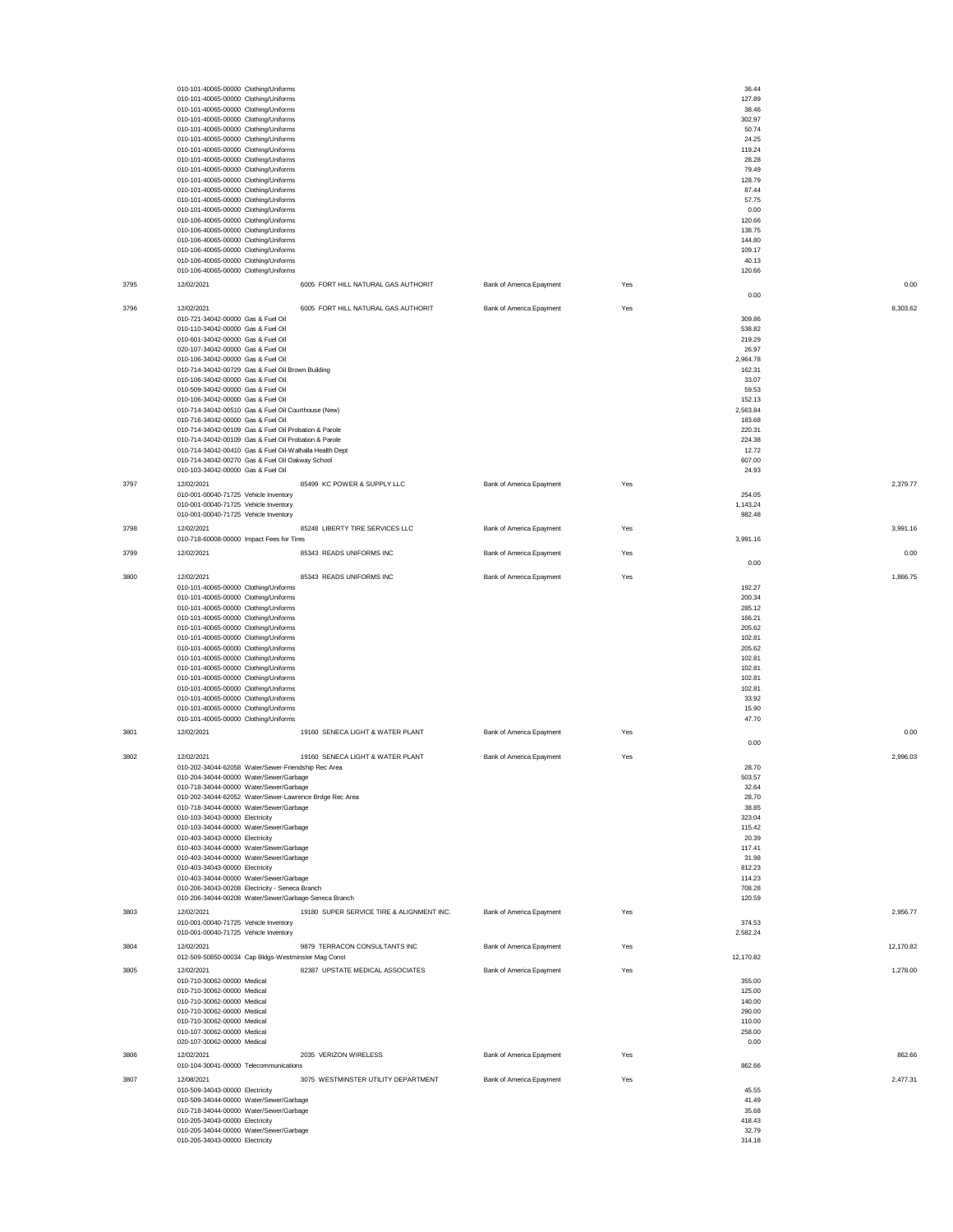|      | 010-205-34044-00000 Water/Sewer/Garbage<br>010-206-34043-00209 Electricity Westminster Branch |                                                                        |                          |     | 157.88<br>772.75       |            |
|------|-----------------------------------------------------------------------------------------------|------------------------------------------------------------------------|--------------------------|-----|------------------------|------------|
|      | 010-206-34044-00209 Water/Sewer/Garbage-Westminster Br                                        |                                                                        |                          |     | 23.51                  |            |
|      | 010-718-34044-00000 Water/Sewer/Garbage                                                       |                                                                        |                          |     | 31.52                  |            |
|      | 010-205-34043-00000 Electricity<br>010-107-34044-00000 Water/Sewer/Garbage                    |                                                                        |                          |     | 294.11<br>29.81        |            |
|      | 010-205-34043-00000 Electricity                                                               |                                                                        |                          |     | 279.61                 |            |
| 3808 | 12/16/2021<br>010-709-30041-00000 Telecommunications                                          | 2400 AT&T                                                              | Bank of America Epayment | Yes | 1,182.16               | 1,182.16   |
| 3809 | 12/16/2021                                                                                    | 2040 BLUE RIDGE ELECTRIC COOP INC.                                     | Bank of America Epayment | Yes |                        | 0.00       |
|      |                                                                                               |                                                                        |                          |     | 0.00                   |            |
| 3810 | 12/16/2021                                                                                    | 2040 BLUE RIDGE ELECTRIC COOP INC.                                     | Bank of America Epayment | Yes |                        | 21,091.97  |
|      | 017-719-34043-00000 Electricity<br>017-719-34043-00000 Electricity                            |                                                                        |                          |     | 1,576.56<br>96.08      |            |
|      | 010-101-34043-00000 Electricity                                                               |                                                                        |                          |     | 34.02                  |            |
|      | 010-101-34043-00000 Electricity                                                               |                                                                        |                          |     | 180.62<br>162.55       |            |
|      | 010-101-34043-00000 Electricity<br>010-601-34043-00000 Electricity                            |                                                                        |                          |     | 50.93                  |            |
|      | 017-719-34043-00000 Electricity                                                               |                                                                        |                          |     | 298.14                 |            |
|      | 017-719-34043-00000 Electricity<br>010-718-34043-00000 Electricity                            |                                                                        |                          |     | 251.04<br>4,197.31     |            |
|      | 010-721-34043-00000 Electricity                                                               |                                                                        |                          |     | 689.77                 |            |
|      | 010-720-34043-00000 Electricity<br>010-104-34043-00000 Electricity                            |                                                                        |                          |     | 1,631.09<br>49.00      |            |
|      | 020-107-34043-00000 Electricity                                                               |                                                                        |                          |     | 246.24                 |            |
|      | 020-107-34043-00000 Electricity<br>010-202-34043-62051 Electricity- Fairplay Rec. Area        |                                                                        |                          |     | 127.44<br>113.22       |            |
|      | 010-202-34043-62058 Electricity - Friendship Rec Area                                         |                                                                        |                          |     | 85.05                  |            |
|      | 010-202-34043-62058 Electricity - Friendship Rec Area<br>010-601-34043-00000 Electricity      |                                                                        |                          |     | 239.31<br>547.72       |            |
|      | 010-720-34043-00000 Electricity                                                               |                                                                        |                          |     | 480.53                 |            |
|      | 017-719-34043-00000 Electricity                                                               |                                                                        |                          |     | 10.035.35              |            |
| 3811 | 12/16/2021                                                                                    | 80597 DESIGNLAB INC                                                    | Bank of America Epayment | Yes | 0.00                   | 0.00       |
| 3812 | 12/16/2021                                                                                    | 80597 DESIGNLAB INC                                                    | Bank of America Epayment | Yes |                        | 0.00       |
|      |                                                                                               |                                                                        |                          |     | 0.00                   |            |
| 3813 | 12/16/2021                                                                                    | 80597 DESIGNLAB INC                                                    | Bank of America Epayment | Yes |                        | 2,522.26   |
|      | 010-106-40065-00000 Clothing/Uniforms<br>010-106-40065-00000 Clothing/Uniforms                |                                                                        |                          |     | 36.18<br>96.42         |            |
|      | 010-106-40065-00000 Clothing/Uniforms                                                         |                                                                        |                          |     | 109.17                 |            |
|      | 010-106-40065-00000 Clothing/Uniforms                                                         |                                                                        |                          |     | 72.57                  |            |
|      | 010-106-40065-00000 Clothing/Uniforms<br>010-106-40065-00000 Clothing/Uniforms                |                                                                        |                          |     | 167.19<br>57.85        |            |
|      | 010-106-40065-00000 Clothing/Uniforms                                                         |                                                                        |                          |     | 206.19                 |            |
|      | 010-106-40065-00000 Clothing/Uniforms<br>010-106-40065-00000 Clothing/Uniforms                |                                                                        |                          |     | 125.99<br>90.52        |            |
|      | 010-106-40065-00000 Clothing/Uniforms                                                         |                                                                        |                          |     | 120.66                 |            |
|      | 010-106-40065-00000 Clothing/Uniforms<br>010-106-40065-00000 Clothing/Uniforms                |                                                                        |                          |     | 138.75<br>50.74        |            |
|      | 010-106-40065-00000 Clothing/Uniforms                                                         |                                                                        |                          |     | 138.75                 |            |
|      | 010-101-40065-00000 Clothing/Uniforms<br>010-101-40065-00000 Clothing/Uniforms                |                                                                        |                          |     | 42.29<br>94.32         |            |
|      | 010-101-40065-00000 Clothing/Uniforms                                                         |                                                                        |                          |     | 107.99                 |            |
|      | 010-101-40065-00000 Clothing/Uniforms<br>010-101-40065-00000 Clothing/Uniforms                |                                                                        |                          |     | 114.90<br>30.40        |            |
|      | 010-101-40065-00000 Clothing/Uniforms                                                         |                                                                        |                          |     | 67.56                  |            |
|      | 010-101-40065-00000 Clothing/Uniforms<br>010-101-40065-00000 Clothing/Uniforms                |                                                                        |                          |     | 94.32<br>37.48         |            |
|      | 010-101-40065-00000 Clothing/Uniforms                                                         |                                                                        |                          |     | 103.49                 |            |
|      | 010-101-40065-00000 Clothing/Uniforms                                                         |                                                                        |                          |     | 36.44                  |            |
|      | 010-101-40065-00000 Clothing/Uniforms<br>010-101-40065-00000 Clothing/Uniforms                |                                                                        |                          |     | 103.35<br>119.24       |            |
|      | 010-101-40065-00000 Clothing/Uniforms                                                         |                                                                        |                          |     | 119.24                 |            |
|      | 010-101-40065-00000 Clothing/Uniforms                                                         | 85248 LIBERTY TIRE SERVICES LLC                                        |                          |     | 40.26                  | 3,738.04   |
| 3814 | 12/16/2021<br>010-718-60008-00000 Impact Fees for Tires                                       |                                                                        | Bank of America Epayment | Yes | 3,738.04               |            |
| 3815 | 12/16/2021                                                                                    | 85586 REBEL SERVICES LLC                                               | Bank of America Epayment | Yes |                        | 1,359.17   |
|      | 010-720-33022-00000 Maintenance Buildings/Grounds                                             |                                                                        |                          |     | 1,359.17               |            |
| 3816 | 12/16/2021<br>010-101-40065-00000 Clothing/Uniforms                                           | 85343 READS UNIFORMS INC                                               | Bank of America Epayment | Yes | 333.90                 | 1,489.30   |
|      | 013-101-40065-91155 Clothing/Uniforms-2020 BVP Grant                                          |                                                                        |                          |     | 333.90                 |            |
|      | 010-101-40065-00000 Clothing/Uniforms                                                         |                                                                        |                          |     | 487.60                 |            |
| 3817 | 013-101-40065-91155 Clothing/Uniforms-2020 BVP Grant<br>12/16/2021                            | 19090 REDSAIL TECHNOLOGIES                                             | Bank of America Epayment | Yes | 333.90                 | 6,750.86   |
|      | 010-306-40032-00000 Operational                                                               |                                                                        |                          |     | 0.00                   |            |
|      | 010-306-30056-00000 DATA PROCESSING                                                           |                                                                        |                          |     | 4,779.84               |            |
|      | 010-306-30025-00000 Professional<br>010-302-30056-00000 Data Processing                       |                                                                        |                          |     | 0.00<br>936.57         |            |
|      | 010-306-40032-00000 Operational                                                               |                                                                        |                          |     | 0.00                   |            |
|      | 010-306-30056-00000 DATA PROCESSING<br>010-306-30025-00000 Professional                       |                                                                        |                          |     | 1,034.45<br>0.00       |            |
| 3818 | 12/16/2021                                                                                    | 85485 SANDVIK MINING AND CONSTRUCTION USA LLC Bank of America Epayment |                          | Yes |                        | 0.00       |
|      |                                                                                               |                                                                        |                          |     | 0.00                   |            |
| 3819 | 12/16/2021                                                                                    | 85485 SANDVIK MINING AND CONSTRUCTION USA LLC Bank of America Epayment |                          | Yes |                        | 178,689.68 |
|      | 017-719-30024-00000 Maintenance on Equipment<br>017-719-30024-00000 Maintenance on Equipment  |                                                                        |                          |     | 21,341.30<br>22,651.99 |            |
|      | 017-719-30024-00000 Maintenance on Equipment                                                  |                                                                        |                          |     | 3,644.22               |            |
|      | 017-719-30024-00000 Maintenance on Equipment<br>017-719-30024-00000 Maintenance on Equipment  |                                                                        |                          |     | 17,395.25<br>3,304.66  |            |
|      | 017-719-30024-00000 Maintenance on Equipment                                                  |                                                                        |                          |     | 3,582.84               |            |
|      | 017-719-30024-00000 Maintenance on Equipment                                                  |                                                                        |                          |     | 1,534.11<br>40,020.26  |            |
|      | 017-719-30024-00000 Maintenance on Equipment<br>017-719-30024-00000 Maintenance on Equipment  |                                                                        |                          |     | 20,149.62              |            |
|      | 017-719-30024-00000 Maintenance on Equipment                                                  |                                                                        |                          |     | 33,430.10              |            |
|      | 017-719-30024-00000 Maintenance on Equipment<br>017-719-30024-00000 Maintenance on Equipment  |                                                                        |                          |     | 132.24<br>8,363.37     |            |
|      | 017-719-30024-00000 Maintenance on Equipment                                                  |                                                                        |                          |     | 186.70                 |            |
|      | 017-719-30024-00000 Maintenance on Equipment<br>017-719-30024-00000 Maintenance on Equipment  |                                                                        |                          |     | 1,469.88<br>565.04     |            |
|      | 017-719-30024-00000 Maintenance on Equipment                                                  |                                                                        |                          |     | 918.10                 |            |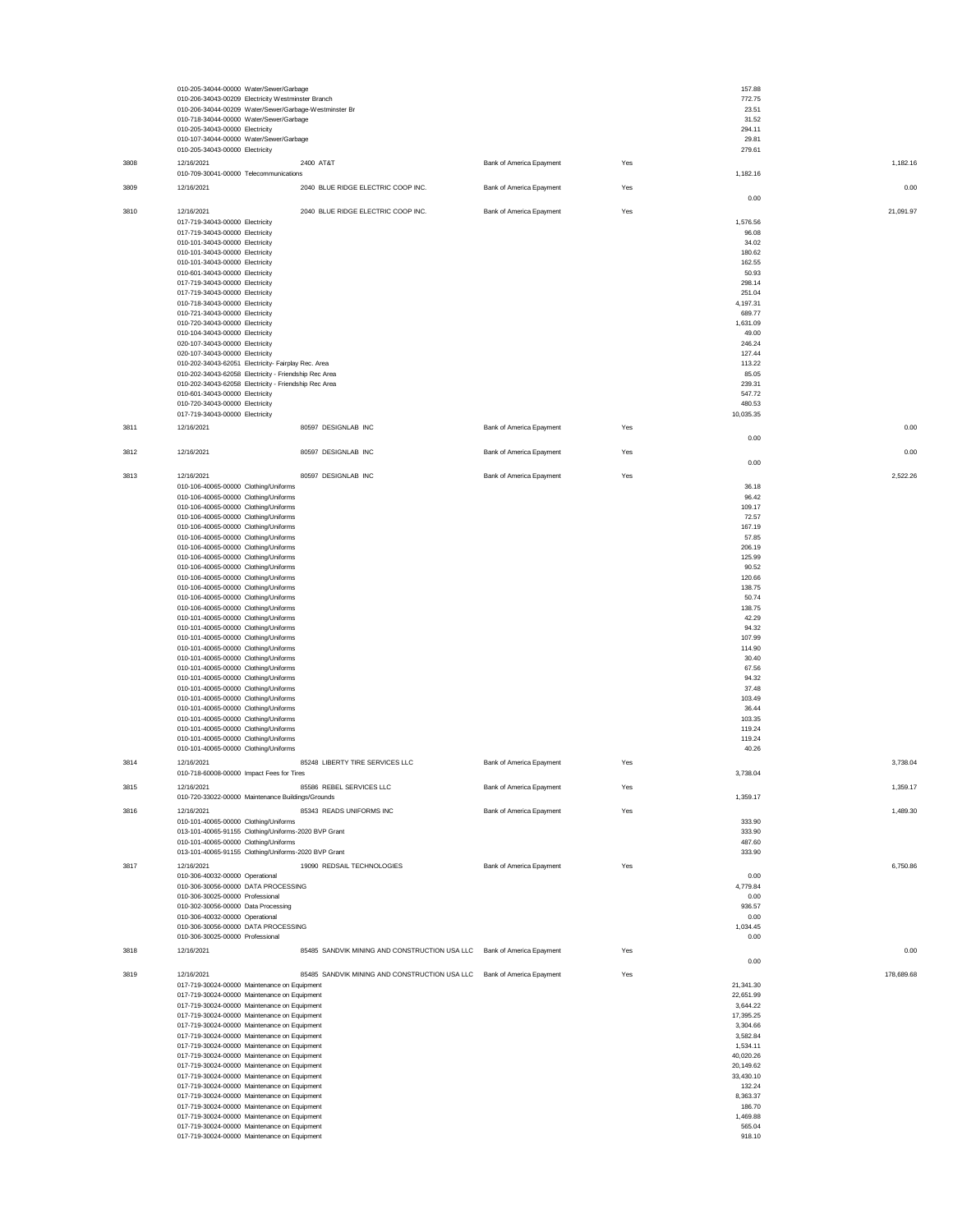| 3820 | 12/16/2021                                                                                                    | 19160 SENECA LIGHT & WATER PLANT                                        | Bank of America Epayment | Yes |                    | 951.05     |
|------|---------------------------------------------------------------------------------------------------------------|-------------------------------------------------------------------------|--------------------------|-----|--------------------|------------|
|      | 010-718-34044-00000 Water/Sewer/Garbage                                                                       |                                                                         |                          |     | 227.80             |            |
|      | 010-718-34044-00000 Water/Sewer/Garbage<br>010-718-34044-00000 Water/Sewer/Garbage                            |                                                                         |                          |     | 78.32<br>46.93     |            |
|      | 010-601-34044-00000 Water/Sewer/Garbage                                                                       |                                                                         |                          |     | 177.62             |            |
|      | 010-601-34044-00000 Water/Sewer/Garbage<br>010-720-34044-00000 Water/Sewer/Garbage                            |                                                                         |                          |     | 60.80<br>120.46    |            |
|      | 020-107-34044-00000 Water/Sewer/Garbage                                                                       |                                                                         |                          |     | 23.95              |            |
|      | 010-721-34044-00000 Water/Sewer/Garbage                                                                       |                                                                         |                          |     | 165.76             |            |
|      | 010-718-34044-00000 Water/Sewer/Garbage                                                                       |                                                                         | Bank of America Epayment |     | 49.41              | 3,213.00   |
| 3821 | 12/16/2021<br>010-710-30062-00000 Medical                                                                     | 82387 UPSTATE MEDICAL ASSOCIATES                                        |                          | Yes | 600.00             |            |
|      | 010-710-30062-00000 Medical                                                                                   |                                                                         |                          |     | 1,423.00           |            |
|      | 010-710-30062-00000 Medical<br>010-710-30062-00000 Medical                                                    |                                                                         |                          |     | 250.00<br>780.00   |            |
|      | 010-710-30062-00000 Medical                                                                                   |                                                                         |                          |     | 160.00             |            |
| 3822 | 12/16/2021                                                                                                    | 18160 WASTE MANAGEMENT                                                  | Bank of America Epayment | Yes |                    | 160,488.04 |
|      | 010-718-60007-00000 Tipping Fees/MSW Disposal                                                                 |                                                                         |                          |     | 160.488.04         |            |
| 3823 | 12/20/2021                                                                                                    | 19150 SC DEPT OF REVENUE-SALES & USE TAX RETUF Bank of America Epayment |                          | Yes |                    | 0.00       |
|      | 12/20/2021                                                                                                    | 19150 SC DEPT OF REVENUE-SALES & USE TAX RETUF Bank of America Epayment |                          |     | 0.00               | 0.00       |
| 3824 |                                                                                                               |                                                                         |                          | Yes | 0.00               |            |
| 3825 | 12/20/2021                                                                                                    | 19150 SC DEPT OF REVENUE-SALES & USE TAX RETUF Bank of America Epayment |                          | Yes |                    | 53,217.39  |
|      | 010-203-40032-00000 Operational                                                                               |                                                                         |                          |     | 35.88              |            |
|      | 010-204-33022-00000 Maintenance on Buildings/Grounds<br>010-204-40032-00000 Operational                       |                                                                         |                          |     | 6.84<br>111.55     |            |
|      | 010-718-50840-00000 Equipment Capital Expenditures                                                            |                                                                         |                          |     | 5,523.88           |            |
|      | 013-718-40031-14906 Non-Cap Equip-SW Recycling Contain                                                        |                                                                         |                          |     | 2,180.42           |            |
|      | 013-718-50840-97061 Cap Eq-FY21 SW Gen Recycling<br>235-204-40031-00227 Non-Capital Equip-Events/Prog         |                                                                         |                          |     | 849.06<br>251.88   |            |
|      | 012-509-40031-00034 Non-Cap Equip-Westminster Magis                                                           |                                                                         |                          |     | 234.57             |            |
|      | 010-001-00040-71725 Vehicle Inventory<br>010-101-40032-00000 Operational                                      |                                                                         |                          |     | 46.16<br>4.51      |            |
|      | 010-101-40065-00000 Clothing/Uniforms                                                                         |                                                                         |                          |     | 23.22              |            |
|      | 010-101-40353-00000 Firing Range                                                                              |                                                                         |                          |     | 104.41             |            |
|      | 010-103-40065-00000 Clothing/Uniforms<br>010-104-30056-00000 Data Processing Communications                   |                                                                         |                          |     | 12.24<br>4.79      |            |
|      | 010-107-40031-00000 Non-Capital Equipment                                                                     |                                                                         |                          |     | 67.14              |            |
|      | 010-107-99999-00000 Miscellaneous Grant Match                                                                 |                                                                         |                          |     | 18.44              |            |
|      | 010-110-33022-00000 Maintenance Building/Grounds<br>010-204-33022-00000 Maintenance on Buildings/Grounds      |                                                                         |                          |     | 10.80<br>9.00      |            |
|      | 010-509-30026-00000 Court Expense                                                                             |                                                                         |                          |     | 4.43               |            |
|      | 010-714-40032-00000 Operational<br>013-107-40032-91179 Operational-HMGP Grant #4394                           |                                                                         |                          |     | 12.32<br>55.33     |            |
|      | 013-107-40032-91180 Operational-CERT Under Fire 911-Sig                                                       |                                                                         |                          |     | 13.96              |            |
|      | 013-122-40031-91187 Non-Cap Equip - SC DHHS CMOP                                                              |                                                                         |                          |     | 107.52             |            |
|      | 017-719-40032-00000 Operational<br>235-204-40031-00227 Non-Capital Equip-Events/Prog                          |                                                                         |                          |     | 30.55<br>27.00     |            |
|      | 235-204-40032-00227 Operational-Events/Programs                                                               |                                                                         |                          |     | 2.21               |            |
|      | 240-206-40032-00255 Operational                                                                               |                                                                         |                          |     | 4.62               |            |
|      | 010-080-00805-00203 CS High Falls Park<br>010-080-00805-00204 CS South Cove Park                              |                                                                         |                          |     | 335.95<br>1,208.84 |            |
|      | 017-080-00805-15401 Outside Sales                                                                             |                                                                         |                          |     | 30,603.70          |            |
|      | 010-080-00805-10906 CS Airport Miscellaneous<br>010-080-00805-10980 CS Aviation Fuel                          |                                                                         |                          |     | 6.39<br>1,528.36   |            |
|      | 010-080-00805-10990 CS Jet Fuel                                                                               |                                                                         |                          |     | 9,781.42           |            |
| 3826 | 12/20/2021                                                                                                    | 19820 SC DEPT OF REVENUE-DOCUMENT STAMPS                                | Bank of America Epayment | Yes |                    | 232,953.36 |
|      | 010-001-00060-73326 Due to SCDOR-Documentary Stamps                                                           |                                                                         |                          |     | 232,953.36         |            |
| 3827 | 12/23/2021                                                                                                    | 2400 AT&T                                                               | Bank of America Epayment | Yes |                    | 6,222.32   |
|      | 010-001-00020-71129 Accounts Rec Anderson Solicitor<br>010-001-00020-71115 Accounts Rec Prob/Parole Telephone |                                                                         |                          |     | 2.30<br>329.83     |            |
|      | 010-402-30041-00000 Telecommunications                                                                        |                                                                         |                          |     | 40.95              |            |
|      | 010-403-30041-00000 Telecommunications<br>010-709-30041-00000 Telecommunications                              |                                                                         |                          |     | 143.23             |            |
|      | 12/23/2021                                                                                                    | 2040 BLUE RIDGE ELECTRIC COOP INC.                                      | Bank of America Epayment |     | 5,706.01           | 0.00       |
| 3828 |                                                                                                               |                                                                         |                          | Yes | 0.00               |            |
| 3829 | 12/23/2021                                                                                                    | 2040 BLUE RIDGE ELECTRIC COOP INC.                                      | Bank of America Epayment | Yes |                    | 4,348.13   |
|      | 020-107-34043-00000 Electricity                                                                               |                                                                         |                          |     | 57.73              |            |
|      | 010-107-34043-00000 Electricity<br>010-205-30024-00000 Maintenance on Equipment                               |                                                                         |                          |     | 48.75<br>25.00     |            |
|      | 010-711-30024-00000 Maintenance on Equipment                                                                  |                                                                         |                          |     | 64.83              |            |
|      | 010-107-34043-00000 Electricity                                                                               |                                                                         |                          |     | 85.66              |            |
|      | 020-107-34043-00000 Electricity<br>010-107-34043-00000 Electricity                                            |                                                                         |                          |     | 157.43<br>94.00    |            |
|      | 010-104-34043-00000 Electricity                                                                               |                                                                         |                          |     | 49.78              |            |
|      | 010-714-34043-00270 Electricity Oakway School<br>020-107-34043-00000 Electricity                              |                                                                         |                          |     | 1,565.32<br>122.60 |            |
|      | 315-707-34043-00000 Electric                                                                                  |                                                                         |                          |     | 543.46             |            |
|      | 020-107-34043-00000 Electricity                                                                               |                                                                         |                          |     | 88.22              |            |
|      | 010-110-34043-00000 Electricity<br>010-104-34043-00000 Electricity                                            |                                                                         |                          |     | 634.54<br>345.31   |            |
|      | 010-107-34043-00000 Electricity                                                                               |                                                                         |                          |     | 375.42             |            |
|      | 010-107-34043-00000 Electricity<br>010-107-34043-00000 Electricity                                            |                                                                         |                          |     | 35.03<br>55.05     |            |
| 3830 | 12/23/2021                                                                                                    | 80597 DESIGNLAB INC                                                     | Bank of America Epayment | Yes |                    | 255.44     |
|      | 010-101-40065-00000 Clothing/Uniforms                                                                         |                                                                         |                          |     | 80.52              |            |
|      | 010-101-40065-00000 Clothing/Uniforms                                                                         |                                                                         |                          |     | 72.36              |            |
|      | 010-101-40065-00000 Clothing/Uniforms<br>12/23/2021                                                           | 6005 FORT HILL NATURAL GAS AUTHORIT                                     |                          |     | 102.56             | 2,251.00   |
| 3831 | 010-601-34042-00000 Gas & Fuel Oil                                                                            |                                                                         | Bank of America Epayment | Yes | 317.62             |            |
|      | 020-107-34042-00000 Gas & Fuel Oil                                                                            |                                                                         |                          |     | 327.65             |            |
|      | 010-721-34042-00000 Gas & Fuel Oil<br>010-110-34042-00000 Gas & Fuel Oil                                      |                                                                         |                          |     | 526.86<br>1,078.87 |            |
| 3832 | 12/23/2021                                                                                                    | 85499 KC POWER & SUPPLY LLC                                             | Bank of America Epayment | Yes |                    | 339.78     |
|      | 010-001-00040-71725 Vehicle Inventory                                                                         |                                                                         |                          |     | 168.30             |            |
|      | 010-001-00040-71725 Vehicle Inventory                                                                         |                                                                         |                          |     | 171.48             |            |
| 3833 | 12/23/2021                                                                                                    | 85248 LIBERTY TIRE SERVICES LLC                                         | Bank of America Epayment | Yes |                    | 6,395.80   |
|      | 010-718-60008-00000 Impact Fees for Tires                                                                     |                                                                         |                          |     | 6,395.80           |            |
| 3834 | 12/23/2021                                                                                                    | 19090 REDSAIL TECHNOLOGIES                                              | Bank of America Epayment | Yes |                    | 13,579.84  |